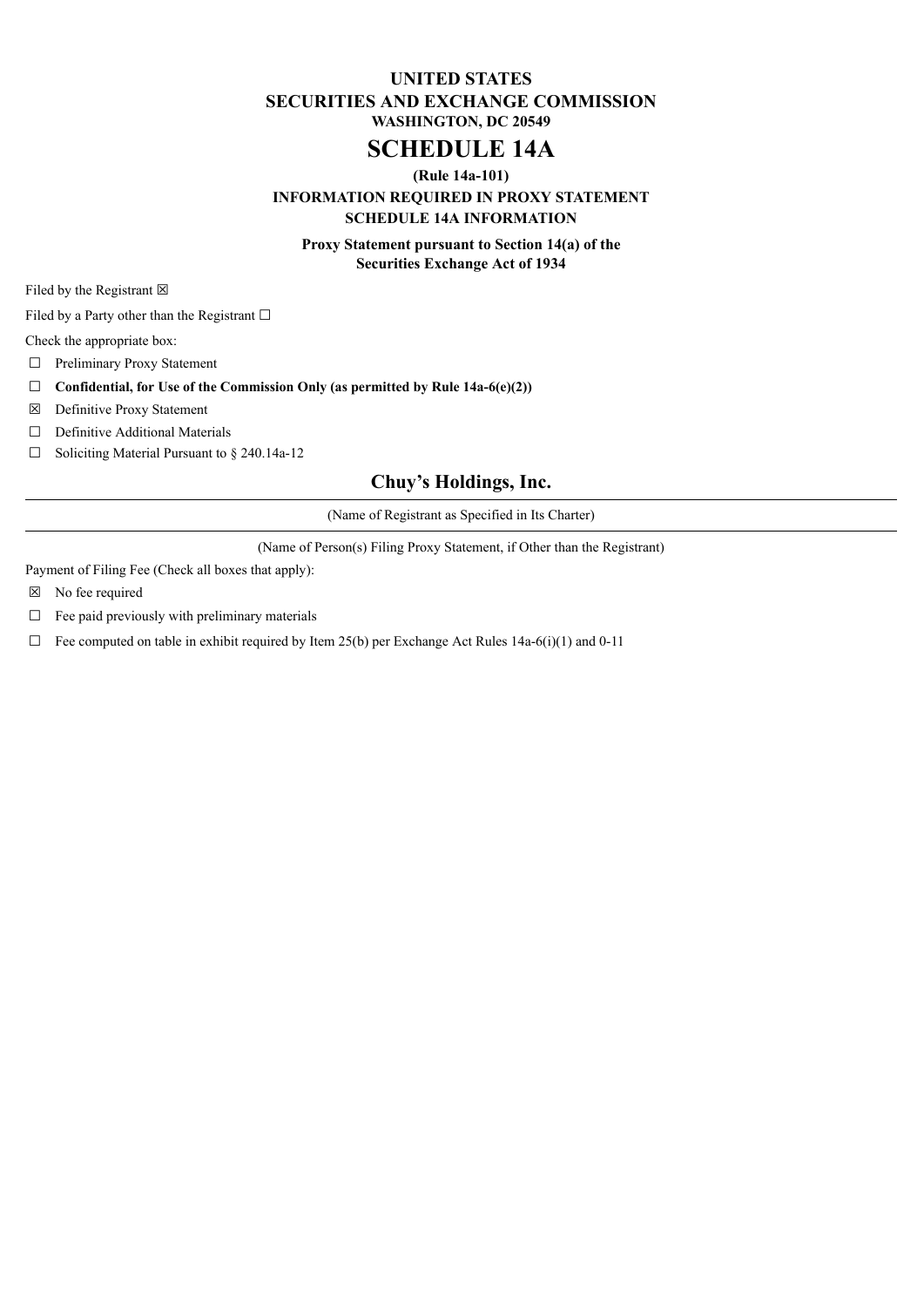

June 8, 2022

Dear Chuy's Stockholder:

You are cordially invited to attend the Annual Meeting of Stockholders of Chuy's Holdings, Inc. The meeting will be held on Thursday, July 28, 2022, beginning at 9:00 a.m., Central time, at the Chuy's headquarters located at 1623 Toomey Rd., Austin, TX 78704.

Information about the meeting and details concerning the matters to be acted upon at the meeting are described in the following notice of Annual Meeting and proxy statement. We hope that you will plan to attend the Annual Meeting.

It is important that your shares be represented. Whether or not you plan to attend the meeting, please vote using the procedures described on the notice of internet availability of proxy materials or on the proxy card or sign, date and promptly return a proxy card in the provided pre-addressed, postage-paid envelope.

We look forward to seeing you at the meeting on July 28th.

Sincerely,

Steve Hislop *Chairman, President and Chief Executive Of icer*

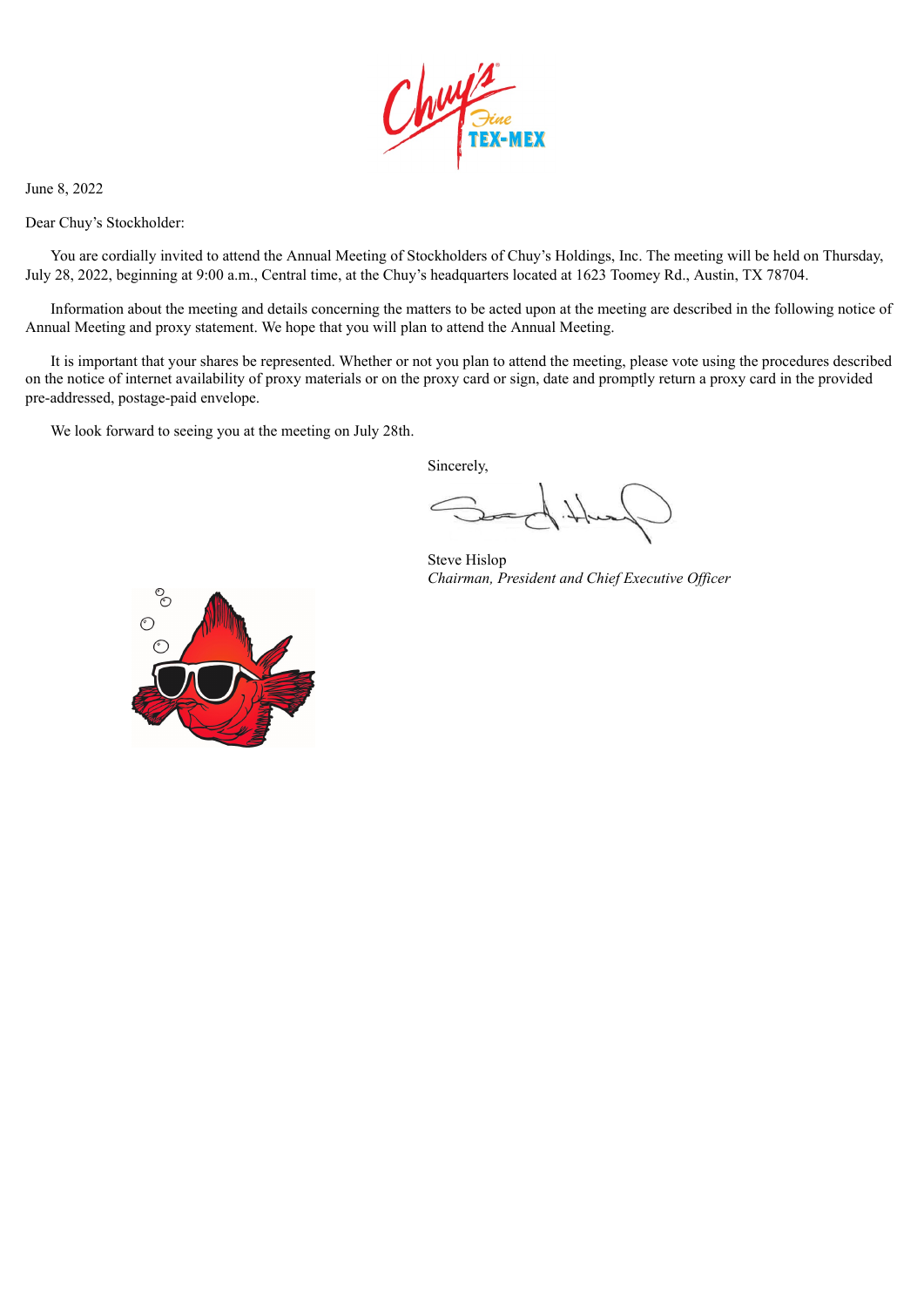#### **CHUY'S HOLDINGS, INC.**

## **NOTICE OF ANNUAL MEETING OF STOCKHOLDERS**

## **To be held on July 28, 2022**

The 2022 Annual Meeting of Stockholders of Chuy's Holdings, Inc. (the "*Company*") will be held on July 28, 2022, beginning at 9:00 a.m., Central time, at the Chuy's headquarters located at 1623 Toomey Rd., Austin, TX 78704. The meeting will be held for the following purposes:

- 1. to elect two directors to serve until the 2025 Annual Meeting of Stockholders, each for a term of three years;
- 2. to approve, on an advisory basis, the compensation of our named executive officers;
- 3. to ratify the appointment of RSM US LLP as the Company's independent registered public accounting firm for 2022; and
- 4. to transact such other business as may properly come before the meeting.

Information concerning the matters to be voted upon at the meeting is set forth in the accompanying proxy statement. We have also enclosed or made available to our stockholders the Company's 2021 Annual Report. Holders of record of the Company's common stock as of the close of business on May 31, 2022 are entitled to notice of, and to vote at, the meeting.

Your vote is very important. Whether or not you plan to attend the meeting, please vote using the procedures described on the notice of internet availability of proxy materials or on the proxy card or sign, date and promptly return a proxy card in the provided pre-addressed, postage-paid envelope.

By Order of the Board of Directors,

Tim Lavon

Tim Larson *Vice President, General Counsel and Secretary*

Austin, Texas June 8, 2022

#### **IMPORTANT NOTICE REGARDING THE AVAILABILITY OF PROXY MATERIALS FOR THE ANNUAL MEETING OF STOCKHOLDERS TO BE HELD ON JULY 28, 2022.**

The Company's Notice of Annual Meeting, Proxy Statement and 2021 Annual Report to Stockholders are available on the internet at **www.proxyvote.com.**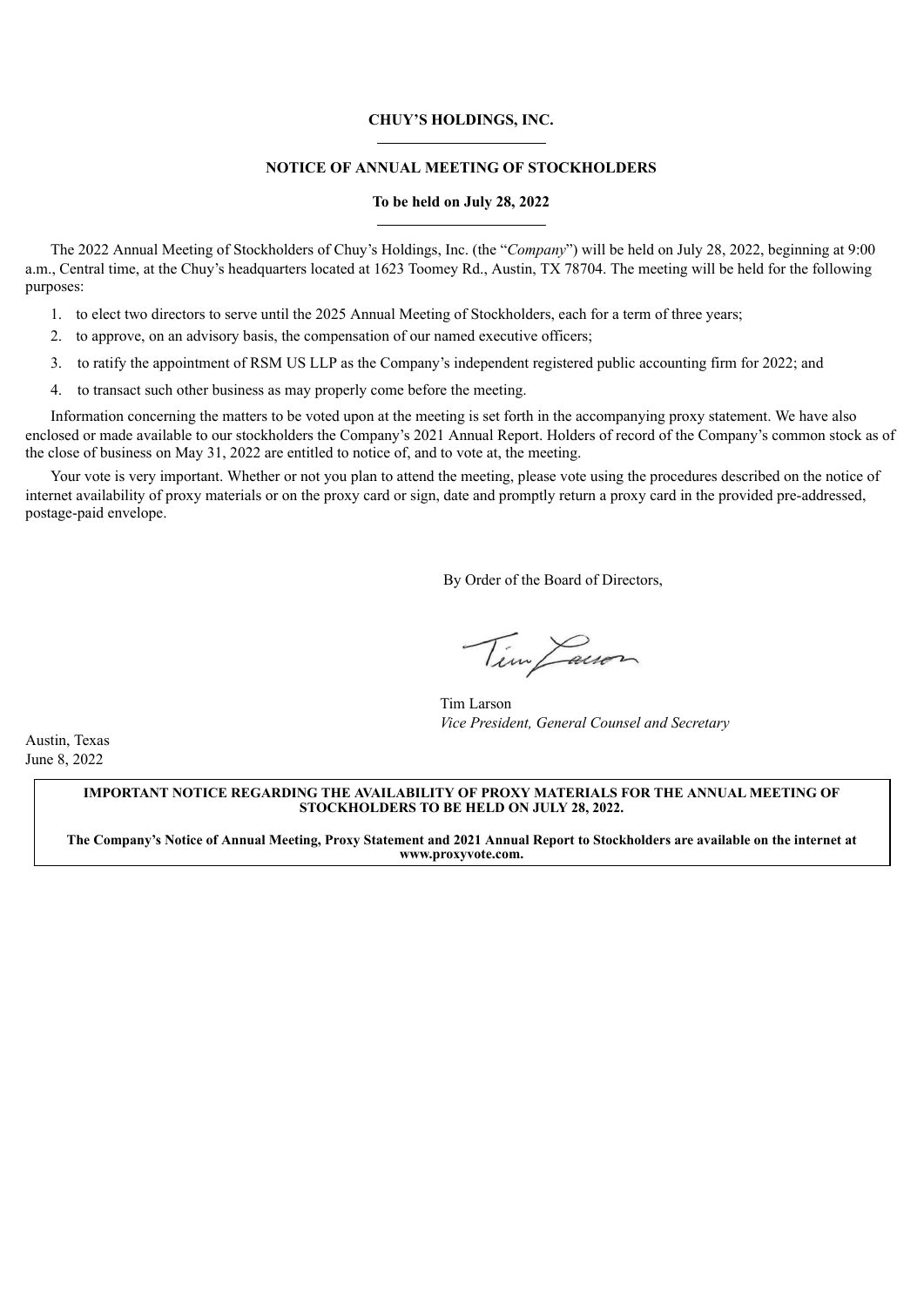## **Table of Contents**

|                                                                                                                                              | Page            |
|----------------------------------------------------------------------------------------------------------------------------------------------|-----------------|
| <b>Proxy Statement</b>                                                                                                                       |                 |
| Proposal 1 – Election of Directors                                                                                                           | $\overline{3}$  |
| <u><b>Proposal 2 – Advisory Vote to Approve the Compensation of our Named Executive Officers</b></u>                                         | $6\overline{6}$ |
| Proposal 3 - Ratification of the Appointment of RSM US LLP as the Company's Independent Registered Public<br><b>Accounting Firm for 2022</b> | $\overline{1}$  |
| The Board, Its Committees and Its Compensation                                                                                               | $\underline{8}$ |
| <b>Executive Officers</b>                                                                                                                    | 15              |
| <b>Executive Compensation</b>                                                                                                                | 16              |
| <b>Certain Relationships and Related Party Transactions</b>                                                                                  | 28              |
| <b>Equity Compensation Plan Information</b>                                                                                                  | 28              |
| <b>Security Ownership of Management and Certain Beneficial Holders</b>                                                                       | 29              |
| <b>Audit Committee Report</b>                                                                                                                | 31              |
| <b>Independent Public Accountants</b>                                                                                                        | 32              |
| Shareholder Proposals for the 2023 Annual Meeting of Shareholders                                                                            | 32              |
| Householding                                                                                                                                 | <u>33</u>       |
| Availability of Form 10-K                                                                                                                    | 33              |
| <b>Other Matters</b>                                                                                                                         | 34              |

## <span id="page-3-0"></span>-i-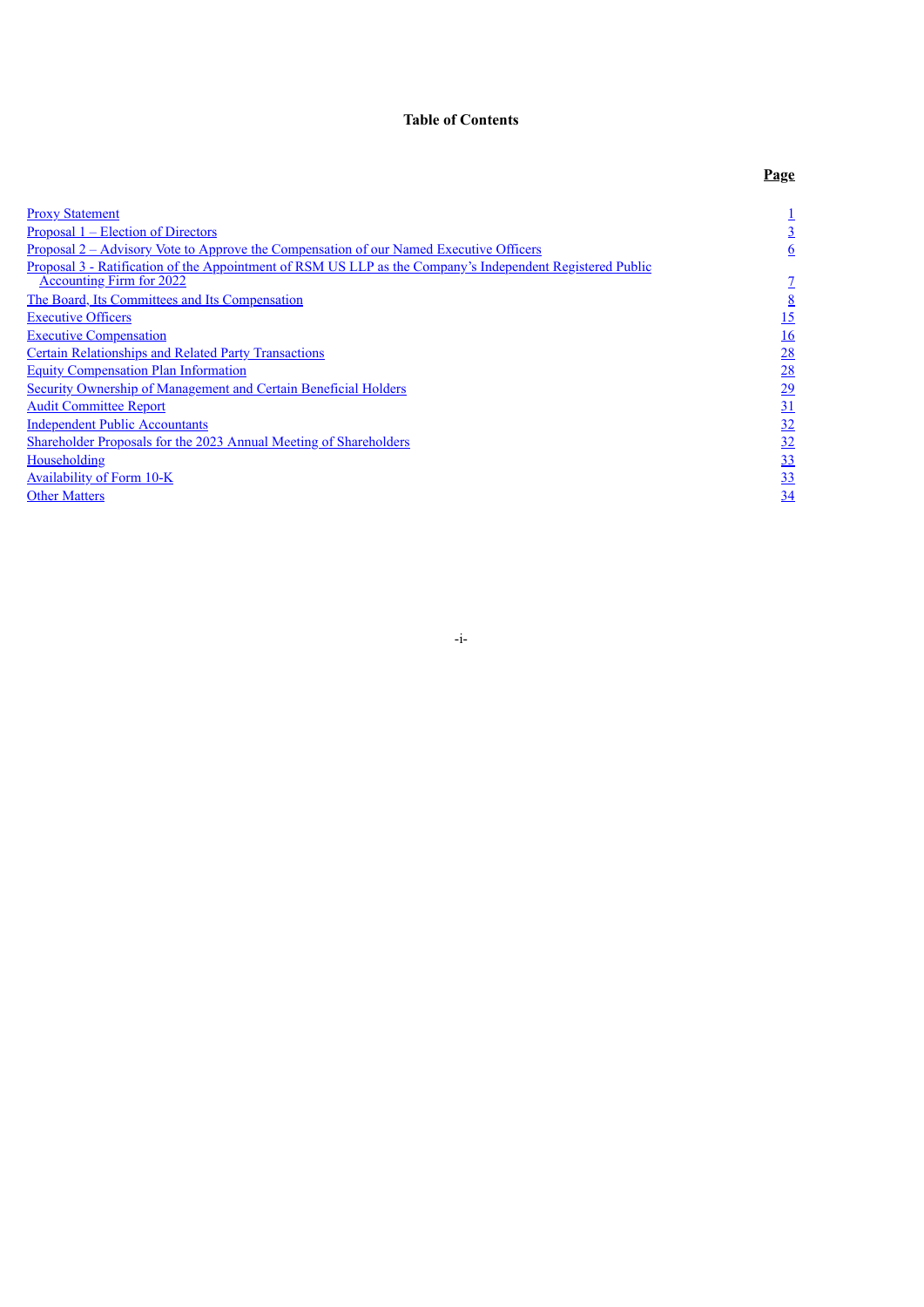## **Chuy's Holdings, Inc. 1623 Toomey Road Austin, Texas 78704**

#### **PROXY STATEMENT**

This proxy statement provides information in connection with the solicitation of proxies by the board of directors of Chuy's Holdings, Inc. (the "*Company*") for use at the Company's 2022 Annual Meeting of Stockholders or any postponement or adjournment thereof (the "*Annual Meeting*") to be held on Thursday, July 28, 2022, beginning at 9:00 a.m., Central time, at the Chuy's headquarters located at 1623 Toomey Rd., Austin, TX 78704. This proxy statement also provides information you will need in order to consider and act upon the matters specified in the accompanying notice of Annual Meeting. A Notice of Internet Availability of Proxy Materials (the "*Notice*") and this proxy statement and proxy card, are being mailed to stockholders beginning on or about June 10, 2022.

Record holders of the Company's common stock as of the close of business on May 31, 2022 are entitled to vote at the Annual Meeting. Each record holder of common stock on that date is entitled to one vote at the Annual Meeting for each share of common stock held. As of May 31, 2022, there were 18,938,617 shares of common stock outstanding.

You cannot vote your shares unless you are present at the Annual Meeting or you have previously given your proxy. You can vote by proxy in one of three ways:

- by internet: visit the website shown on your Notice or proxy card and follow the instructions; or
- by telephone: dial the toll-free number shown on your proxy card and follow the instructions; or
- in writing: sign, date, and return a proxy card in the provided pre-addressed, postage-paid envelope.

You may revoke your proxy at any time prior to the vote at the Annual Meeting by:

- delivering a written notice revoking your proxy to the Company's Secretary at the address above;
- delivering a new proxy bearing a date after the date of the proxy being revoked; or
- voting in person at the Annual Meeting.

Unless revoked as described above, all properly executed proxies, will be voted at the Annual Meeting in accordance with your directions on the proxy. If a properly executed proxy gives no specific instructions, the shares of common stock represented by your proxy will be voted:

- FOR the election of the two nominees to serve as directors until the 2025 Annual Meeting of Stockholders;
- FOR the approval of the compensation of our named executive officers;
- FOR the ratification of the appointment of RSM US LLP as the Company's independent registered public accounting firm for 2022; and
- at the discretion of the proxy holders with regard to any other matter that is properly presented at the Annual Meeting.

If you own shares of common stock held in "street name" and you do not instruct your broker how to vote your shares using the instructions your broker provides you, your shares will be voted in the ratification of the appointment of RSM US LLP as the Company's independent registered public accounting firm for 2022, but not for any other proposal. To be sure your shares are voted in the manner you desire, you should instruct your broker how to vote your shares.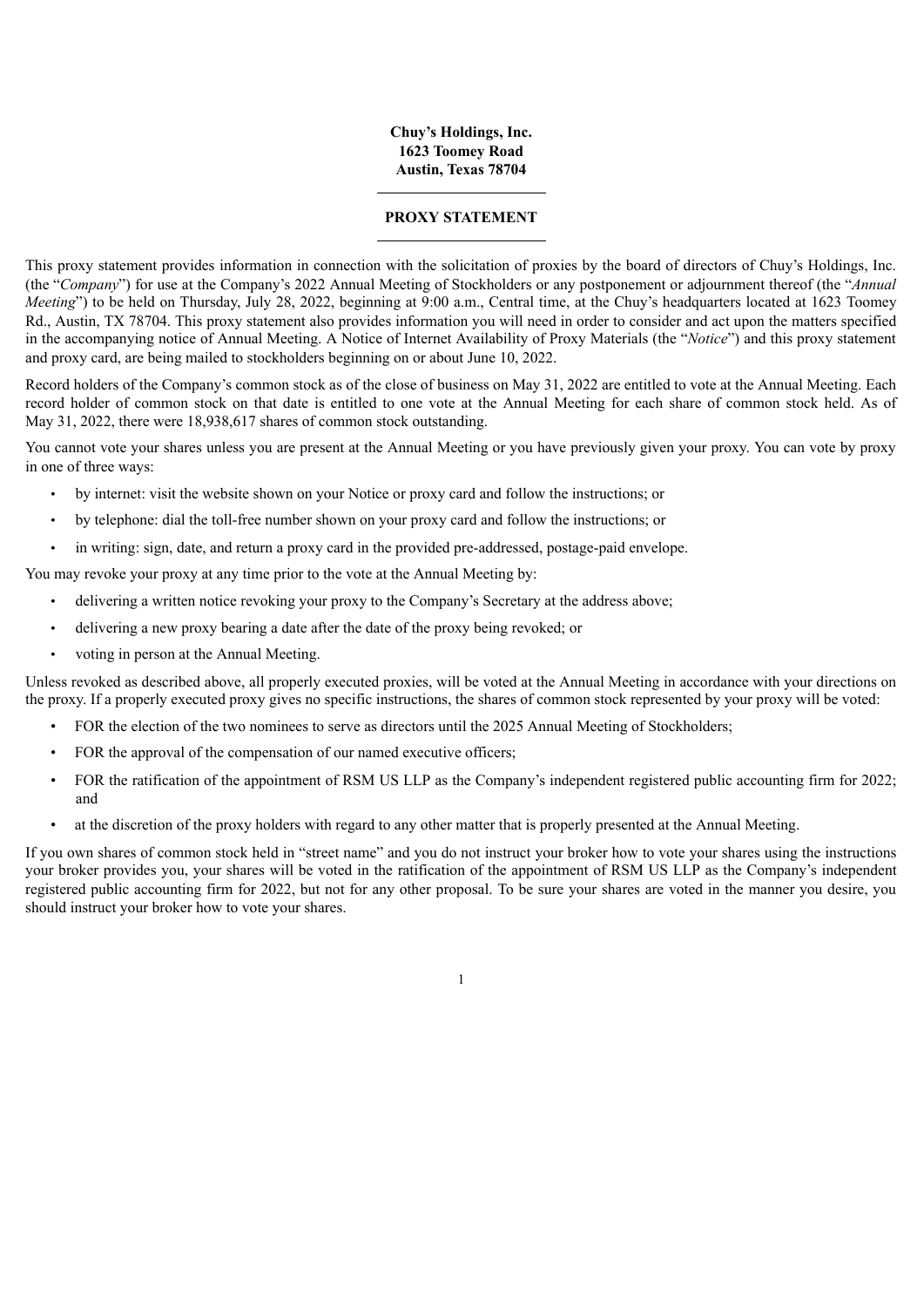Holders of a majority of the outstanding shares of the Company's common stock must be present, either in person or by proxy, to constitute a quorum necessary to conduct the Annual Meeting. Abstentions and broker non-votes are counted for purposes of determining a quorum and are considered present and entitled to vote.

The following table sets forth the voting requirements, whether broker discretionary voting is allowed and the treatment of abstentions and broker non-votes for each of the matters to be voted on at the Annual Meeting.

| <b>Proposal</b>                                                                                               | <b>Vote Necessary to Approve</b><br><b>Proposal</b>                                                                                                               | <b>Broker Discretionary Voting</b><br>Allowed? | <b>Treatment of Abstentions</b><br>and Broker Non-Votes                                                                                                                |
|---------------------------------------------------------------------------------------------------------------|-------------------------------------------------------------------------------------------------------------------------------------------------------------------|------------------------------------------------|------------------------------------------------------------------------------------------------------------------------------------------------------------------------|
| No. 1 - Election of directors                                                                                 | Plurality (that is, the largest<br>number) of the votes cast                                                                                                      | N <sub>0</sub>                                 | Abstentions and broker non-<br>votes are not considered votes<br>cast and will have no effect on<br>the matter                                                         |
| No. 2 - Approval of the compensation of our named<br>executive officers, as disclosed in this proxy statement | Affirmative vote of the<br>majority of the votes of the<br>shares present in person or by<br>proxy at the Annual Meeting<br>and entitled to vote on the<br>matter | No                                             | Abstentions will have the<br>effect of a vote cast against the<br>matter<br>Broker non-votes are not<br>considered votes cast and will<br>have no effect on the matter |
| No. 3 - Ratification of the appointment of RSM US<br><b>LLP</b>                                               | Affirmative vote of the<br>majority of the votes of the<br>shares present in person or by<br>proxy at the Annual Meeting<br>and entitled to vote on the<br>matter | Yes                                            | Abstentions will have the<br>effect of a vote cast against the<br>matter                                                                                               |

Attendance at the Annual Meeting will be limited to stockholders of record and beneficial owners who provide proof of beneficial ownership as of the record date (such as an account statement, a copy of the voting instruction card provided by a broker, bank, trustee, or nominee, or other similar evidence of ownership).

<span id="page-5-0"></span>The Company pays the costs of soliciting proxies. We have engaged Georgeson, Inc. to serve as our proxy solicitor for the Annual Meeting at a base fee of \$9,500 plus reimbursement of reasonable expenses. Georgeson will provide advice relating to the content of solicitation materials, solicit banks, brokers, institutional investors, and hedge funds to determine voting instructions, monitor voting, and deliver executed proxies to our voting tabulator. Our employees also may solicit proxies by telephone or in person. However, they will not receive additional compensation for soliciting proxies. The Company may request banks, brokers, and other custodians, nominees, and fiduciaries to forward copies of these proxy materials to the beneficial holders and to request instructions for the execution of proxies. The Company may reimburse these persons for their related expenses. Proxies are solicited to provide all record holders of the Company's common stock an opportunity to vote on the matters to be presented at the Annual Meeting, even if they cannot attend the meeting in person.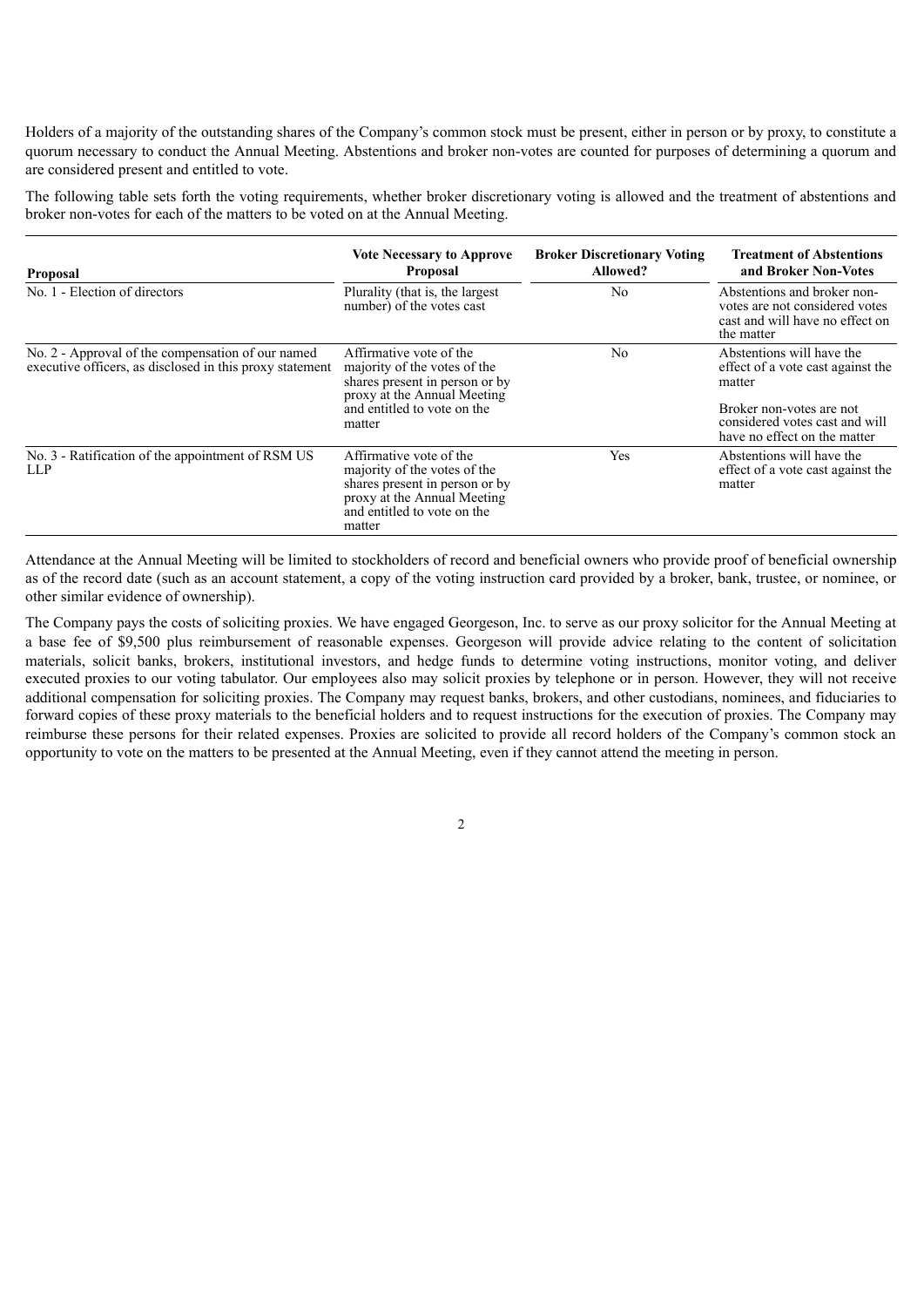## **Proposal 1 – Election of Directors**

At the Annual Meeting, two directors will be elected to serve three-year terms expiring at our Annual Meeting of Stockholders in 2025. This section contains information relating to the two director nominees and the directors whose terms of office continue after the Annual Meeting. The director nominees were selected by the Nominating and Corporate Governance Committee and approved by the board of directors for submission to the stockholders. The nominees for election are Mr. Mohseni and Mr. Zecher. Both currently serve as directors.

## *The board of directors recommends a vote "FOR" the election of each of the nominees.*

#### **Nominees to be elected for terms expiring at the Annual Meeting in 2025**

**Saed Mohseni,** age 60, has served as a member of our board since September 2012 and has served as our lead independent director since May 2018. Saed served as the President and Chief Executive Officer and a director of Bob Evans Farms, Inc. from January 2016 until May 2017. In May 2017, he became the Chief Executive Officer of Bob Evans Restaurants, LLC and served in that position through May 2021. As of June 2021, he has served as the Executive Chairman and a member of the board of directors for Bob Evans Restaurants, LLC. Saed has more than 30 years of management experience in the restaurant industry. Prior to joining Bob Evans Farms, Inc., he served as director, President and Chief Executive Officer of Bravo Brio Restaurant Group, Inc., the parent company of BRAVO! Cucina Italiana, and BRIO Tuscan Grille restaurant chains, from 2007 to 2015. He assumed the additional role of President in 2009 and led the company through the IPO process in 2010. Prior to joining Bravo Brio, Saed worked at McCormick & Schmick for 21 years, where he held positions of increasing responsibility, including serving as a director from 2004 to 2007 and as Chief Executive Officer from 2000 to 2007 he led the company through the IPO process in 2004. Saed attended Portland State University and Oregon State University. The board concluded that Saed should serve as a director based upon his experience as an executive and board member and his knowledge of the restaurant industry.

**Ira Zecher**, age 69, has served as a member of our board since June 2011. Ira has been a Managing Member of ILZ, LLC, an accounting consulting firm since 2010. He previously served as a director, audit committee chairman and nominating and corporate governance committee member of the board of The Habit Restaurants, Inc. from August 2014 to March 2020 and as a director, audit committee chairman and compensation committee member of the board of Norcraft Companies, Inc. from October 2013 to May 2015. Prior to joining the Chuy's board, Mr. Zecher was with Ernst & Young LLP, a registered public accounting firm, for over 36 years until his retirement as a Partner in 2010. From 1986 to 2010, he served as a Senior Transaction Advisory Services Partner and Far East Private Equity Leader for Ernst & Young, where he advised clients on mergers and acquisitions across a broad range of industries. Prior to joining the transaction advisory services group, Ira provided accounting, audit and business-advisory services to both public and private clients. He received his Bachelor's degree from Queens College of the City of New York. He is also a certified public accountant, a member of the American Institute of Certified Public Accountants and the New York State Society of Certified Public Accountants. He also completed the Executive Program of the Kellogg School of Management at Northwestern University. From 2010 to 2013, he taught in the Graduate Accounting program at Rutgers, the State University of New Jersey. The board concluded that Ira should serve as a director based upon his extensive professional accounting and financial expertise, which allows him to provide key contributions to the board on financial, accounting, corporate governance and strategic matters.

#### **Current directors whose terms expire at the Annual Meeting in 2023**

**Steve Hislop**, age 62, has served as President, Chief Executive Officer and a member of our board of directors since July 2007 and chairman of the board since May 2018. Mr. Hislop serves as President and Chief Executive Officer pursuant to the terms of an employment agreement between him and the Company. From July 2006 through June 2007, Steve was President and Chief Executive Officer of Sam Seltzer Steak House. Prior to that, Steve served as the Concept President and a member of the board of directors of O'Charley's Restaurants, where he helped grow the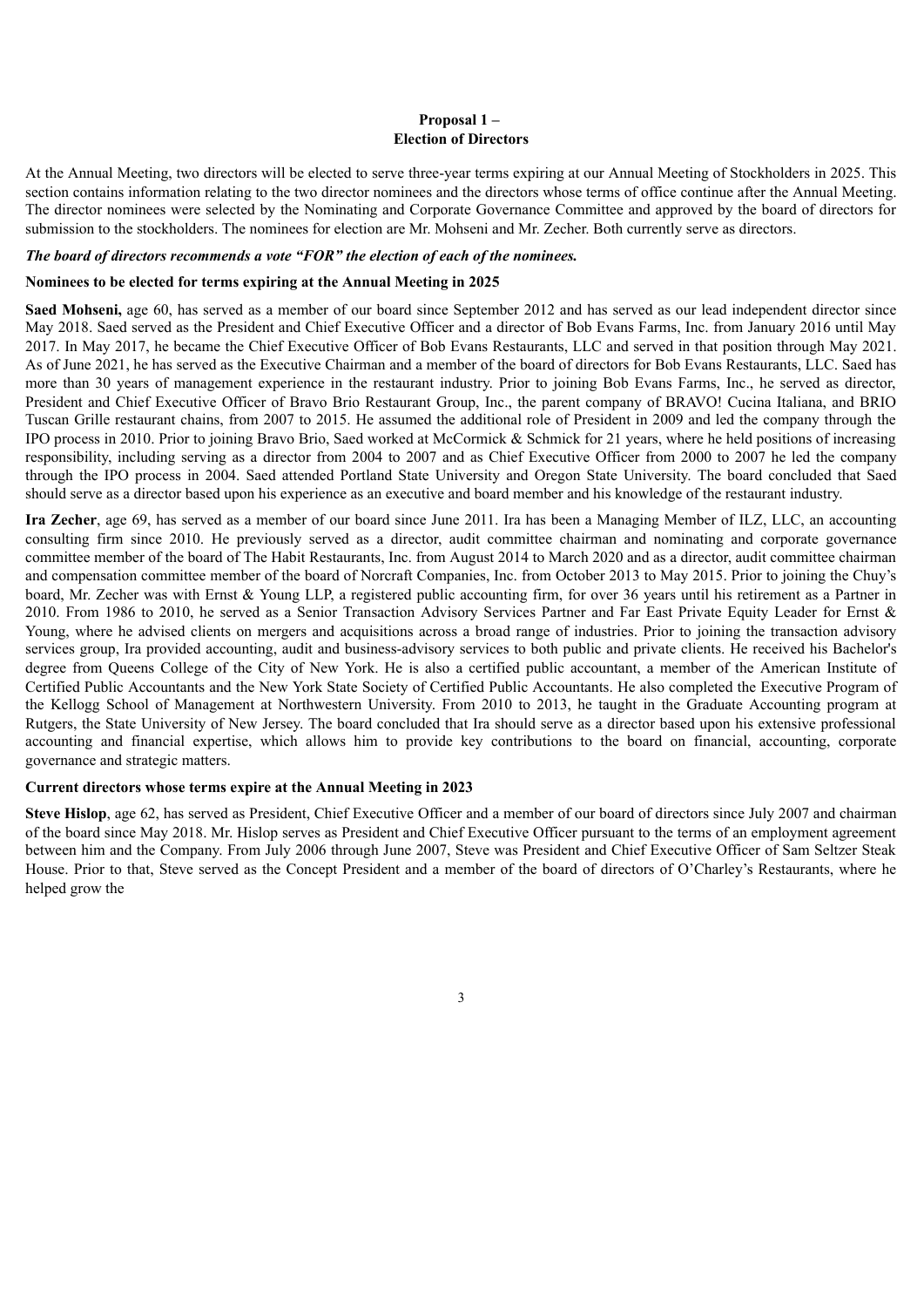business from 12 restaurants to a multi-concept company with 347 restaurants. Steve currently serves on the board of directors of Not Your Average Joe's, Inc. and Silver Diner, Inc., which are privately held companies. The board concluded that Steve should serve as a director based upon his operational expertise, knowledge of the restaurant industry and leadership experience.

**Jon Howie**, age 54, has served as our Chief Financial Officer since August 2011, as our Vice President since April 2013 and as a member of the board since May 2018. Mr. Howie serves as Vice President and Chief Financial Officer pursuant to the terms of an employment agreement between him and the Company. From March 2007 to July 2011, Jon served as the Chief Financial Officer of Del Frisco's Restaurant Group, LLC. Prior to that, he served for five years as Controller and was then promoted to Chief Accounting Officer and then to Chief Financial Officer of Lone Star Steakhouse & Saloon, Inc. Jon is a certified public accountant and prior to joining Lone Star Steakhouse & Saloon, Inc. was employed as an Audit Senior Manager with Grant Thornton, LLP for one year and served at Ernst & Young LLP for 10 years where he held various audit positions of increasing responsibilities, including Audit Senior Manager. At Grant Thornton and Ernst & Young, he served as an accounting and business advisor to both private and public companies and advised a number of these companies in conjunction with their initial and secondary public offerings. The board concluded that Jon should serve as a director based upon his knowledge of the restaurant industry and our Company and his financial and leadership experience.

**Jody Bilney**, age 60, has served as a member of our board since April 2021. Jody served as the Chief Consumer Officer of Humana, Inc., a healthcare company, from 2013 until her retirement in 2020, where she led its transformation into a consumer-driven health enterprise across brand development, marketing, the consumer experience, digital, consumer analytics and corporate reputation enhancement. She also was responsible for the company's Wellness Solutions business. Prior to Humana, Ms. Bilney served as Executive Vice President and Chief Brand Officer for Bloomin' Brands, Inc., an upscale-casual dining restaurant company with Outback Steakhouse as its flagship chain from 2006 to 2013. There she headed various departments including brand and business strategy, marketing, corporate communications and business development across the enterprise. She was also a key member of the management team that positioned the company for a successful IPO in 2012. Prior to Bloomin' Brands, she held senior executive positions at Charles Schwab and Verizon, where she led consumer-focused brandtransformation initiatives. Ms. Bilney is a member of the Board of Directors of Masonite, Inc (NYSE: DOOR) and Alignment Healthcare (NASDAQ: ALHC). She earned a Bachelor of Science degree in Economics, with a minor in Marketing, from Clemson University. The board concluded that Jody should serve as a director based on her knowledge of the restaurant industry and her extensive brand development and business strategy experience.

#### **Current directors whose terms expire at the Annual Meeting in 2024**

**Starlette Johnson**, age 59, has served as a member of our board since September 2012. In October 2020, Starlette joined the board of TasteMaker Acquisition Corporation, a publicly traded special purpose acquisition company focusing on the restaurant, hospitality, and related technology and services sectors. In March of 2021, Starlette also joined the board of Arko Corp., a publicly traded company. Since 2019, Starlette has served on the board of Jack's Family Restaurants, a privately held company, and serves on the Audit Committee. Since 2012, Starlette has also served as an independent consultant to private equity funds, and to companies in the restaurant and hospitality industries. From February 2019 to November 2020, Starlette served as the President and as a director of Lucky Strike Entertainment, a privately held company that provides bowling, food and other entertainment. From October 2015 to October 2016, Starlette served as President and Chief Executive Officer of Twin Restaurant Holdings. Additionally, she served as President and Chief Operating Officer, as well as a director, of Dave & Buster's, Inc. from 2007 to 2010. Starlette joined Dave & Buster's as Chief Strategic Officer in 2006. Prior to joining Dave & Buster's, Starlette worked at Brinker International, where she held positions of increasing responsibility, including serving as the Executive Vice President and Chief Strategic Officer. Starlette served as a member of the board of directors for Tuesday Morning, Inc. from 2008 to 2013, during which time she served on the audit committee and the nominating/governance committee. Starlette also served on the board of Bojangle's (NASDAQ: BOJA) from March 2016 to February 2019 during which time she served as chair of the audit committee. She also served as the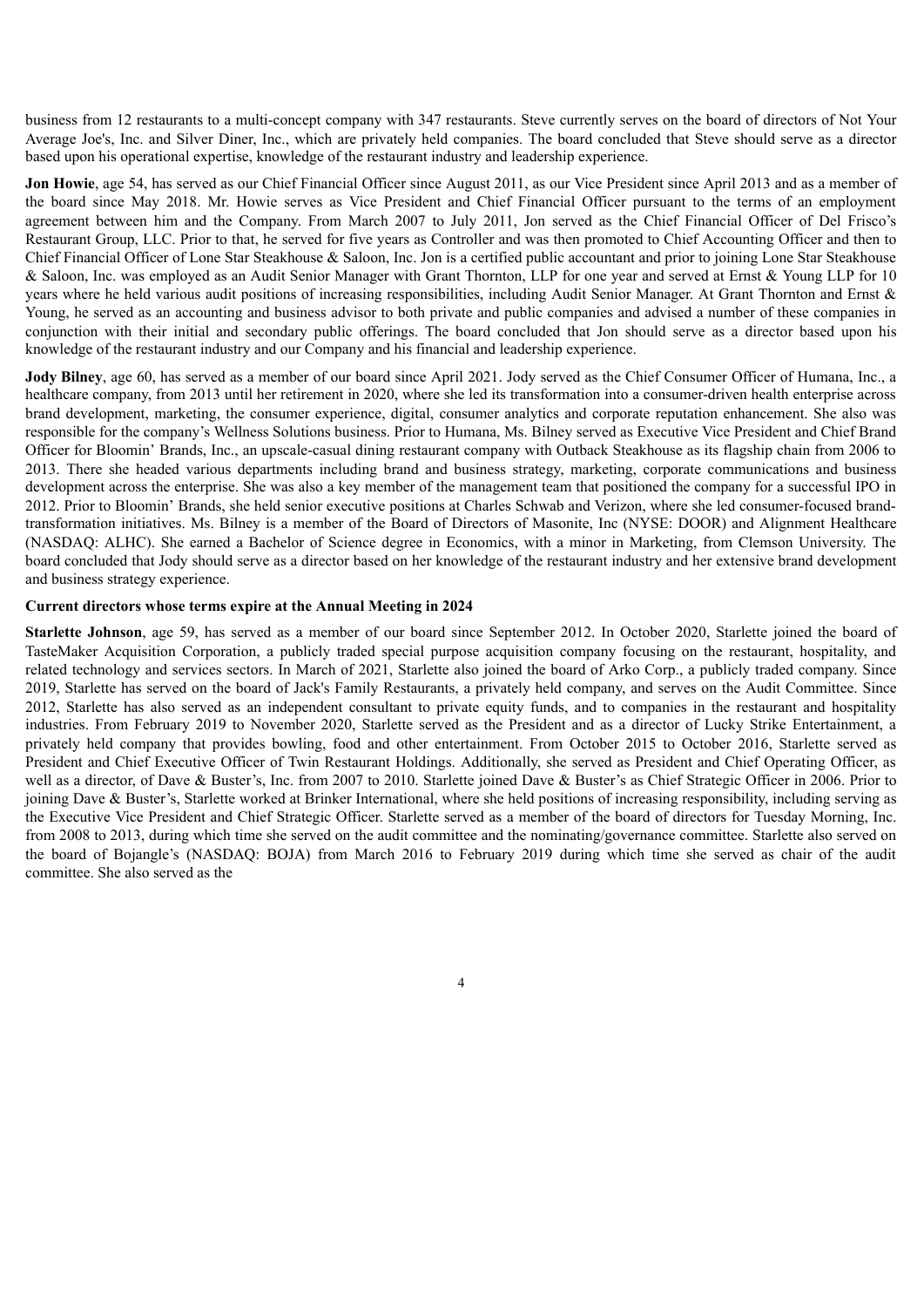chairman of the board for SusieCakes, LLC, a privately held bakery, from 2015 to 2020. In addition, Starlette is a member of the advisory board for the Hospitality & Tourism Program at Virginia Tech, serves on the Pamplin College of Business Cabinet at Virginia Tech, and is currently the Chair of the Virginia Tech Foundation. Starlette received a B.S. in Finance from Virginia Tech and an M.B.A. from The Fuqua School of Business at Duke University. The board concluded that Starlette should serve as a director based upon her experience as an executive and board member and her knowledge of the restaurant industry and leadership experience.

<span id="page-8-0"></span>**Randall DeWitt**, age 63, has served as a member of our board since October 2016. Randall is a well-known restaurant executive with over 26 years of restaurant experience. Randall is the Founder and has been the Chairman of FB Society, formerly known as Front Burner Restaurants since April 1994. FB Society currently has seven different concepts and is known for developing innovative restaurant concepts that span the fast casual, casual and upscale casual dining segments. FB Society operates, among others, Whiskey Cake, Sixty Vines, Mexican Sugar, and Haywire. Prior to founding FB Society, Randall worked for ten years in commercial real estate development and sales. The board concluded that Randall should serve as a director based on his operational and business development experience within the restaurant industry.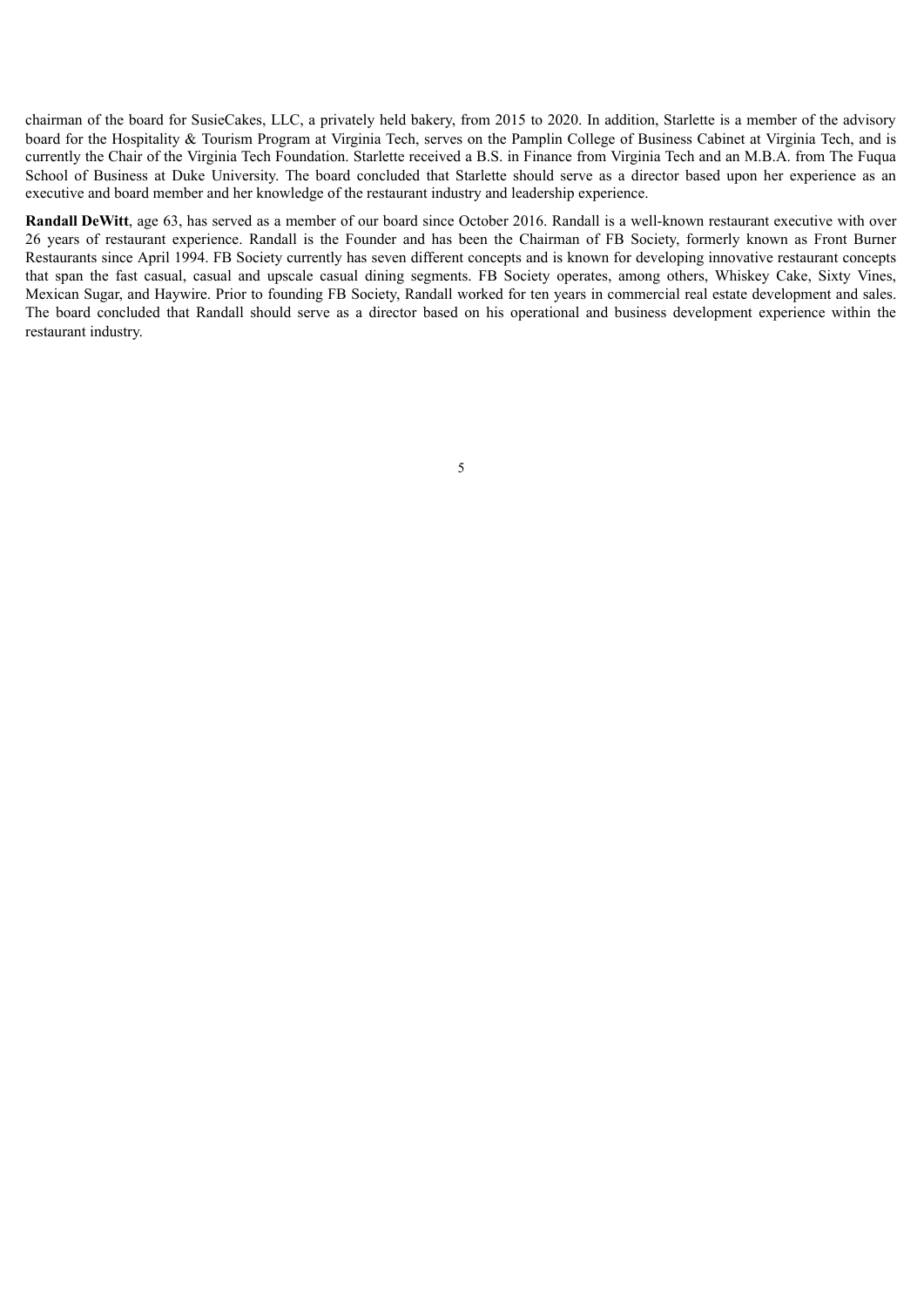## **Proposal 2 – Advisory Vote to Approve the Compensation of our Named Executive Officers**

Pursuant to Section 14A of the Securities Exchange Act of 1934 (the "Exchange Act"), we are submitting the compensation of our named executive officers as disclosed in this proxy statement to our stockholders for an advisory vote.

As described below under the heading "Executive Compensation," we seek to provide compensation to each named executive officer that is designed to attract, motivate and retain our executive officers. Our compensation program is designed to reward both individual and company performance, while aligning the financial interests of each named executive officer with the interests of our stockholders. The compensation committee sets compensation for each named executive officer at a level it believes is appropriate considering each named executive officer's annual review, level of responsibility, awards and compensation paid in the past year and progress toward or attainment of previously set personal and corporate goals and objectives.

The vote on this proposal is not intended to address any specific element of compensation. Rather, the vote relates to the overall compensation of our named executive officers, as described under the heading "Executive Compensation" in this proxy statement. We are asking our stockholders to approve the following advisory resolution at our Annual Meeting:

"RESOLVED, that the compensation of the Company's named executive officers, as disclosed pursuant to the rules of the Securities and Exchange Commission, including the Compensation Discussion and Analysis, compensation tables and narrative discussion is *hereby APPROVED."*

The vote is advisory and is not binding on the Company, our board of directors or the compensation committee. However, the compensation committee expects to consider the outcome of this advisory vote in evaluating whether any actions are appropriate with respect to our compensation program for our executive officers. At our 2018 annual meeting of stockholders, a majority of our stockholders voted in favor of holding advisory votes on the compensation of our named executive officers on an annual basis. In light of this vote, our board of directors determined to hold such advisory votes annually. Unless our board of directors determines otherwise, we will continue to hold advisory votes on the compensation of our named executive officers on an annual basis. The next advisory vote following this year's vote will be held at the 2023 annual meeting of stockholders.

<span id="page-9-0"></span>The board of directors recommends a vote "FOR" the approval of the compensation of our named executive officers.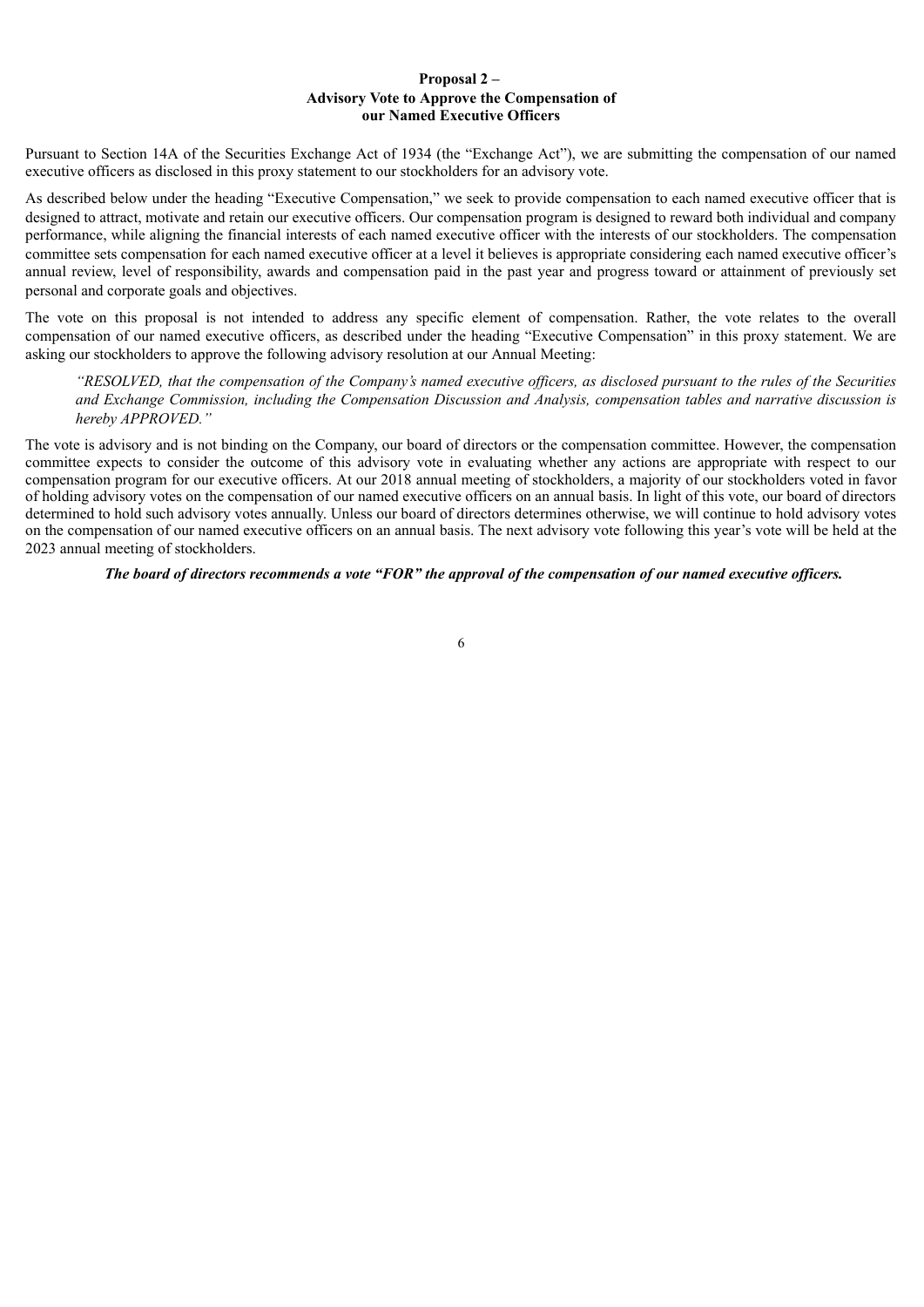## **Proposal 3 - Ratification of the Appointment of RSM US LLP as the Company's Independent Registered Public Accounting Firm for 2022**

The audit committee has appointed RSM US LLP as the Company's independent registered public accounting firm for 2022. The board of directors is asking stockholders to ratify this appointment. Securities and Exchange Commission ("SEC") regulations and the Nasdaq listing requirements require the Company's independent registered public accounting firm to be engaged, retained and supervised by the audit committee. However, the board of directors considers the selection of an independent registered public accounting firm to be an important matter to stockholders. Accordingly, the board of directors considers a proposal for stockholders to ratify this appointment to be an opportunity for stockholders to provide input to the audit committee and the board of directors on a key corporate governance issue.

Representatives of RSM US LLP are expected to be present at the Annual Meeting and will have the opportunity to make a statement. They will also be available to respond to appropriate questions. For additional information regarding our independent registered public accounting firm, see "Independent Public Accountants."

## <span id="page-10-0"></span>The board of directors recommends a vote "FOR" the ratification of RSM US LLP as the Company's independent registered public *accounting firm for* **2022***.*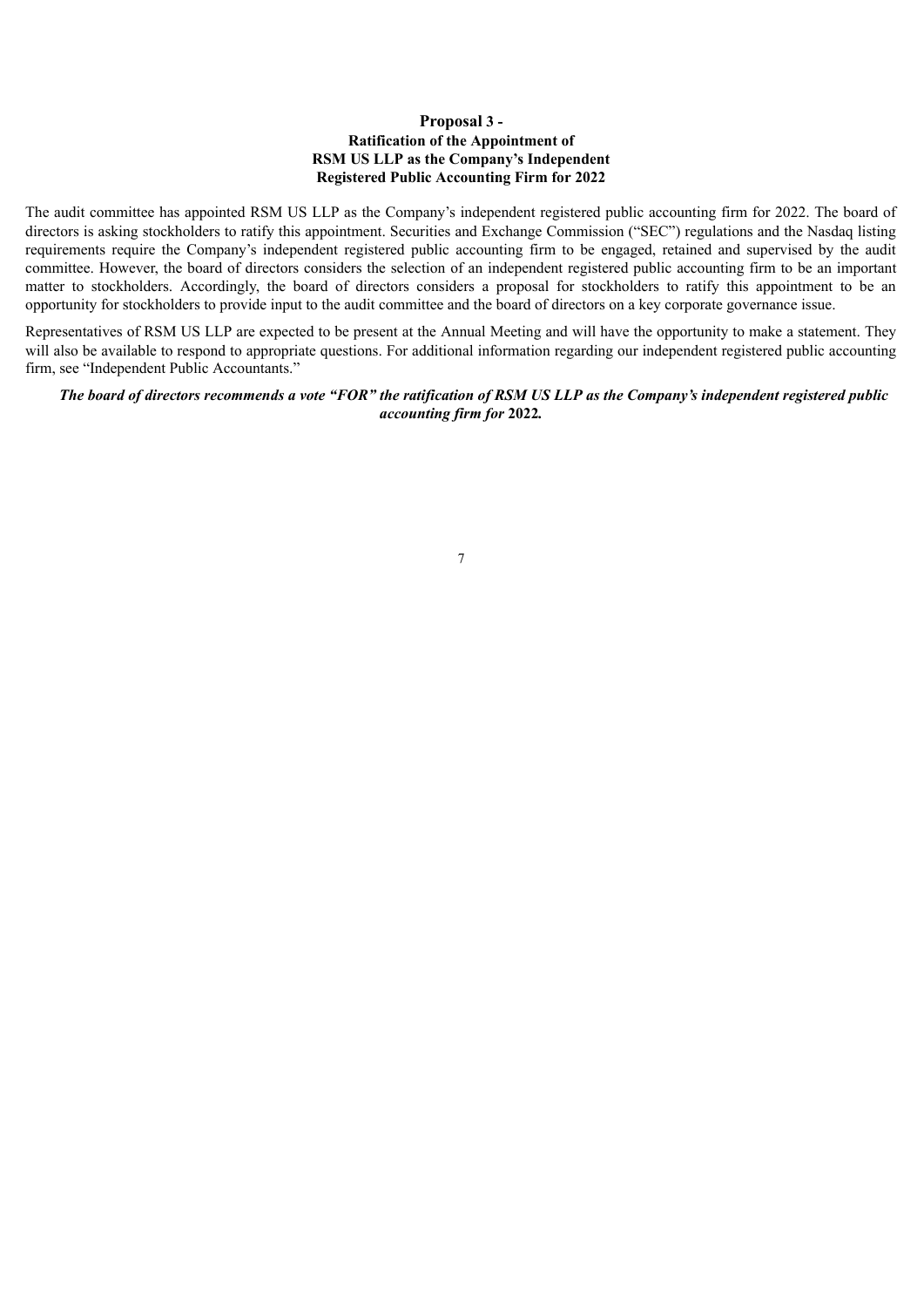#### **The Board, Its Committees and Its Compensation**

#### **Board of Directors**

Our board of directors currently consists of seven members, five of whom are non-employee directors. On April 29, 2021, Jody Bilney was appointed as an independent director to the board of directors. The board of directors is divided into three classes, with each class serving three-year terms. The term of one class expires at each Annual Meeting of Stockholders.

## **Director Compensation**

The elements of compensation payable to our non-employee directors in 2021 are briefly described in the following table:

| <b>Board Service:</b>                                                  |              |        |
|------------------------------------------------------------------------|--------------|--------|
| Annual cash retainer                                                   | \$           | 45,000 |
| Annual equity award grant                                              | <sup>S</sup> | 45,000 |
| Lead Independent Director annual cash retainer                         | S            | 5.000  |
| <b>Board Committee Service:</b>                                        |              |        |
| Audit Committee Chair annual cash retainer                             | \$           | 10.000 |
| Compensation Committee Chair annual cash retainer                      | <sup>S</sup> | 5,000  |
| Nominating & Corporate Governance Committee Chair annual cash retainer |              | 2.500  |

Our non-employee directors receive compensation for their services as directors. Our Lead Independent Director and our Committee Chairs receive additional compensation for their service. We reimburse directors for all expenses incurred in attending board meetings.

Grants of equity awards to members of our board of directors are made under the 2020 Omnibus Incentive Plan (the "2020 Plan"). These equity awards vest 25% on each of the first four anniversaries of the grant date.

## *Director Compensation Table*

The following table provides information regarding the compensation of our non-employee directors for the year ended December 26, 2021:

| <b>NAME</b>                | <b>FEES EARNED OR</b><br>PAID IN CASH (\$) | <b>STOCK</b><br>AWARDS(\$)(1) | TOTAL (\$) |
|----------------------------|--------------------------------------------|-------------------------------|------------|
| Starlette Johnson          | 47.500                                     | 44,995                        | 92,495     |
| Saed Mohseni               | 55,000                                     | 44.995                        | 99,995     |
| Ira Zecher                 | 55,000                                     | 44,995                        | 99,995     |
| Randall DeWitt             | 45,000                                     | 44.995                        | 89,995     |
| Jody Bilney <sup>(2)</sup> | 30,000                                     | 29,983                        | 59,983     |

(1) These restricted stock units were granted on March 15, 2021 (other than for Ms. Bilney whose restricted stock units were granted on August 15, 2021) and vest 25% on each of the first four anniversaries of the grant date. The grant date fair value of each award was equal to the closing price of the Company's stock on the date of grant (\$44.33 as of March 15, 2021 and \$31.20 as of August 15, 2021), as calculated in accordance with Financial Accounting Standards Board ("FASB") Accounting Standards Codification ("ASC") Topic 718. See Note 9 to our consolidated financial statements included in our Annual Report on Form 10-K for the year ended December 26, 2021 (the "Annual Report") for information regarding the assumptions made in determining these values.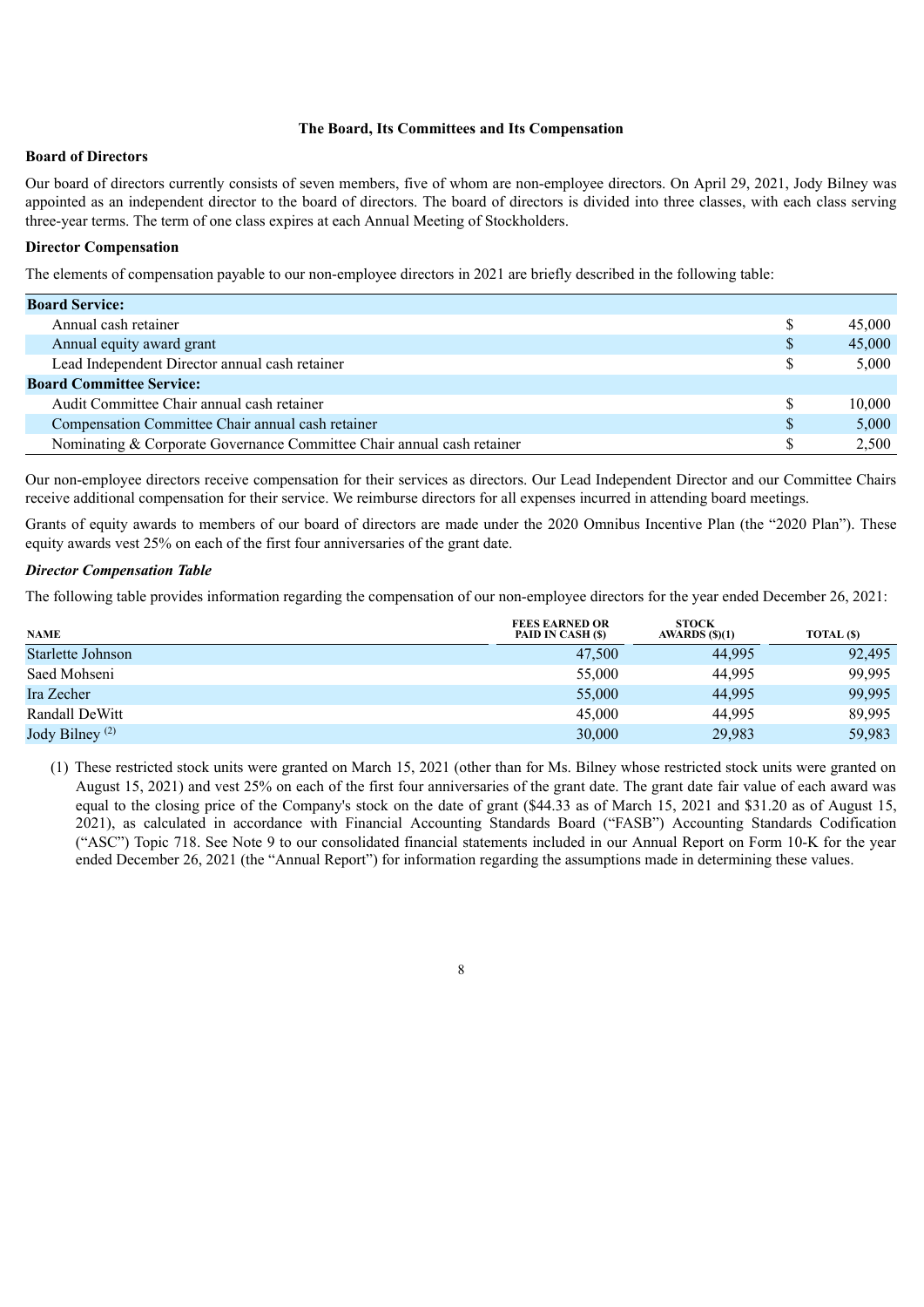(2) Jody Bilney was appointed on April 29, 2021. The fees paid and stock awarded are for a partial year of service.

The following table provides information regarding the aggregate number of restricted stock unit awards held by our non-employee directors as of December 26, 2021:

| <b>NAME</b>       | <b>AGGREGATE</b><br><b>RESTRICTED</b><br><b>STOCK UNIT</b><br><b>AWARDS</b> |
|-------------------|-----------------------------------------------------------------------------|
| Starlette Johnson | 4,338                                                                       |
| Saed Mohseni      | 4,338                                                                       |
| Ira Zecher        | 4,338                                                                       |
| Randall DeWitt    | 4,338                                                                       |
| Jody Bilney       | 961                                                                         |

#### **Director Independence**

Our board of directors will review at least annually the independence of each director. During these reviews, the board will consider transactions and relationships between each director (and his or her immediate family and affiliates) and our Company and its management to determine whether any such transactions or relationships are inconsistent with a determination that the director is independent. This review will be based primarily on responses of the directors to questions in a directors' and officers' questionnaire regarding employment, business, family, compensation and other relationships with the Company and our management. Our board of directors has determined that each of Jody Bilney, Randall DeWitt, Starlette Johnson, Saed Mohseni and Ira Zecher are independent within the meaning of the Nasdaq Marketplace Rules. As required by the Nasdaq Global Select Market, a majority of our directors are independent and our independent directors meet in regularly scheduled executive sessions at which only independent directors are present.

#### **Corporate Governance**

We believe that good corporate governance is important to ensure that, as a public company, we will be managed for the long-term benefit of our stockholders. We and our board of directors have reviewed the corporate governance policies and practices of other public companies, as well as those suggested by various authorities in corporate governance. We have also considered the provisions of the Sarbanes-Oxley Act and the rules of the SEC and the Nasdaq Global Select Market.

Based on this review, we have established and adopted charters for the audit committee, compensation committee and nominating and corporate governance committee, and have adopted corporate governance guidelines, a code of business conduct and ethics applicable to all of our directors, officers and employees and an insider trading policy.

Our committee charters, code of business conduct and ethics and corporate governance guidelines are available on our website at www.chuys.com in the Investors section. Copies of these documents are also available upon written request to our Corporate Secretary. We will post information regarding any amendment to, or waiver from, our code of business conduct and ethics on our website in the Investors section.

Furthermore, our insider trading policy prohibits our directors and certain employees, including all of our executive officers, from engaging in hedging transactions with respect to our securities, including entering into options, warrants, puts, calls or similar instruments or selling our securities short, and pledging shares of our securities in margin accounts.

The board of directors periodically reviews its corporate governance policies and practices. Based on these reviews, the board of directors may adopt changes to policies and practices that are in our best interests and as appropriate to comply with any new SEC or Nasdaq Marketplace Rules.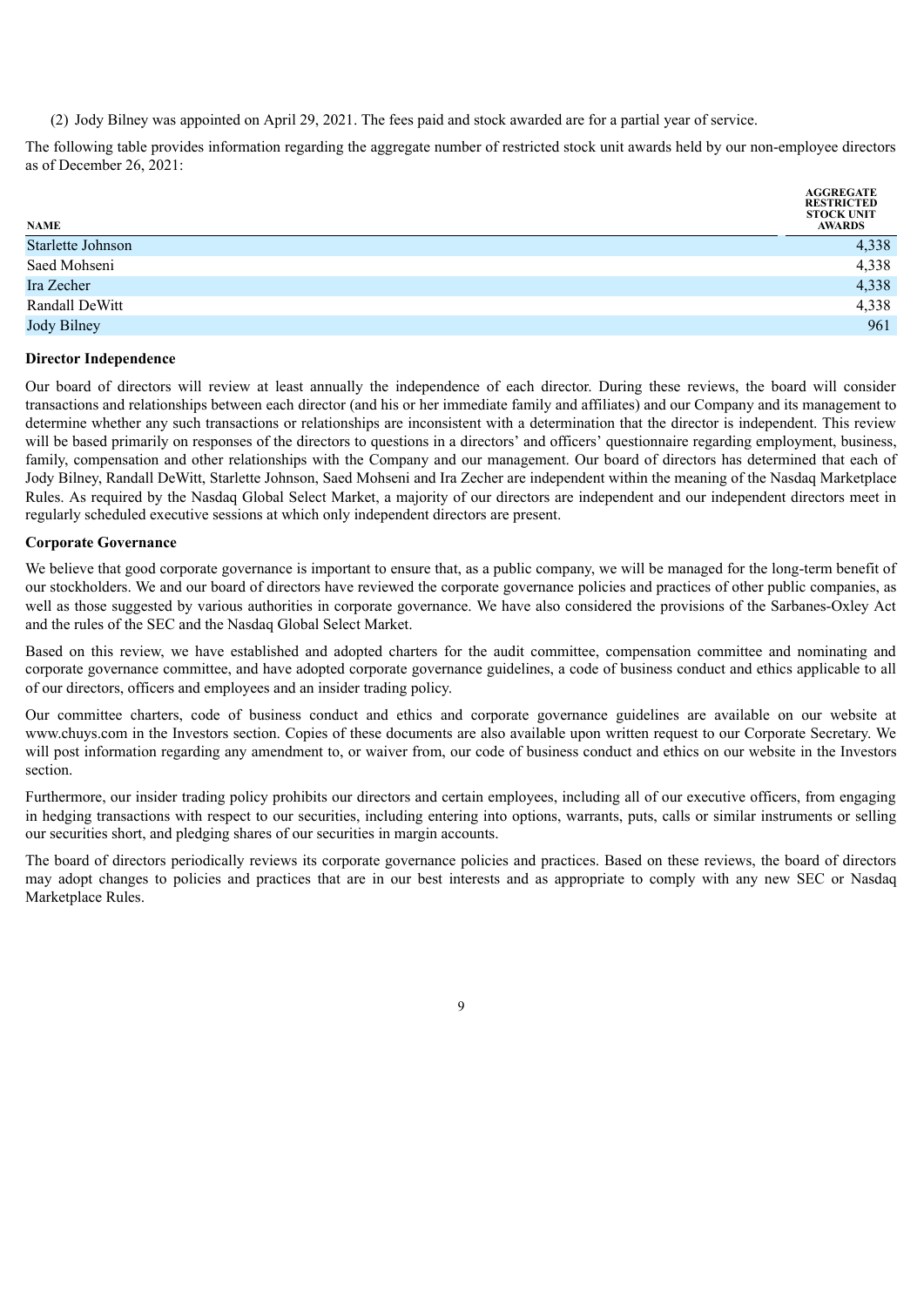## **Board Leadership Structure and Board's Role in Risk Oversight**

Steve Hislop serves as chairman of our board of directors, President and Chief Executive Officer. We believe that the Company and its shareholders are best served by having Mr. Hislop serve in both positions because of his knowledge of the Company's operations, our unique culture and industry in which we are competing. This leadership structure strengthens the communication link between the operating organization and the board. It also fosters a collaborative environment that supports effective decision-making around key topics such as strategic objectives, long-term planning and enterprise risk management.

Since Mr. Hislop serves as chairman of the board in addition to his roles as President and Chief Executive Officer of the Company, the board determined it was appropriate to appoint a lead independent director, who would be elected annually. Mr. Mohseni was elected to serve as our lead independent director.

The role of our lead independent director is to, among other things, preside at executive sessions of independent directors, serve as a liaison between the independent directors and the chairman, approve board meeting agendas and the information sent to the board, approve meeting schedules to assure that there is sufficient time for discussion of all agenda items, call meetings of independent directors and, if requested by major shareholders, ensure that he or she is available for consultation and direct communication.

Risk is inherent with every business and we face a number of risks as outlined in Item 1A. "Risk Factors" included in our Annual Report. Management is responsible for the day-to-day management of risks we face, while our board of directors, as a whole and generally through our audit committee, is responsible for overseeing our management and operations, including overseeing its risk assessment and risk management functions. Our board of directors has delegated responsibility for reviewing our policies with respect to risk assessment and risk management to our audit committee through its charter. Our board of directors has determined that this oversight responsibility can be most efficiently performed by our audit committee as part of its overall responsibility for providing independent, objective oversight with respect to our accounting and financial reporting functions, internal and external audit functions and systems of internal controls over financial reporting and legal, ethical and regulatory compliance. Our board of directors has also delegated the oversight of risks related to environmental, social and governance matters to our nominating and corporate governance committee. Our audit and nominating and corporate governance committees will regularly report to our board of directors with respect to their oversight of these areas.

#### **Board Meetings**

The board of directors held four meetings during 2021. Each director serving on the board of directors in 2021 attended at least 75% of the total number of meetings of the board of directors and committees on which they served. Under our corporate governance guidelines, each director is expected to devote the time necessary to appropriately discharge his or her responsibilities and to rigorously prepare for, attend and participate in all board of directors meetings and meetings of committees on which he or she serves.

## **Annual Meetings of Stockholders**

The Company's directors are encouraged to attend our Annual Meeting of stockholders, but we do not currently have a policy relating to directors' attendance at these meetings. Each director serving on the board of directors in 2021 attended our 2021 Annual Meeting of Stockholders.

### **Board Committees**

Our board of directors has three standing committees: an audit committee, a compensation committee and a nominating and corporate governance committee. The composition and responsibilities of each committee are described below. Members will serve on these committees until their resignation or until otherwise determined by our board of directors.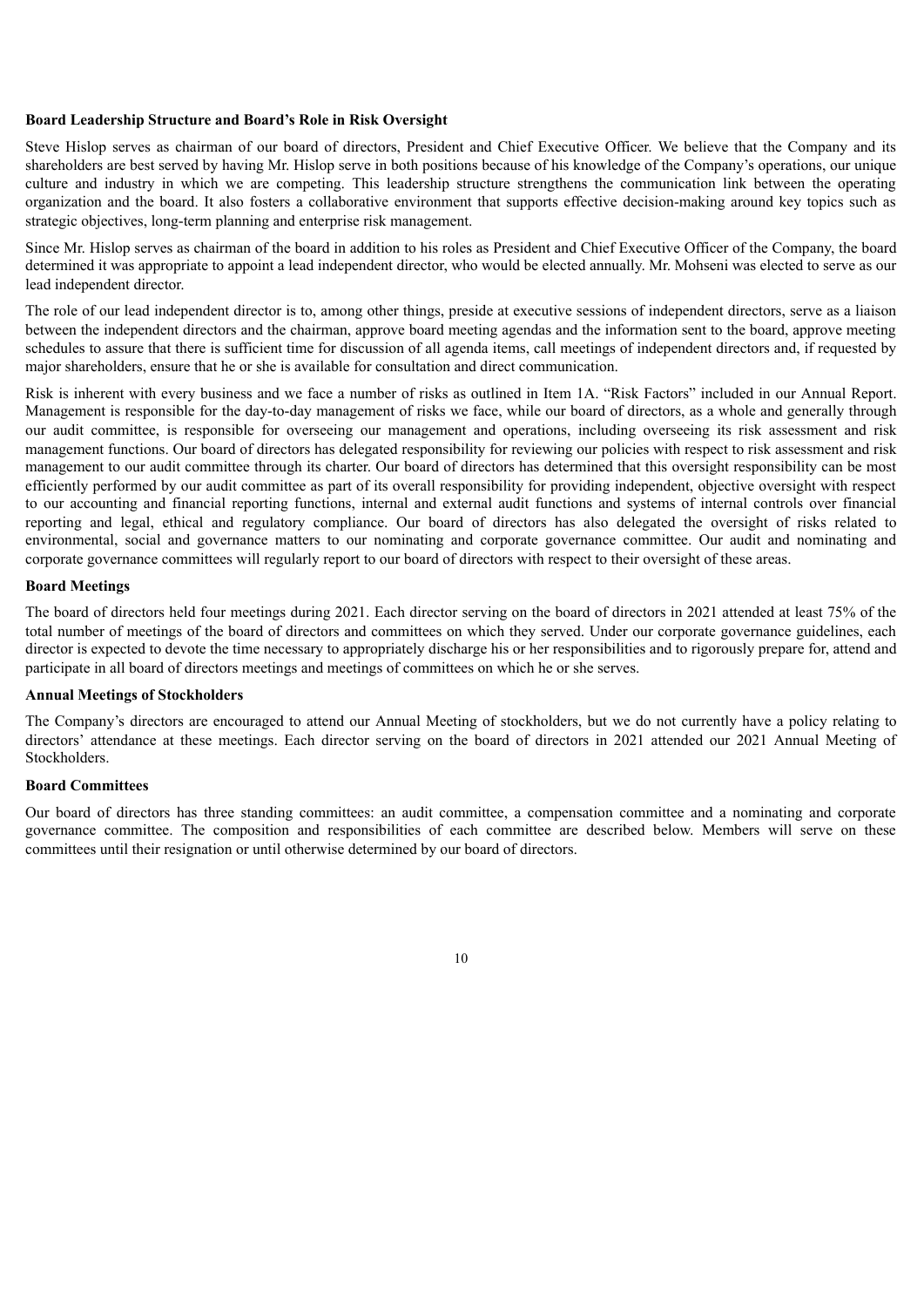#### **Audit Committee**

Our audit committee is a standing committee of our board of directors. The audit committee met five times in 2021. Our board of directors has adopted a written charter under which the audit committee operates. A copy of the charter, which satisfies the applicable standards of the SEC and the Nasdaq Global Select Market, is available on our website at www.chuys.com. According to our audit committee charter, the functions of our audit committee include, but are not limited to:

- appointing, retaining and determining the compensation for our independent registered public accounting firm;
- reviewing and overseeing our independent registered public accounting firm;
- reviewing and discussing the effectiveness of internal control over financial reporting;
- reviewing and discussing the annual audited and quarterly unaudited financial statements and the selection, application and disclosures of critical accounting policies used in such financial statements; and
- establishing procedures for the receipt, retention and treatment of complaints regarding internal accounting controls.

Our audit committee currently consists of Ira Zecher, Starlette Johnson and Saed Mohseni, with Ira Zecher serving as chair of the committee. All of our audit committee members are independent as defined by Section 10A(m)(3) of the Exchange Act and the Nasdaq Marketplace Rules. Our board of directors has determined that Ira Zecher is an audit committee financial expert.

The audit committee has the authority to engage independent counsel and other advisors as the committee deems necessary to carry out its duties.

#### **Compensation Committee**

Our compensation committee is a standing committee of our board of directors. The compensation committee met four times in 2021. Our board of directors has adopted a written charter under which the compensation committee operates. A copy of the charter, which satisfies the applicable standards of the SEC and the Nasdaq Global Select Market, is available on our website at www.chuys.com. The compensation committee's functions include:

- reviewing and recommending to our board of directors the salaries and benefits for our executive officers;
- recommending overall employee compensation policies; and
- administering our equity compensation plans.

Our compensation committee currently consists of Starlette Johnson, Saed Mohseni and Randall DeWitt, with Starlette Johnson serving as chair of the committee. All members of our compensation committee are independent as defined by Section 10(c) of the Exchange Act, Rule 10C of the Exchange Act Rules and the Nasdaq Marketplace Rules.

The compensation committee has the sole authority to retain and terminate compensation consultants to assist in the evaluation of director or executive officer compensation and the sole authority to approve the fees and other retention terms of such compensation consultants. The compensation committee may also retain independent counsel and other independent advisors to assist it in carrying out its responsibilities. The compensation committee may also, in its discretion, delegate specific duties and responsibilities to a subcommittee or an individual committee member, to the extent permitted by applicable law.

#### **Nominating and Corporate Governance Committee**

Our nominating and corporate governance committee is a standing committee of our board of directors. The nominating and corporate governance committee met four times in 2021. Our board of directors has adopted a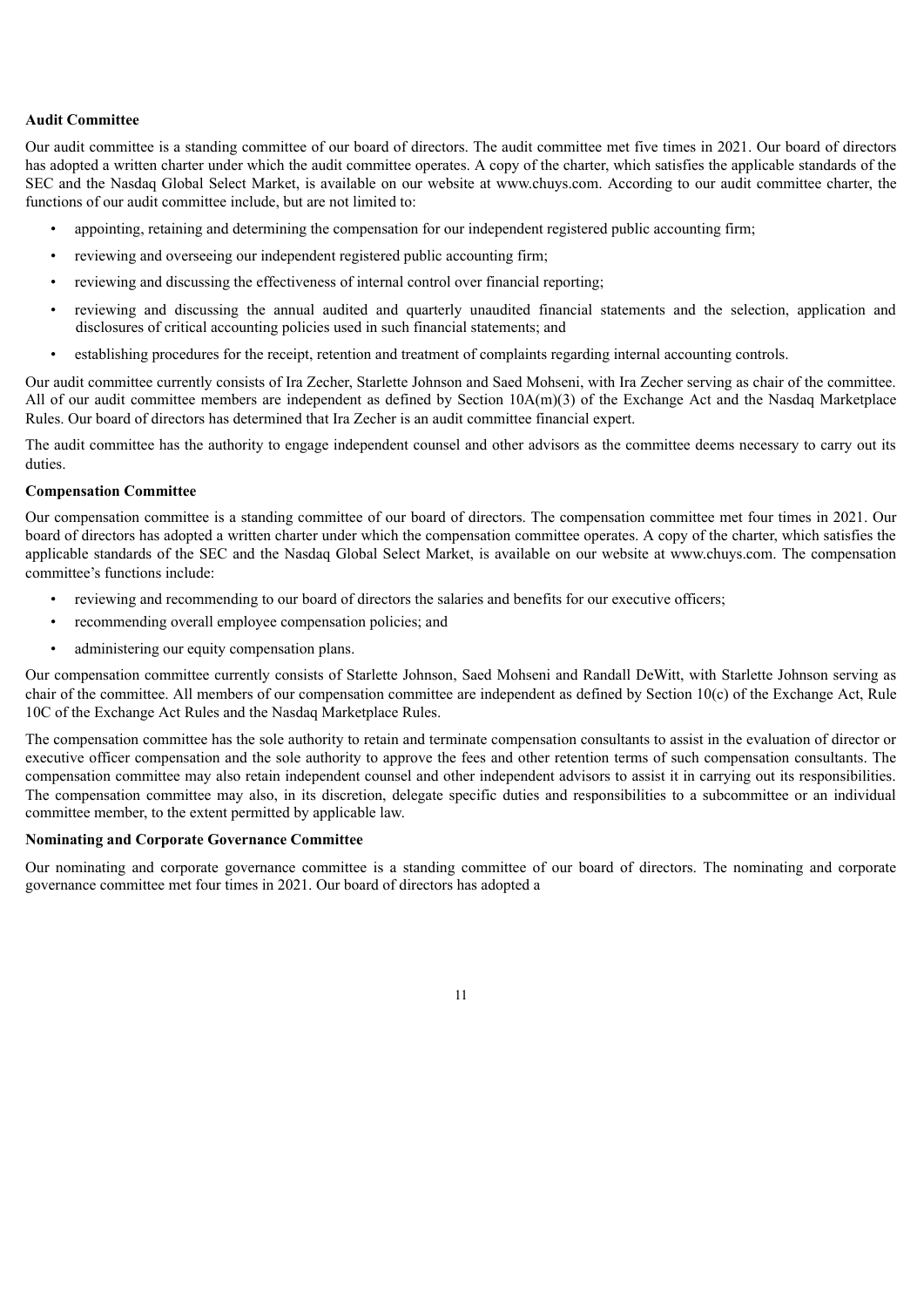written charter under which the nominating and corporate governance committee operates. A copy of the charter, which satisfies the applicable standards of the SEC and the Nasdaq Global Select Market, is available on our website at www.chuys.com. The functions of our nominating and corporate governance committee include:

- identifying individuals qualified to serve as members of our board of directors;
- recommending to our board nominees for our annual meetings of stockholders;
- evaluating our board's performance;
- developing and recommending to our board corporate governance guidelines;
- providing oversight with respect to corporate governance;
- overseeing succession planning; and
- overseeing the Company's strategy, initiatives, risks, opportunities and reporting on material environmental, social and governance matters.

Our nominating and corporate governance committee consists of Jody Bilney, Randall DeWitt and Ira Zecher, with Jody Bilney serving as chair of the committee. All members of our nominating and corporate governance committee are independent as defined by the Nasdaq Marketplace rules.

The nominating and corporate governance committee has the sole authority to retain and terminate any search firm to assist in the identification of director candidates and the sole authority to set the fees and other retention terms of such search firms. The committee may also retain independent counsel and other independent advisors to assist it in carrying out its responsibilities.

#### **Other Committees**

Our board of directors may establish other committees as it deems necessary or appropriate from time to time.

#### **Compensation Committee Interlocks and Insider Participation**

During fiscal year 2021, Mr. Mohseni, Mr. Zecher and Mr. DeWitt served as members of the compensation committee. No member of the compensation committee (1) was, during fiscal year 2021, or had previously been, an officer or employee of the Company or (2) had any material interest in a transaction with the Company or a business relationship with, or any indebtedness to, the Company. None of our executive officers have served as a member of the board of directors or compensation committee of any entity that has one or more executive officers serving on our board of directors or compensation committee.

## **Code of Business Conduct and Ethics**

We have adopted a written code of business conduct and ethics that applies to our directors, officers and employees, including our principal executive officer, principal financial officer, principal accounting officer, and persons performing similar functions ("covered persons"). A current copy of the code is posted on our website, which is located at www.chuys.com. Any amendments to or waivers from a provision of our code of conduct and ethics that applies to our covered persons and that relates to the elements of Item 406(b) of Regulation S-K will be disclosed on our website promptly following the date of such amendment or waiver.

#### **Qualifications for Director Nominees**

The nominating and corporate governance committee is responsible for reviewing with the board of directors, at least annually, the appropriate skills and experience required for members of the board of directors. This assessment includes factors such as judgment, skill, diversity, integrity, experience with businesses and other organizations of comparable size, the interplay of the candidate's experience with the experience of other board members, and the extent to which the candidate would be a desirable addition to the board of directors and any committees of the board of directors. The nominating and corporate governance committee will identify nominees based upon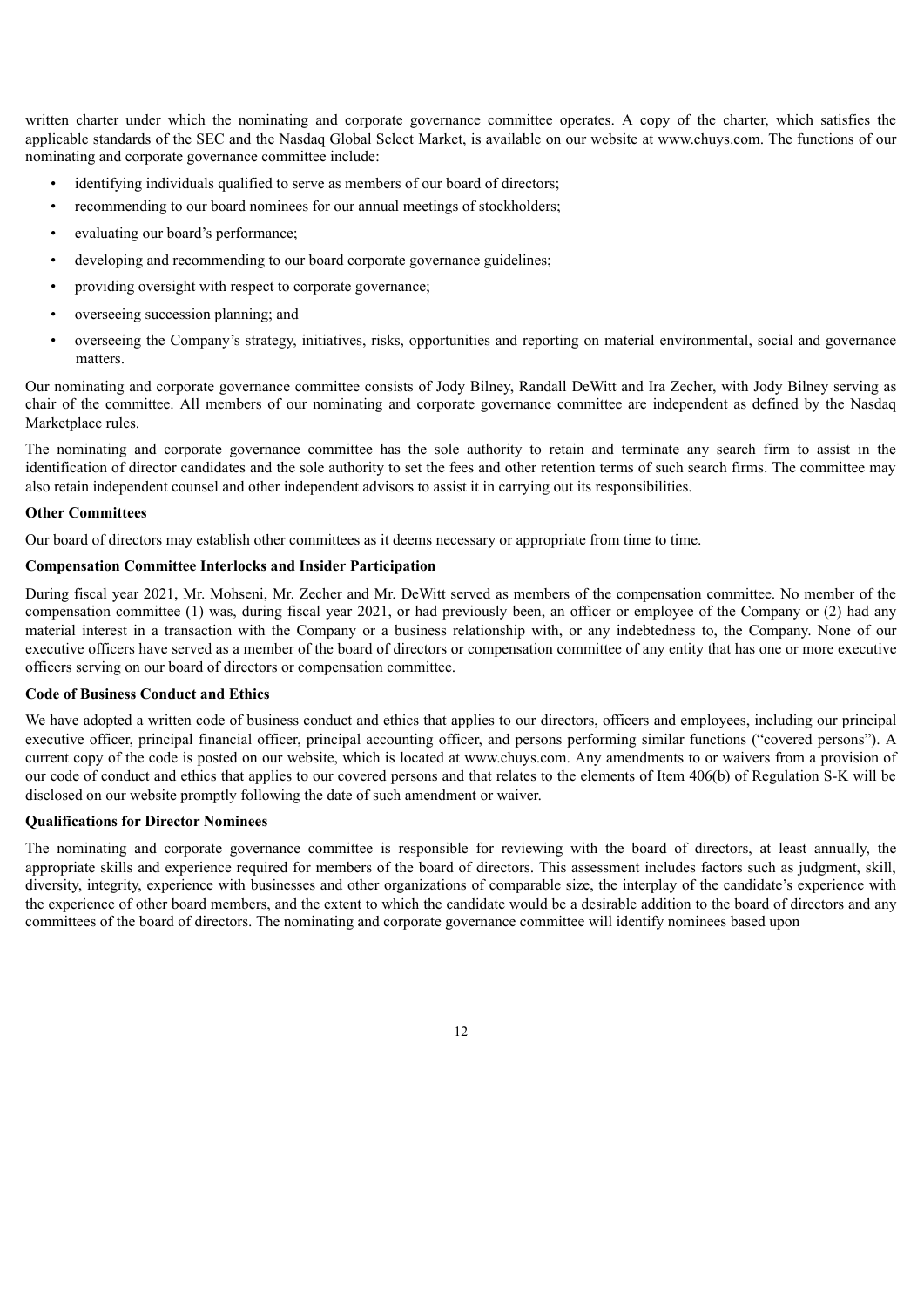recommendations by committee members, other board members, members of management, search firms or, as discussed below, by stockholders. Upon identifying a potential nominee, members of the nominating and corporate governance committee and other members of the board of directors will interview the candidate, and based upon that interview, make a recommendation to our board of directors.

#### **Board Diversity**

The nominating and corporate governance committee considers diversity as part of its overall selection strategy. The nominating and corporate governance committee considers diversity in its broadest sense, including diversity in professional and life experiences, education, skills, perspectives and leadership, as well as other individual qualities and attributes that contribute to board heterogeneity, such as race, ethnicity, sexual orientation, gender and national origin. Importantly, the nominating and corporate governance committee focuses on how the experiences and skill sets of each director nominee complements those of fellow directors and director nominees to create a balanced board with diverse viewpoints and deep expertise. The Company believes that the inclusion of diversity as one of many factors considered in selecting director nominees is consistent with the Company's goal of creating a board that best serves our needs and those of our stockholders. Our board is committed to diversity and as such includes directors with gender and ethnic diversity and a diverse set of backgrounds, experience, and skills, including:

- **Executive leadership**
- Restaurant and consumer industry
- Business operations
- Strategic development and planning
- Corporate governance
- Finance, accounting and risk management
- Marketing, branding and consumer insights
- Technology

The chart below illustrates the composition of our Board by gender identity and demographic background:

| <b>Total Number of Directors</b>                       |               |             |
|--------------------------------------------------------|---------------|-------------|
|                                                        | <b>FEMALE</b> | <b>MALE</b> |
| Part I: Gender Identity                                |               |             |
| Directors                                              |               |             |
| <b>Part II: Demographic Background</b>                 |               |             |
| White                                                  |               |             |
| Directors who are Military Veterans                    |               |             |
| Directors who identify as Middle Eastern/North African |               |             |

## **Board Diversity Matrix (As of June 8, 2022)**

## **Director Candidate Recommendations by Stockholders**

The committee will review and evaluate any director nominations submitted by stockholders, including reviewing the qualifications of, and making recommendations to the board of directors regarding, director nominations submitted by stockholders. See "Communications with the Board of Directors" below for additional information on how to submit a director nomination to the board of directors.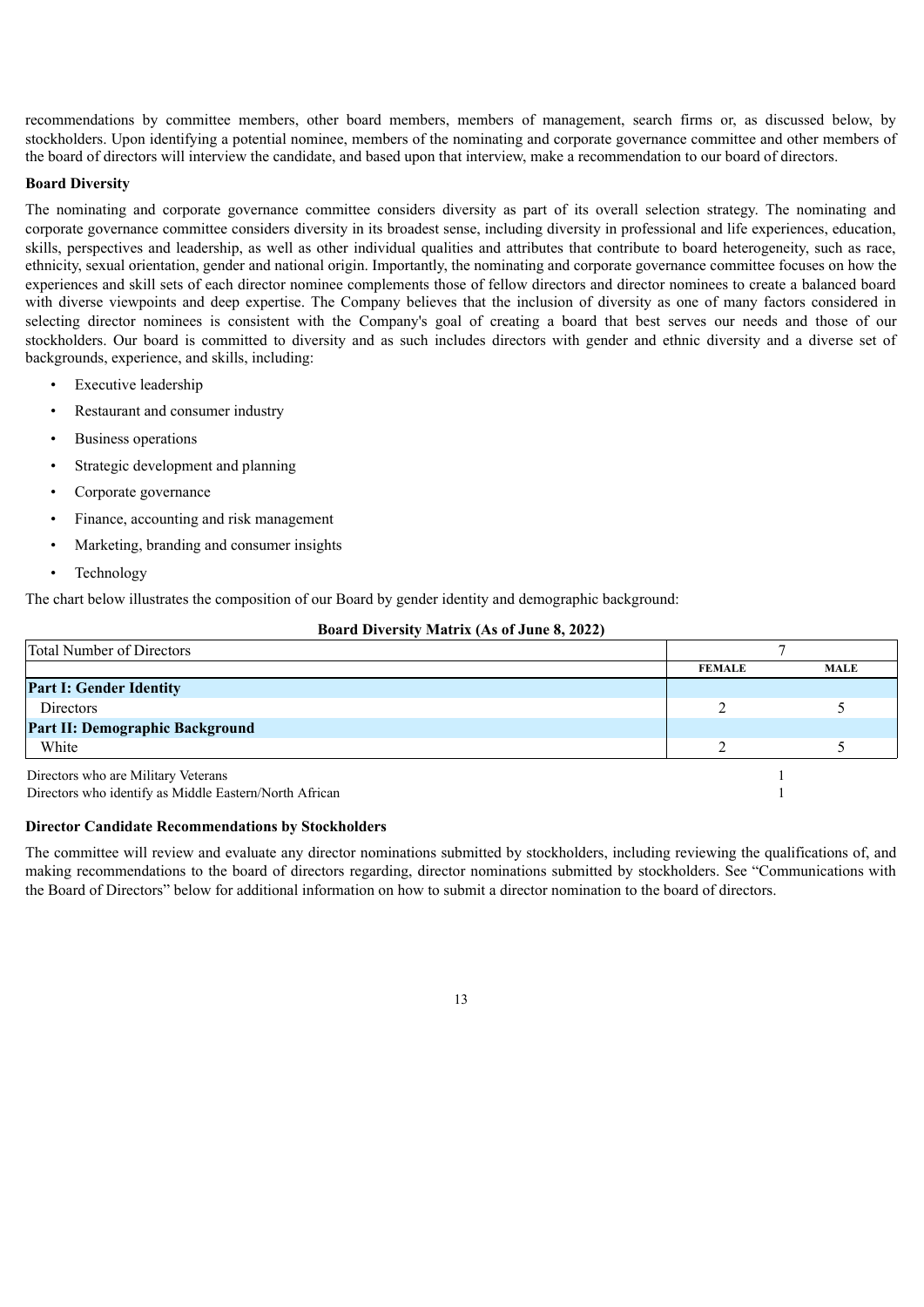## **Communications with the Board of Directors**

<span id="page-17-0"></span>Any stockholder or other interested party who wishes to communicate directly with the board of directors or any of its members may do so by writing to: Corporate Secretary, Chuy's Holdings, Inc., 1623 Toomey Road, Austin, TX, 78704. The mailing envelope should clearly indicate whether the communication is intended for the board of directors as a group, the non-employee directors or a specific director.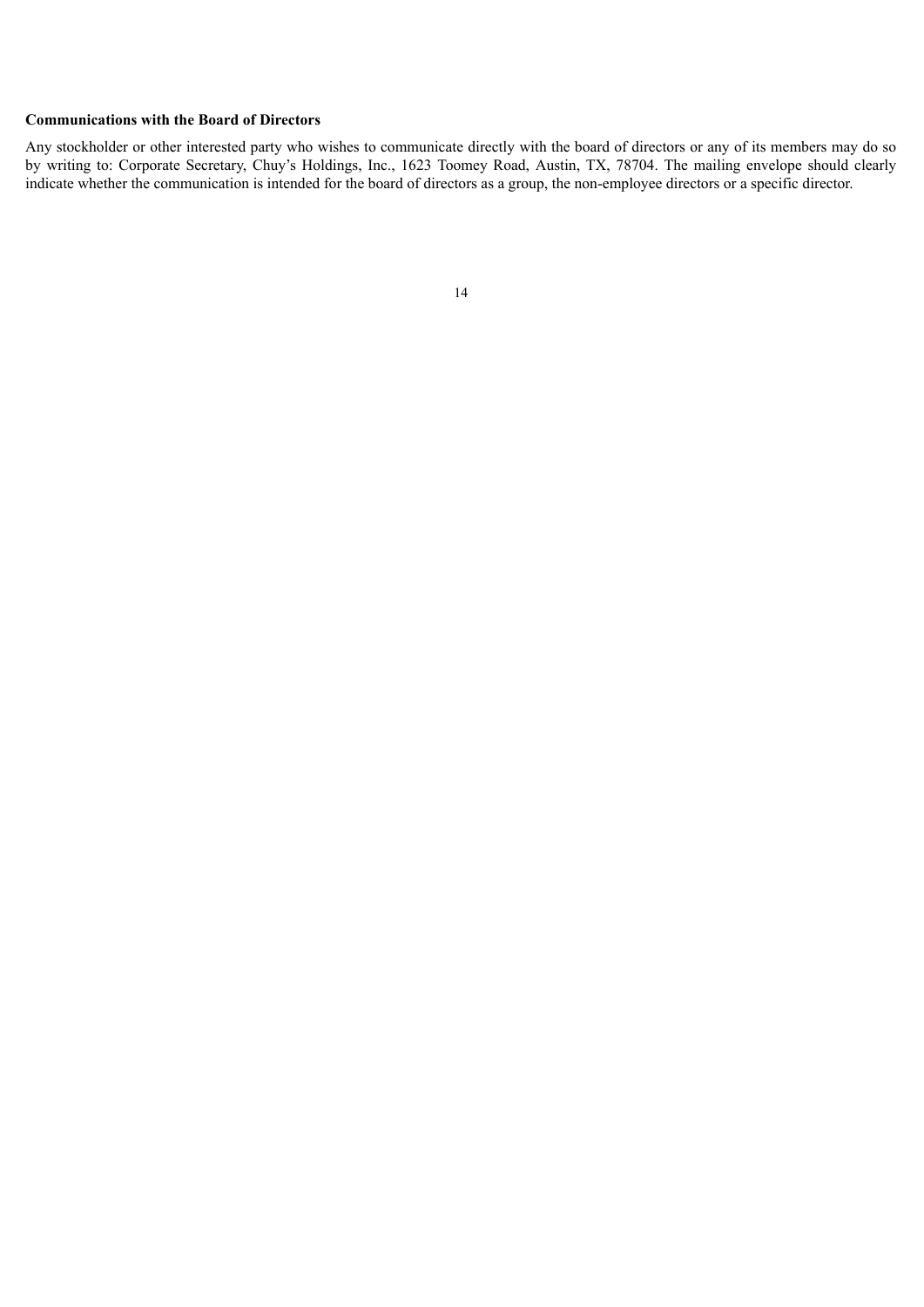#### **Executive Officers**

The following sets forth information regarding the executive officers of the Company as of May 31, 2022:

| <b>NAME</b>     | AGE | <b>POSITIONS</b>                              |
|-----------------|-----|-----------------------------------------------|
| Steve Hislop    | 62  | President and Chief Executive Officer         |
| Jon Howie       | 54  | Vice President and Chief Financial Officer    |
| John Mountford  | 60  | Chief Operating Officer                       |
| Michael Hatcher | 61  | Vice President of Real Estate and Development |

Information regarding Messrs. Hislop and Howie is included above under "Election of Directors."

**John Mountford**, age 60, has served as our Chief Operating Officer since September 2018. Mr. Mountford serves as Chief Operating Officer pursuant to the terms of an employment agreement between him and the Company. He previously served as our Vice President of Culinary Operations from 2016 to September 2018. He joined the Company in 2010 and served as an Area Supervisor of Operations from 2010 to 2013 and as a Director of Culinary Operations from 2013 to 2016. Prior to joining the Company, John was with Sam Seltzers Steak House from 2006 to 2010. He served as President and Chief Executive Officer from 2007 to 2010 and Vice President of Operations from 2006 to 2007. Prior to Sam Seltzers, John served in various operational leadership positions, including Vice President of Culinary Operations for Cooker Bar and Grill, and Director of Culinary Operations for Houston's Restaurants where he opened over 30 new restaurants.

<span id="page-18-0"></span>**Michael Hatcher**, age 61, has served as our Vice President of Real Estate and Development since November 2009. Mr. Hatcher serves as Vice President of Real Estate and Development pursuant to the terms of an employment agreement between him and the Company. Michael joined Chuy's as a restaurant manager in 1987 and served as General Manager from 1989 to 2002. He was Director of Purchasing and Real Estate from 2002 to 2009.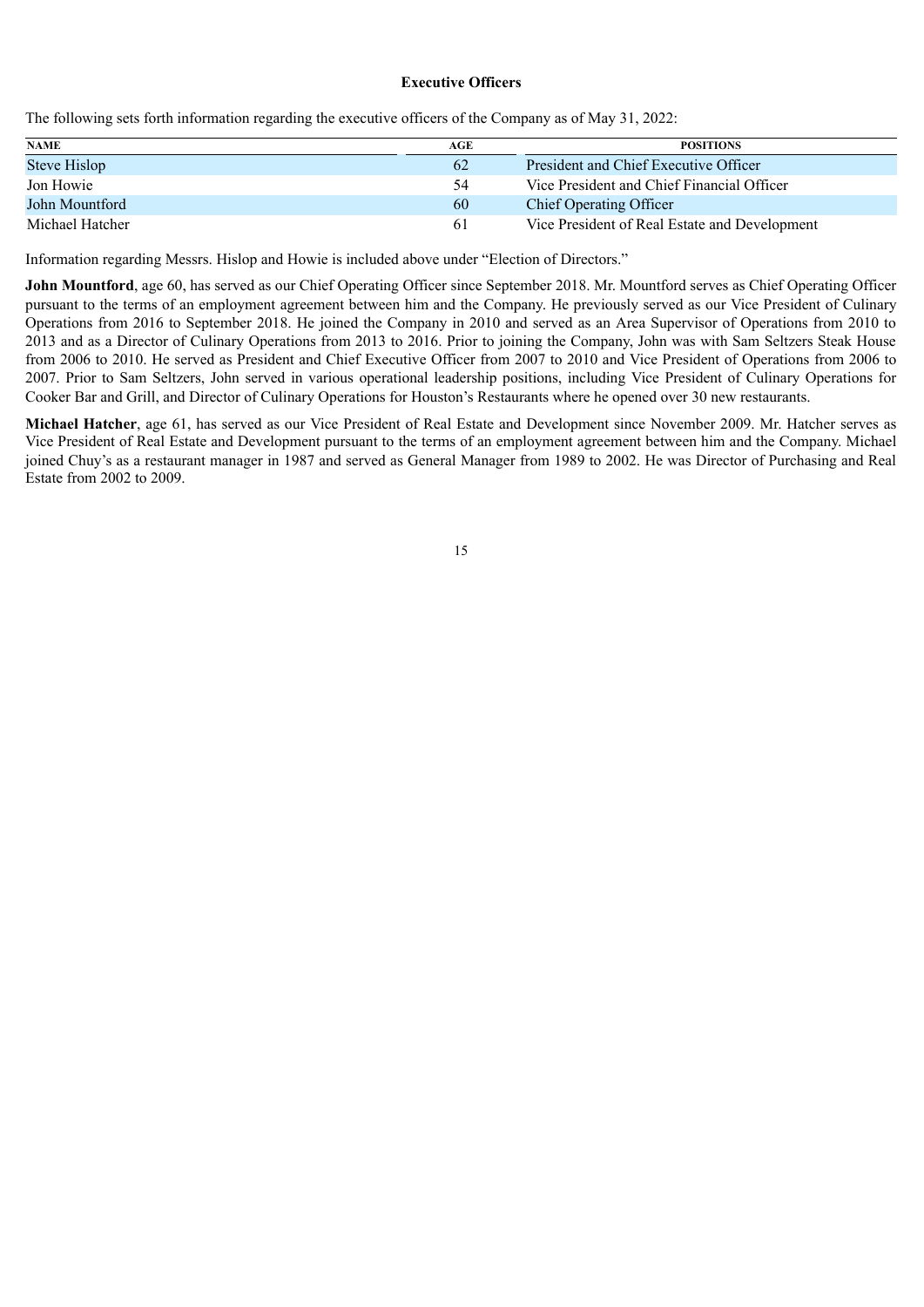#### **Executive Compensation**

## **Compensation Discussion and Analysis**

This compensation discussion and analysis provides an overview of our executive compensation program, together with a description of the material factors underlying the decisions that resulted in the compensation provided to our Chief Executive Officer and Chief Financial Officer and our two other highest paid executive officers during fiscal year 2021 (collectively, the "named executive officers"). During fiscal year 2021, there were only four executive officers of the Company. This compensation discussion and analysis contains statements regarding our performance targets and goals. These targets and goals are disclosed in the limited context of our compensation program and should not be understood to be statements of management's expectations or estimates of financial results or other guidance. We specifically caution investors not to apply these statements to other contexts.

#### **Objective of Compensation Policy**

The objective of our compensation policy is to provide a total compensation package to each named executive officer that will enable us to:

- attract, motivate and retain outstanding individuals;
- reward named executive officers for performance; and
- align the financial interests of each named executive officer with the interests of our stockholders to encourage each named executive officer to contribute to our long-term performance and success.

Overall, our compensation program is designed to reward both individual and company performance. A significant portion of each of our named executive officers' annual compensation is comprised of performance-based compensation. We also intend to continue to use longterm incentive awards to reward long-term company and individual performance and to promote retention through delayed vesting of awards.

#### **Administration**

Our compensation committee, which is comprised exclusively of independent directors, oversees our executive compensation program and is responsible for approving or recommending to the board the nature and amount of the compensation paid to, and any employment and related agreements entered into with, our named executive officers. The committee also administers our equity compensation plans and awards.

#### **Process for Setting Total Compensation**

At the first meeting of each new fiscal year, our compensation committee sets annual base salaries, determines the payout for the Company's short-term incentive program and the amount of any discretionary bonuses for the prior year, sets performance criteria for our short-term incentive program for the following year and determines the amount of equity based incentive compensation to grant to our named executive officers. In making these compensation decisions, our compensation committee considers the recommendations of our Chief Executive Officer, particularly with respect to salary adjustments, short-term incentive program targets and awards, amount of discretionary bonuses and equity incentive awards of our other named executive officers. Our compensation committee meets with our Chief Executive Officer at least annually to discuss and review his recommendations for compensation of our executive officers, excluding himself. When making individual compensation decisions for our named executive officers, the compensation committee takes many factors into account, including the officer's experience, responsibilities, management abilities and job performance, our performance as a whole, current market conditions and competitive pay levels for similar positions at comparable companies. These factors are considered by the compensation committee in a subjective manner without any specific formula or weighting.

During its annual review process, our compensation committee has set compensation for each named executive officer at a level it believes is appropriate considering each named executive officer's annual review, level of responsibility, the awards and compensation paid to the named executive officer in past years and progress toward or attainment of previously set personal and corporate goals and objectives, including attainment of financial performance goals and such other factors as the compensation committee has deemed appropriate and in our best interests and the best interests of our stockholders. The compensation committee has given different weight at different times to different factors for each named executive officer. Our performance criteria are discussed more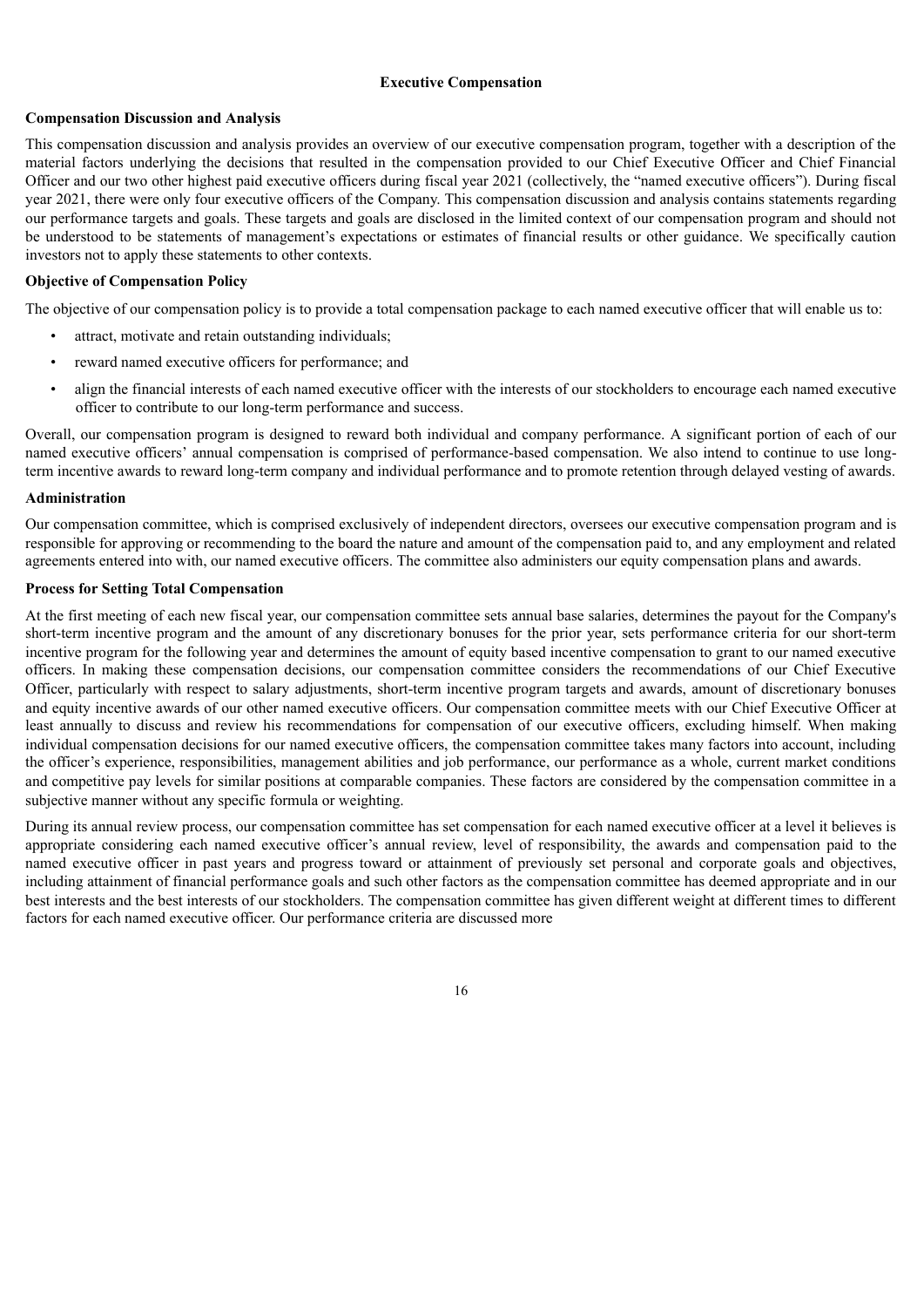fully below under the heading "—Short-Term Incentive Program." Other than with respect to our short-term incentive program, the compensation committee has not relied on predetermined formulas or a limited set of criteria when it evaluates the performance of our named executive officers.

The charter of the compensation committee authorizes the committee to engage independent consultants at the expense of the Company. The compensation committee retained Mercer as its independent compensation consultant for 2020. Mercer reported directly to the compensation committee and performs no other work for the Company. The compensation committee assessed the independence of Mercer and concluded that its work did not raise any conflict of interest with the Company. Mercer was engaged to:

- Advise the compensation committee on named executive officer and director pay decisions;
- Assist in short-term and long-term incentive plan design;
- Conduct compensation reviews and make recommendations regarding both executive and director pay structures;
- Advise on peer group composition and conduct a review of peer group compensation;
- Provide periodic updates on current trends, technical and regulatory developments and best practices in compensation design; and
- Perform any other tasks which the compensation committee may request from time to time.

In 2020, Mercer compared the base salary, target short-term incentive program payout and target annual cash compensation of our thencurrent named executive officers against a peer group of seven publicly traded restaurant companies (the "Mercer Report"). The peer group consisted of the following companies:

| Red Robin Gourmet Burgers     | Dave & Buster's Entertainment | BJ's Restaurants         |
|-------------------------------|-------------------------------|--------------------------|
| Fiesta Restaurant Group       | The Habit Restaurants         | Ruth's Hospitality Group |
| Del Frisco's Restaurant Group |                               |                          |

The Committee in conjunction with Mercer selected companies for its peer group based on industry, revenue and market capitalization. Mercer used Company and peer group compensation data from 2018 in its review. The compensation committee used the Mercer Report in (1) assessing the level of base salary and target short-term incentive program payouts to be paid to our then-current named executive officers and (2) approving changes to the compensation levels of our then-current named executive officers. The results of the Mercer Report, which as noted above were based on 2018 compensation data, indicated that the Company's 2018 compensation for each of our then-current named executive officers was below the market median for base salary and target short-term incentive program payouts.

#### **2021 Advisory Vote on Executive Compensation**

At our annual meeting of stockholders in July 2021, approximately 98% of the votes cast in the advisory vote on executive compensation were in support of our executive compensation program. The compensation committee considered the results of this advisory vote and believes the results affirm stockholder approval of the board of directors' approach to the Company's executive compensation program. Although the compensation committee did not adopt any changes to our program as a result of this vote, as noted above the compensation committee evaluates our executive compensation program annually.

#### **Elements of Compensation**

Our compensation program for named executive officers consists of the following elements of compensation, each described in greater depth below:

- Base salaries.
- Short-Term Incentive Program.
- Discretionary bonuses.
- Equity-based incentive compensation.

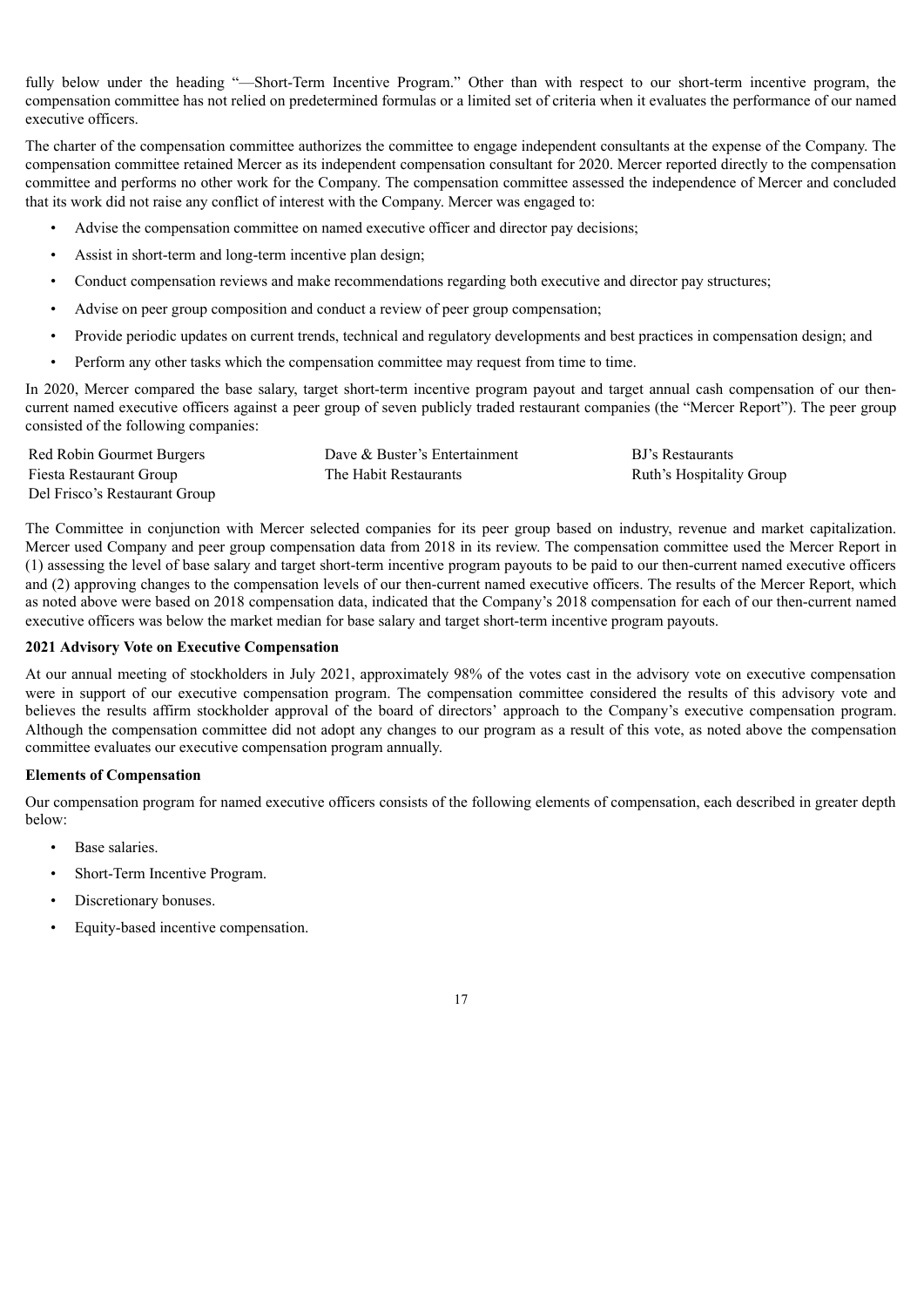- Perquisites.
- General benefits.
- Employment agreements.

## **Clawback Provisions**

We currently have employment agreements in place with each of our named executive officers. See "Employment Agreements" for additional information regarding our executive officer's employment agreements. These employment agreements contain clawback provisions, which provide for the recovery of any incentive-based compensation or other compensation paid to the executive officer as required by law, government regulation or stock exchange listing requirement.

Additionally, our equity award agreements contain clawback provisions, which provide in certain circumstances for the forfeiture of outstanding unvested or unexercised awards and the return of the fair market value of vested or exercised awards.

## **Hedging and Pledging Policy**

The Company's insider trading policy prohibits our directors and certain employees, including all of our executive officers, from engaging in hedging transactions with respect to our securities, including entering into options, warrants, puts, calls or similar instruments or selling our securities short, and pledging shares of our securities in margin accounts.

#### **Base Salary**

| NAME                | 2021<br><b>SALARY</b> (\$) |
|---------------------|----------------------------|
| <b>Steve Hislop</b> | 689,255                    |
| Jon Howie           | 432,640                    |
| Michael Hatcher     | 237,952                    |
| John Mountford      | 255,032                    |

We pay base salaries to attract, recruit and retain qualified employees. Our compensation committee reviews and sets base salaries of our named executive officers annually. These salary levels are and will continue to be set based on the named executive officer's experience and performance with previous employers and negotiations with individual named executive officers. The compensation committee may increase base salaries each year based on its subjective assessment of our company's and the individual executive officer's performance and each named executive officer's experience, length of service and changes in responsibilities. The weight given to such factors by the compensation committee may vary from one named executive officer to another.

## **Short-Term Incentive Program**

|                 | <b>SHORT-TERM INCENTIVE PROGRAM</b>   |                          |                             |                          |
|-----------------|---------------------------------------|--------------------------|-----------------------------|--------------------------|
| <b>NAME</b>     | <b>THRESHOLD</b><br><b>AWARD</b> (\$) | <b>TARGET AWARD (\$)</b> | <b>MAXIMUM AWARD</b><br>(S) | <b>ACTUAL AWARD (\$)</b> |
| Steve Hislop    |                                       | 344,628                  | 689,255                     | 689,255                  |
| Jon Howie       |                                       | 216,320                  | 432.640                     | 432,640                  |
| Michael Hatcher |                                       | 71,386                   | 142,771                     | 142,771                  |
| John Mountford  |                                       | 127,516                  | 255,032                     | 255,032                  |

In line with our strategy of rewarding performance, our executive compensation program includes a short-term incentive program that our named executive officers participate in. Awards under our short-term incentive program are made under our Senior Management Incentive Plan. Our compensation committee establishes annual target payouts for each named executive officer during the first quarter of the year based on the Company's target adjusted EBITDA.

The target and maximum award amounts have been set at levels our compensation committee believes will provide a meaningful incentive to achieve company and individual goals and contribute to our financial performance. In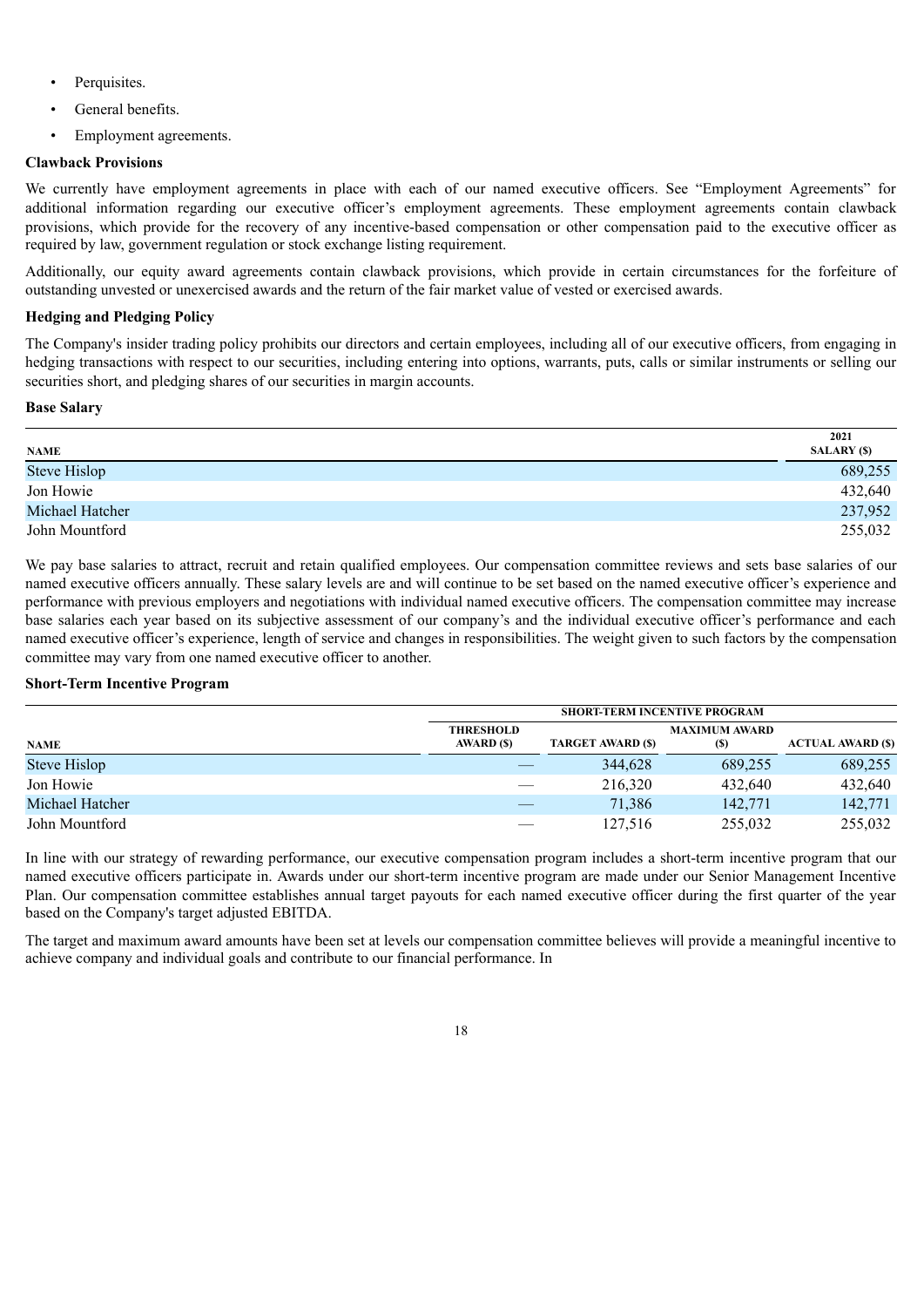2021, the target and maximum award amounts were set at 50% and 100%, respectively, of annual base salary for our Chief Executive Officer, Chief Financial Officer and Chief Operating Officer and 30% and 60%, respectively, of annual base salary for our other named executive officer. There is no payout if actual Company Adjusted EBITDA is 90% or less of budget Company Adjusted EBITDA. To the extent that actual Company Adjusted EBITDA exceeds 90% of budget Company Adjusted EBITDA, the plan provides that we will make payments based on where performance falls on a linear basis between 90% and 100% of budget Company Adjusted EBITDA and between 100% and 110% of budget Company Adjusted EBITDA. In each circumstance, the compensation committee retains discretion to adjust the amount paid under the plan based on individual and company circumstances. If our budget Company Adjusted EBITDA is achieved, each individual will earn 100% of their target award.

The short-term incentive program payment is determined based primarily on the extent to which we achieve our budget Company Adjusted EBITDA goal. Company Adjusted EBITDA is our earnings before interest, taxes, depreciation and amortization and excludes stock-based compensation, closed restaurant costs and certain non-cash and other adjustments. For each 1.0% that actual Company Adjusted EBITDA is above or below budget Company Adjusted EBITDA, the percentage of the target they receive will increase or decrease by 10%, respectively, of the Company Adjusted EBITDA portion of their target award. For example, if actual Company Adjusted EBITDA is 1% above budget Company Adjusted EBITDA, the named executive officers will receive 1.1 times their target award. The maximum a named executive officer may receive for Company Adjusted EBITDA performance is 2.0 times their target award. We use our Company Adjusted EBITDA, together with financial measures prepared in accordance with GAAP, such as revenue, net income and cash flows from operations, to assess our historical and prospective operating performance and to enhance our understanding of our core operating performance. We also use our Company Adjusted EBITDA internally to evaluate the performance of our personnel and also as a benchmark to evaluate our operating performance or compare our performance to that of our competitors. The use of Company Adjusted EBITDA as a performance measure permits a comparative assessment of our operating performance relative to our performance based on our GAAP results, while isolating the effects of some items that vary from period to period without any correlation to core operating performance or that vary widely among similar companies.

Target, maximum and actual short-term incentive payouts for 2021 for each of the named executive officers are shown in the table above and the actual payouts are shown in the "Non-Equity Incentive Plan Compensation" column of the Summary Compensation Table.

#### **Discretionary Bonus**

The compensation committee retains discretion to grant bonus compensation to the named executive officers and other employees of the Company for their contributions to the Company's performance. Historically, each of our named executive officers has received a \$1,000 holiday bonus each December. These bonuses are set forth in the "Bonus" column of the Summary Compensation Table.

## **Equity Compensation**

We pay equity-based compensation to our named executive officers because it links our long-term results achieved for our stockholders and the rewards provided to named executive officers, thereby ensuring that such officers have a continuing stake in our long-term success.

Historically, we have granted restricted stock units and stock options to our named executive officers in conjunction with significant transactions and in connection with a named executive officer's initial hire or promotion. Additionally, we have granted restricted stock units and stock options to our named executive officers annually to further align the interests of our executives with those of our stockholders. For information regarding the number and grant date fair value of restricted stock units granted to our named executive officers during fiscal year 2021, see "—Grants of Plan Based Awards" below.

We have provided this equity compensation to reward performance as well as to promote retention through delayed vesting. However, we believe that by weighting total compensation in favor of performance-based compensation, we have appropriately rewarded individual achievement while at the same time providing incentives to promote Company performance and at times have rewarded extraordinary achievements and dedication with discretionary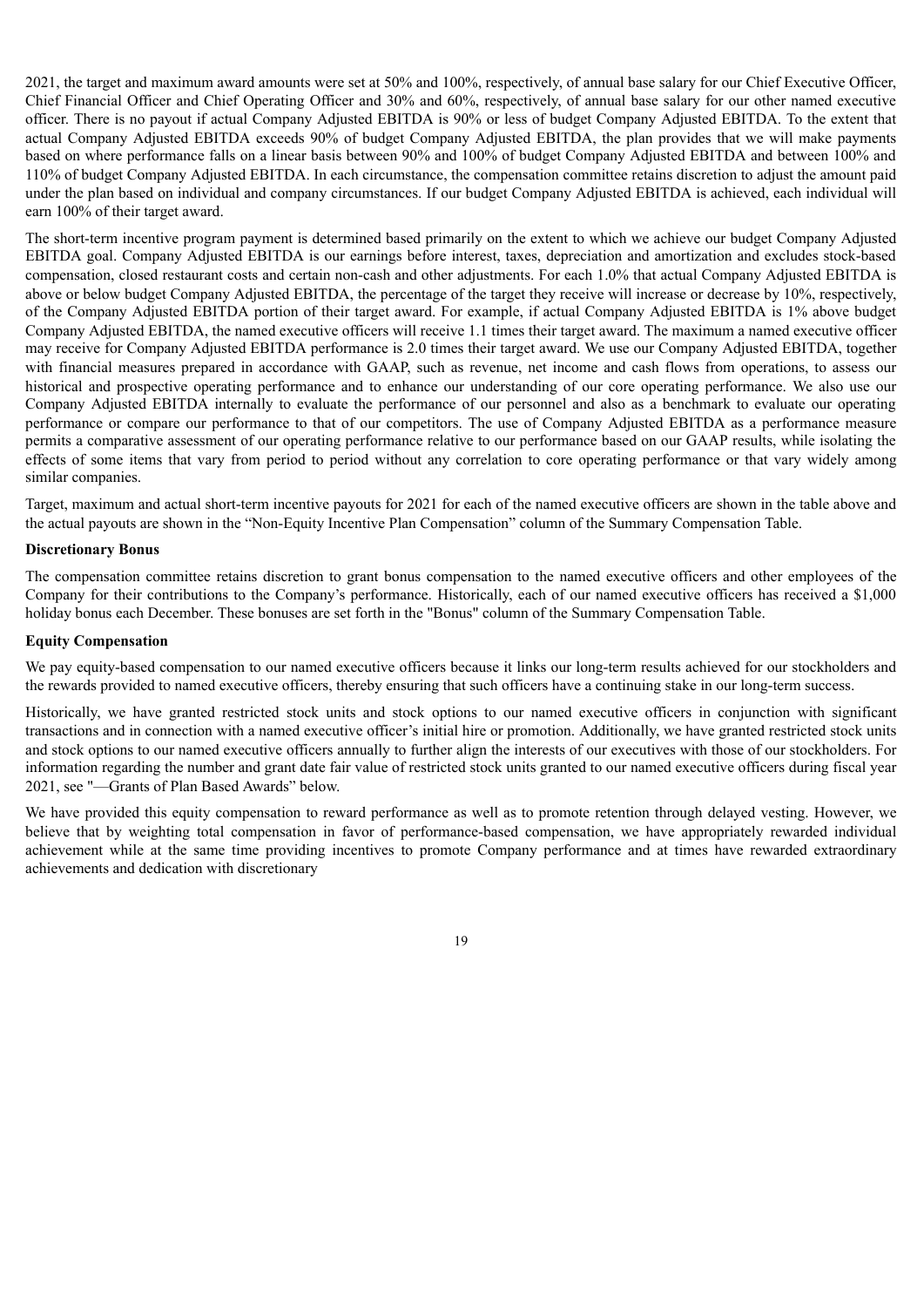bonuses. The 2020 Plan provides for the issuance of restricted stock units, stock options, share appreciation rights, restricted shares, performance shares and other share based awards. In the future, we may consider granting other forms of equity to our named executive officers. For additional information regarding our 2020 Plan, see below under the heading "—2020 Omnibus Incentive Plan."

We also make grants of equity awards to our named executive officers and other employees because we believe that we should provide our employees an opportunity to share in our success provided they continue to contribute to our success.

Restricted stock units held by each of the named executive officers (and certain of our other salaried employees) vest ratably over a period of four years, subject to the employee remaining employed through each vesting date.

#### **Severance and Change-in-Control Benefits**

We currently have employment agreements with each of our named executive officers that provide termination or severance and change in control benefits. We agreed to pay termination or severance benefits in the event of an executive's termination by us without cause or by the executive for good reason as a retention incentive. We believe this level of severance benefit provides our executives with the assurance of security if their employment is terminated for reasons beyond their control. Additionally, in the event a named executive officer's employment is terminated due to death, disability or without cause or for good reason on or within 24 months of a change in control, the named executive officer's unvested equity awards will vest immediately. For additional information on the severance and change in control benefits provided under the employment agreements with our executive officers see "—Employment Agreements."

The amount each named executive would be entitled to receive in the event of a termination is reported below under the heading "—Potential Payments upon Termination or Change in Control."

#### **Perquisites**

In 2021, the aggregate incremental cost to us of the perquisites received by each of the named executive officers did not exceed \$10,000 and, accordingly, this benefit is not included in the Summary Compensation Table below. We provide the named executive officers with complimentary dining privileges at our restaurants. We view complimentary dining privileges as a meaningful benefit to our named executive officers as it is important for named executive officers to experience our products and services in order to better perform their duties for us.

#### **General Benefits**

We provide a limited number of personal benefits to our named executive officers. Our named executive officers participate in our health and benefit plans, and are entitled to vacation and paid time off based on our general vacation policies.

*Retirement Benefits.* We maintain a tax-qualified 401(k) savings plan ("401(k) Plan") and a nonqualified deferred compensation plan. Under the 401(k) Plan, employees are eligible after one year of service and may defer up to the maximum amount allowable by the IRS. The Company also provides a certain group of eligible employees, including our named executive officers, the ability to participate in the Company's nonqualified deferred compensation plan. This plan allows participants to defer up to 80% of their salary and up to 100% of their short-term incentive program payout and discretionary bonuses, on a pre-tax basis. The Company has discretion to make additional matching contributions to both plans. For more information on the nonqualified deferred compensation plan, see "Nonqualified Deferred Compensation" below.

*Medical, Dental, Life Insurance and Disability Coverage*. Active employee benefits such as medical, dental, life insurance and disability coverage are available to all eligible employees, including our named executive officers.

*Moving Costs.* We will reimburse out-of-pocket moving expenses for eligible executive officers in conjunction with their hiring.

*Other Paid Time Of Benefits.* We also provide vacation and other paid holidays to all employees, including the named executive officers, which we believe are appropriate for a company of our size and in our industry.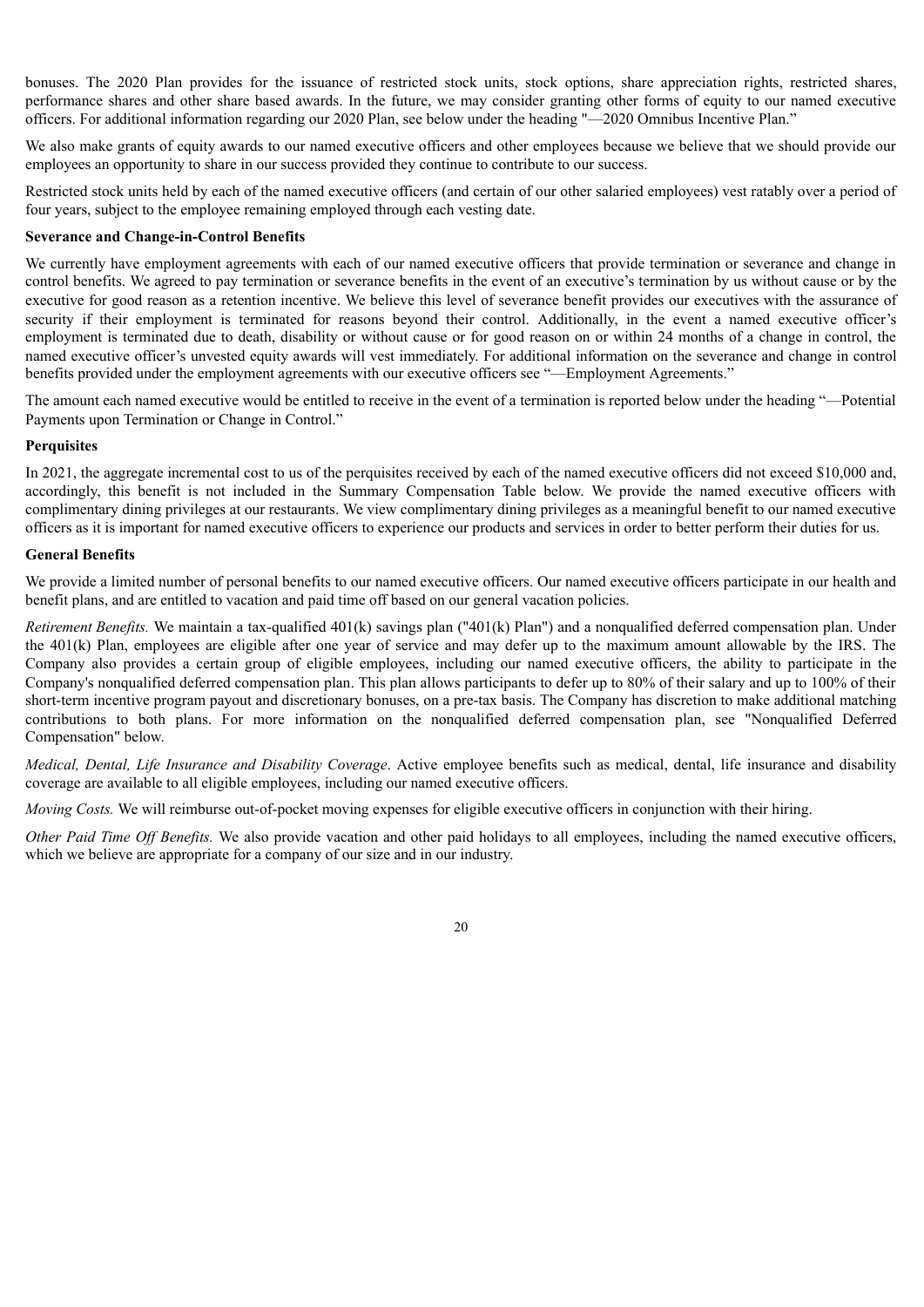#### **Employment Agreements**

We have entered into employment agreements with each of Messrs. Hislop, Howie, Mountford and Hatcher. The employment agreements do not have a fixed term.

The employment agreements provide that Messrs. Hislop, Howie, Mountford and Hatcher will receive an annual base salary of at least \$649,750, \$400,000, \$207,500 and \$220,000, respectively. Messrs. Hislop, Howie and Mountford are each eligible pursuant to their employment agreements to receive a target annual short-term incentive program payout of 50% of their annual base salary, based upon the achievement of performance objectives determined by our compensation committee with a minimum and maximum payout of 0% and 100% of their annual base salary. Mr. Hatcher is eligible pursuant to his employment agreement to receive a target annual payout of 30% of his annual base salary, based upon the achievement of performance objectives determined by our compensation committee with a minimum and maximum payout of 0% and 60% of his annual base salary. Additionally, Messrs. Hislop, Howie, Mountford and Hatcher are eligible pursuant to their employment agreements to receive a targeted annual equity award equal to 50% of their base salary, as determined and authorized from time to time by the compensation committee and subject to the terms and conditions of the Company's equity incentive plan and any award agreements governing the grant of equity awards. The employment agreements also provide that each executive will be eligible to participate in our employee plans, including any health, disability or group life insurance plans or any retirement or non-qualified deferred compensation plans that are generally made available to our other senior executives and will be entitled to four weeks paid vacation per calendar year to be taken in accordance with our vacation policy.

Each employment agreement provides for severance benefits if the executive's employment is terminated without cause (as defined in the employment agreements) or by the executive for good reason (as defined in the employment agreements), subject to the executive's compliance with certain assignment of invention, confidentiality, non-compete, non-solicitation and non-disparagement obligations and the execution of a general release of claims. In the event Mr. Hislop's employment is terminated without cause or by him for good reason, he is entitled to continue to receive his base salary for two years following the termination of his employment and an amount equal to his target short-term incentive program payout for the year his employment was terminated. In the event the employment of Messrs. Howie, Mountford and Hatcher is terminated without cause or by the executive for good reason, each is entitled to continue to receive one year's base salary following his termination and an amount equal to his target short-term incentive program payout for the year his employment was terminated. Additionally, in the event the employment of Messrs. Hislop, Howie, Mountford and Hatcher is terminated without cause or by the executive for good reason, each is entitled to continue to receive the amount that we were subsidizing for the executive and his or her dependents' medical and dental insurance coverage during the same period the executive is entitled to continue to receive his base salary after his termination.

The employment agreements also provide that if (1) the employment of Messrs. Hislop, Howie, Mountford or Hatcher is terminated on account of the executive's death or disability (as defined in the employment agreements) or (2) the executive's employment is terminated without cause or by the executive for good reason, in each case, on or during the 24 month period after a change in control (as defined in the 2020 Plan), subject to the executive's compliance with certain assignment of invention, confidentiality, non-compete, non-solicitation and non-disparagement obligations and the execution of a general release of claims, then any unvested or unexercisable portion of any award granted to the executive under the Company's equity incentive plans shall become fully vested or exercisable.

The amount each named executive would be entitled to receive in the event of a termination is reported below under the heading "—Potential Payments upon Termination or Change in Control."

#### **Tax and Accounting Considerations**

Section 162(m) of the Internal Revenue Code (the "Code") generally limits the tax deductibility of compensation we pay to our executive officers to \$1.0 million in the year the compensation becomes taxable to the executive officers. Historically, there was an exception to the limit on deductibility for "performance-based compensation" that meets certain requirements under Section 162(m) of the Code, but this exception has generally been repealed, effective for taxable years beginning after December 31, 2017. Although our compensation committee considers deductibility in setting the compensation of our executive officers, our compensation committee maintains flexibility in how we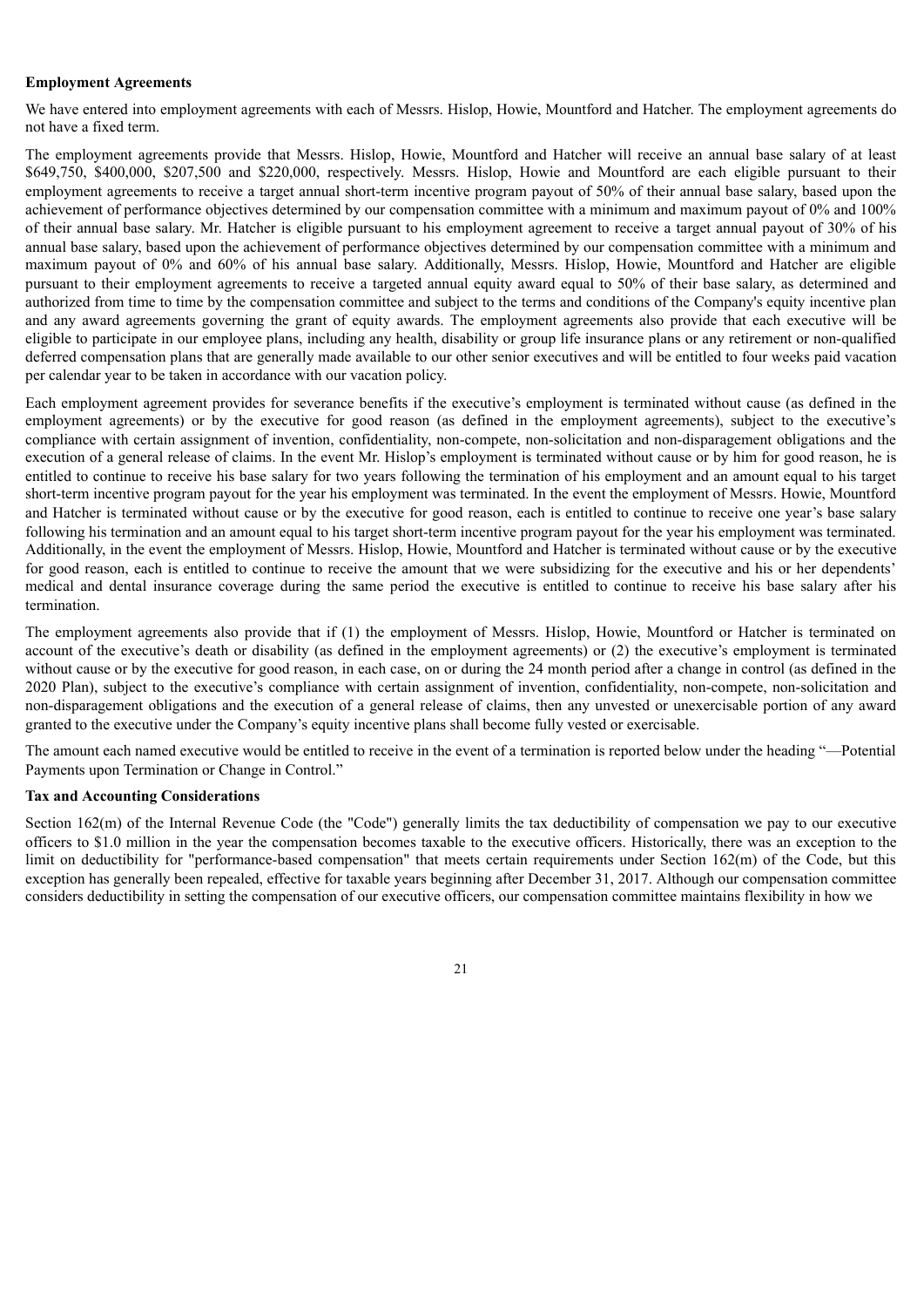compensate our executive officers so as to meet a broader set of corporate and strategic goals and the needs of stockholders, and as such, we may be limited in our ability to deduct the full amount of such compensation.

Accounting rules require us to expense the cost of our stock option and restricted stock unit awards. Because of option and restricted stock unit expensing and the impact of dilution on our stockholders, we pay close attention to, among other factors, the type of equity awards we grant and the number and value of the shares underlying such awards.

#### **Summary Compensation Table**

| <b>NAME &amp; PRINCIPAL</b><br><b>POSITION</b>   | <b>YEAR</b> | <b>SALARY</b><br>(S) | <b>BONUS</b><br>(S)(1) | <b>STOCK</b><br><b>AWARDS</b><br>$($ ) $(2)$ | <b>NON-EQUITY</b><br><b>INCENTIVE PLAN</b><br><b>COMPENSATION</b><br>$(S)$ | <b>ALL OTHER</b><br><b>COMPENSATION (\$)</b><br>(3) | <b>TOTAL</b><br><b>COMPENSATION (\$)</b> |
|--------------------------------------------------|-------------|----------------------|------------------------|----------------------------------------------|----------------------------------------------------------------------------|-----------------------------------------------------|------------------------------------------|
| <b>Steve Hislop</b>                              | 2021        | 689,255              | 1,000                  | 516,932                                      | 689,255                                                                    | 14,899                                              | 1,911,341                                |
| President and Chief Executive<br>Officer         | 2020        | 662,745              | 282,993                | 497,051                                      | 48,380                                                                     | 8,327                                               | 1,499,496                                |
|                                                  | 2019        | 649,750              | 1,000                  | 487,312                                      | 403,783                                                                    | 10,618                                              | 1,552,463                                |
| Jon Howie                                        | 2021        | 432,640              | 1,000                  | 216,286                                      | 432,640                                                                    | 6,286                                               | 1,088,852                                |
| Vice President and Chief Financial<br>Officer    | 2020        | 416,000              | 202,632                | 207,990                                      | 30,368                                                                     | 5,139                                               | 862,129                                  |
|                                                  | 2019        | 400,000              | 1,000                  | 199,987                                      | 248,577                                                                    | 6,846                                               | 856,410                                  |
| Michael Hatcher                                  | 2021        | 237,952              | 1,000                  | 118,937                                      | 142,771                                                                    | 5,706                                               | 506,366                                  |
| Vice President of Real Estate and<br>Development | 2020        | 228,800              | 58,619                 | 114,395                                      | 10,021                                                                     | 2,325                                               | 414,160                                  |
|                                                  | 2019        | 220,000              | 1,000                  | 109,984                                      | 82,030                                                                     | 5,196                                               | 418,210                                  |
| John Mountford<br>Chief Operating Officer        | 2021        | 255,032              | 1,000                  | 127,493                                      | 255,032                                                                    | 3,680                                               | 642,237                                  |
|                                                  | 2020        | 230,800              | 123,552                | 115,395                                      | 16,848                                                                     | 2,689                                               | 489,284                                  |
|                                                  | 2019        | 207,500              | 1,000                  | 207,491                                      | 128,950                                                                    | 3,592                                               | 548,533                                  |

(1) As a result of the extraordinary achievements and personal dedication of senior management during the COVID-19 pandemic, the compensation committee approved discretionary bonuses to the named executive officers for the fiscal year 2020.

(2) Represents the aggregate grant date fair value, calculated in accordance with FASB ASC Topic 718, for awards of restricted stock units. See Note 9 to our consolidated financial statements included in our Annual Report for information regarding the assumptions made in determining these values.

(3) All other compensation for fiscal year 2021 includes the following:

| <b>NAME</b>         | <b>COMPANY CONTRIBUTIONS</b><br><b>TO 401(K) PLAN (\$)</b> | <b>COMPANY CONTRIBUTIONS</b><br><b>TO NONOUALIFIED</b><br><b>DEFERRED COMPENSATION</b><br>PLAN(\$) | <b>ALL OTHER TOTAL</b><br><b>COMPENSATION (\$)</b> |
|---------------------|------------------------------------------------------------|----------------------------------------------------------------------------------------------------|----------------------------------------------------|
| <b>Steve Hislop</b> |                                                            | 14,899                                                                                             | 14,899                                             |
| Jon Howie           |                                                            | 6,286                                                                                              | 6,286                                              |
| Michael Hatcher     | 2,237                                                      | 3,469                                                                                              | 5,706                                              |
| John Mountford      |                                                            | 3,680                                                                                              | 3,680                                              |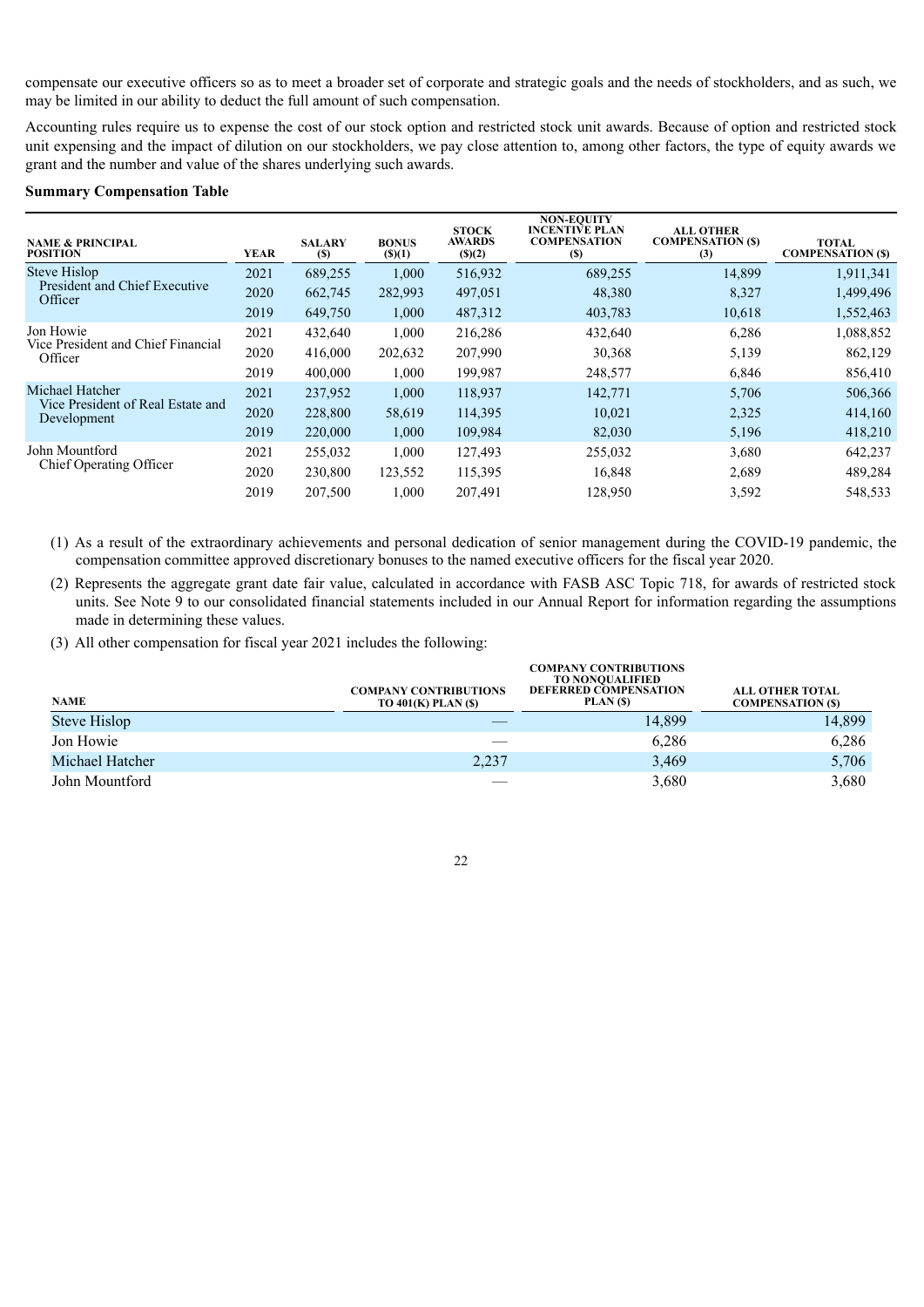#### **Grants of Plan-Based Awards**

**ALL OTHER**

|                 |                                        |                             | <b>ESTIMATED FUTURE PAYOUTS</b><br><b>UNDER NON-EQUITY</b><br><b>INCENTIVE PLAN AWARDS (1)</b> |                             |                       | ALL UTHER<br><b>STOCK</b><br><b>AWARDS:</b><br><b>NUMBER OF</b><br><b>SHARES OF</b> | <b>GRANT DATE</b><br><b>FAIR VALUE OF</b><br><b>STOCK AND</b><br><b>OPTION</b> |
|-----------------|----------------------------------------|-----------------------------|------------------------------------------------------------------------------------------------|-----------------------------|-----------------------|-------------------------------------------------------------------------------------|--------------------------------------------------------------------------------|
| <b>NAME</b>     | <b>COMMITTEE</b><br><b>ACTION DATE</b> | <b>GRANT</b><br><b>DATE</b> | <b>THRESHOLD</b><br><b>(S)</b>                                                                 | <b>TARGET</b><br><b>(S)</b> | <b>MAXIMUM</b><br>(S) | <b>STOCK OR</b><br>UNITS $(\#)(2)$                                                  | <b>AWARDS</b><br>(S)(3)                                                        |
| Steve Hislop    | 2/25/2021                              | 3/15/2021                   |                                                                                                |                             |                       | 11,661                                                                              | 516,932                                                                        |
|                 |                                        |                             |                                                                                                | 344,628                     | 689,255               |                                                                                     |                                                                                |
| Jon Howie       | 2/25/2021                              | 3/15/2021                   |                                                                                                |                             |                       | 4,879                                                                               | 216,286                                                                        |
|                 |                                        |                             |                                                                                                | 216,320                     | 432,640               |                                                                                     |                                                                                |
| Michael Hatcher | 2/25/2021                              | 3/15/2021                   |                                                                                                |                             |                       | 2,683                                                                               | 118,937                                                                        |
|                 |                                        |                             |                                                                                                | 71,386                      | 142,771               |                                                                                     |                                                                                |
| John Mountford  | 2/25/2021                              | 3/15/2021                   |                                                                                                |                             |                       | 2,876                                                                               | 127,493                                                                        |
|                 |                                        |                             |                                                                                                | 127,516                     | 255,032               |                                                                                     |                                                                                |

- (1) Awards are made under our Senior Management Incentive Plan.
- (2) Awards were made under our 2020 Plan.
- (3) Represents the aggregate grant date fair value, calculated in accordance with FASB ASC Topic 718, for awards of restricted stock units. See Note 9 to our consolidated financial statements in our Annual Report for a discussion of the calculations of grant date fair value.

#### **2020 Omnibus Incentive Plan**

The 2020 Plan was approved by the Company's stockholders at our 2020 annual meeting of stockholders on July 30, 2020. As of December 26, 2021, we had a total of 1,020,081 shares of common stock reserved and available for future issuance under the 2020 Plan.

The principal purposes of the 2020 Plan are to: (a) encourage profitability and growth of the Company through short-term and long-term incentives that are consistent with the Company's objectives; (b) to give participants an incentive for excellence in individual performance; (c) to promote teamwork among participants; and (d) to give the Company a significant advantage in attracting and retaining key employees, directors, and consultants. To accomplish such purposes, the 2020 Plan provides that the Company may grant options, stock appreciation rights, restricted shares, restricted stock units, performance-based awards (including performance-based restricted shares and restricted stock units), other share-based awards, other cash-based awards, or any combination of the foregoing. When considering new grants of share-based or option-based awards, we intend to take into account previous grants of such awards.

The 2020 Plan is administered by our compensation committee. The compensation committee has the power to determine the terms of the awards granted under the 2020 Plan, including the exercise price and the exercisability of the awards. The compensation committee also has full power to determine the persons to whom and the time or times at which awards will be made and to make all other determinations and take all other actions advisable for the administration of the 2020 Plan.

Each grant of an award under the 2020 Plan will be evidenced by an award agreement or agreements, which will contain such terms and provisions as the compensation committee may determine, consistent with the 2020 Plan. Those terms and provisions include the number of our shares of our common stock subject to each award, vesting terms and other provisions.

## **2012 Omnibus Equity Incentive Plan**

The 2020 Plan replaced the 2012 Omnibus Equity Incentive Plan ("2012 Plan") and no further awards may be granted under the 2012 Plan. The termination of the 2012 Plan did not affect outstanding awards granted under the 2012 Plan. The restricted stock units granted under the 2012 Plan vest over four or five years from the date of grant. The options granted under the 2012 Plan expire 10 years after the grant date and were fully vested as of December 26, 2021.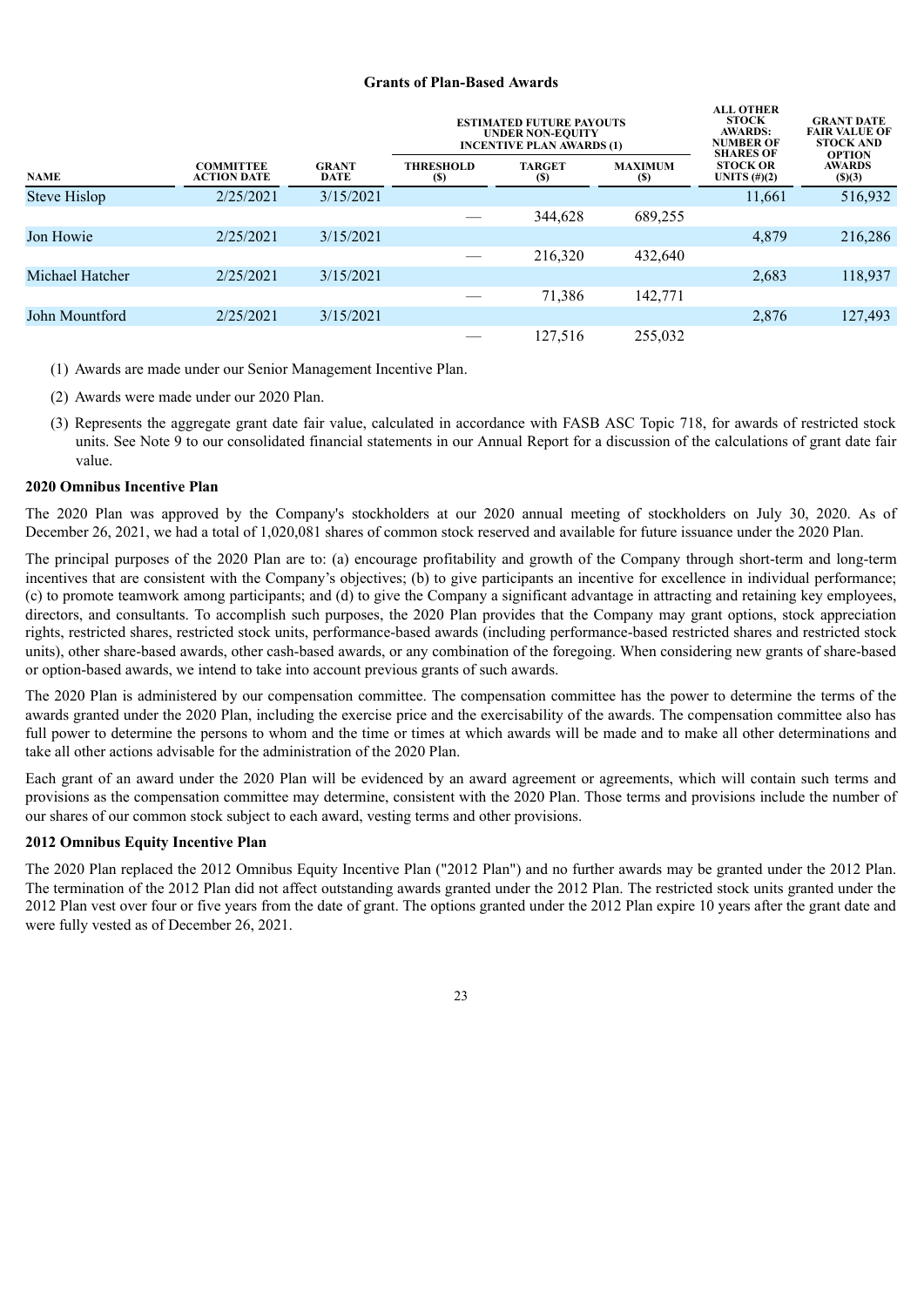#### **Outstanding Equity Awards at Fiscal Year End**

|                     | <b>STOCK AWARDS</b>                                                                       |                                                                                                            |
|---------------------|-------------------------------------------------------------------------------------------|------------------------------------------------------------------------------------------------------------|
| <b>NAME</b>         | <b>NUMBER OF SHARES</b><br>OR UNITS OF STOCK<br><b>THAT HAVE NOT</b><br><b>VESTED</b> (#) | <b>MARKET VALUE OF</b><br><b>SHARES OR UNITS</b><br>OF STOCK THAT<br><b>HAVE NOT VESTED</b><br>$($ (\$)(1) |
| <b>Steve Hislop</b> | 6,321(2)                                                                                  | 188,050                                                                                                    |
|                     | 10,878(3)                                                                                 | 323,621                                                                                                    |
|                     | 25,360(4)                                                                                 | 754,460                                                                                                    |
|                     | 11,661(5)                                                                                 | 346,915                                                                                                    |
| Jon Howie           | 20,591(2)                                                                                 | 612,582                                                                                                    |
|                     | $4,464$ (3)                                                                               | 132,804                                                                                                    |
|                     | 10,612(4)                                                                                 | 315,707                                                                                                    |
|                     | 4,879(5)                                                                                  | 145,150                                                                                                    |
| Michael Hatcher     | 1,042(2)                                                                                  | 31,000                                                                                                     |
|                     | $2,455$ (3)                                                                               | 73,036                                                                                                     |
|                     | 5,837(4)                                                                                  | 173,651                                                                                                    |
|                     | 2,683(5)                                                                                  | 79,819                                                                                                     |
| John Mountford      | 766(2)                                                                                    | 22,789                                                                                                     |
|                     | 4,632(3)                                                                                  | 137,802                                                                                                    |
|                     | 5,888(4)                                                                                  | 175,168                                                                                                    |
|                     | 2,876(5)                                                                                  | 85,561                                                                                                     |

(1) The market value of shares or units of common stock that have not vested was calculated based on the closing price of our common stock on December 23, 2021, the last trading day of fiscal year 2021 (\$29.75).

(2) These restricted stock units were granted on March 15, 2018 and vest 25% on each of the first four anniversaries of the grant date.

(3) These restricted stock units were granted on March 15, 2019 and vest 25% on each of the first four anniversaries of the grant date.

(4) These restricted stock units were granted on March 15, 2020 and vest 25% on each of the first four anniversaries of the grant date.

(5) These restricted stock units were granted on March 15, 2021 and vest 25% on each of the first four anniversaries of the grant date.

## **Option Exercises and Stock Vested**

|                     |                                                                      | <b>OPTION AWARDS</b>                                 |                                                              | <b>STOCK AWARDS</b>                          |
|---------------------|----------------------------------------------------------------------|------------------------------------------------------|--------------------------------------------------------------|----------------------------------------------|
| <b>NAME</b>         | <b>NUMBER OF</b><br><b>SHARES ACOUIRED</b><br><b>ON EXERCISE</b> (#) | <b>VALUE REALIZED</b><br><b>ON EXERCISE</b> (\$) (1) | <b>NUMBER OF SHARES</b><br><b>ACOUIRED ON</b><br>VESTING (#) | <b>VALUE REALIZED</b><br>ON VESTING (\$) (2) |
| <b>Steve Hislop</b> | 40,000                                                               | 699,600                                              | 25,785                                                       | 1,143,049                                    |
| Jon Howie           | 48,938                                                               | 436,082                                              | 28,446                                                       | 1,261,011                                    |
| Michael Hatcher     | 10,000                                                               | 116,777                                              | 5,134                                                        | 227,590                                      |
| John Mountford      |                                                                      |                                                      | 5,707                                                        | 252.991                                      |

(1) Reflects the difference between the market price of our common stock at the time of exercise and the exercise price of the options.

(2) Value based on market value of our common stock on the dates of vesting.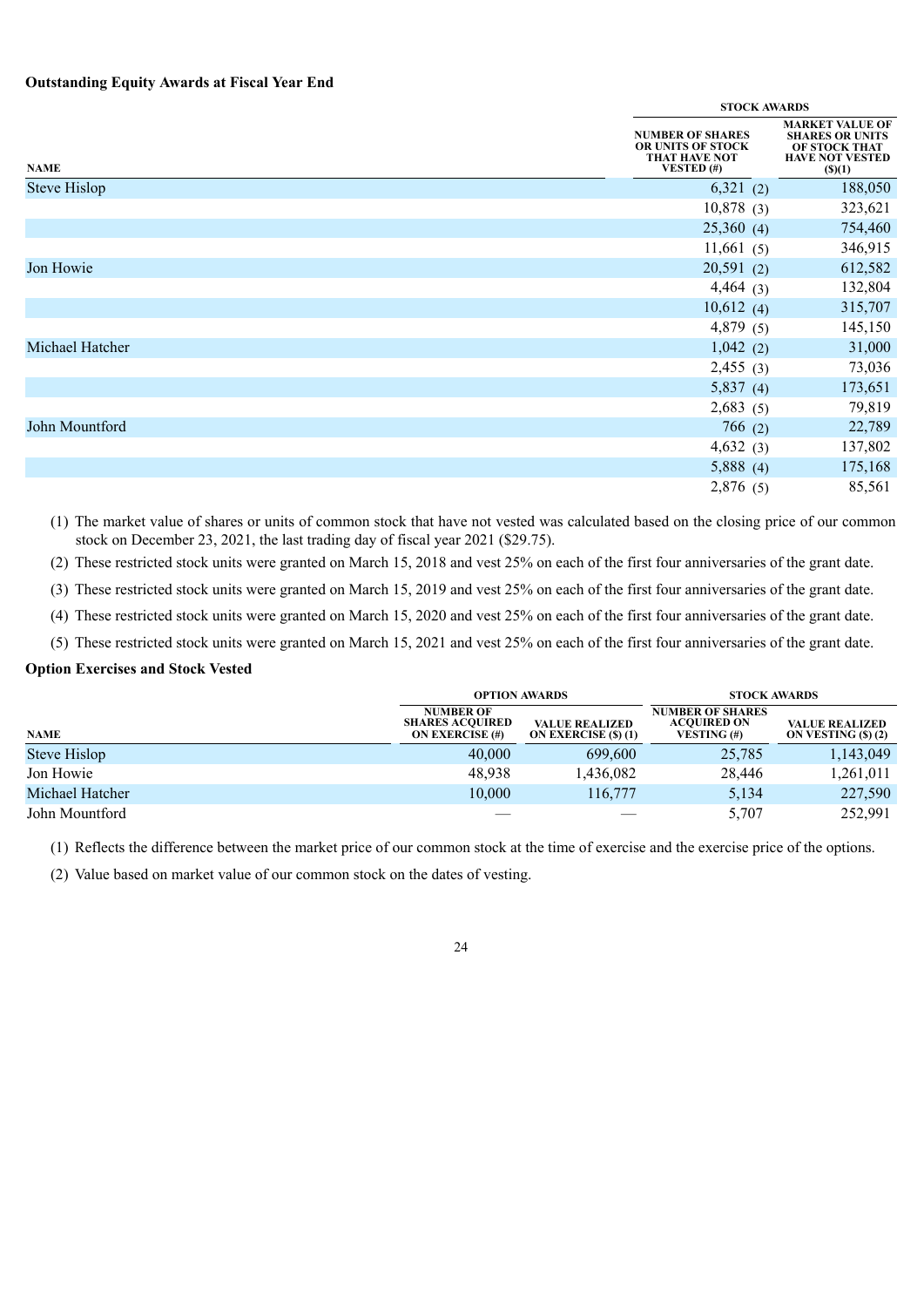#### **Nonqualified Deferred Compensation**

The Company provides a certain group of eligible employees, including our named executive officers, the ability to participate in the Company's nonqualified deferred compensation plan. This plan allows participants to defer up to 80% of their salary and up to 100% of their short-term incentive program payout and any discretionary bonuses, thereby delaying taxation of these deferred amounts until actual payment of the deferred amount in future years. This plan also provides for Company discretionary matching contributions. Our current matching contributions match the discretionary contributions made under our 401(k) Plan and vest ratably over three years starting on the first day of the participant's service with the Company, such that an eligible employee with three years of service will be 100% vested in our matching contributions. At the participant's election, payments can be deferred until a specific date at least 12 months after the year of deferral or until termination of employment (subject to earlier payment in the event of a change of control) and can be paid in a lump sum or in up to five annual installments.

The amounts deferred are credited to accounts that mirror the gains and/or losses of several different investment alternatives offered by the plan. Even though we are not required to fund this plan, we have established a "Rabbi Trust" to invest funds equal to all deferred amounts. The funds are generally invested in certain insurance policies designed for this purpose. These assets, although not required by the plan, are segregated to pay benefits to the participants. In the event of bankruptcy or liquidation, these assets will be subject to forfeiture.

The following table shows the contributions, earnings and account balances for the named executive officers under the nonqualified deferred compensation plan for fiscal year ended December 26, 2021:

| <b>NAME</b>     | <b>EXECUTIVE</b><br><b>CONTRIBUTIONS (\$) (1)</b> | <b>COMPANY</b><br><b>CONTRIBUTIONS (\$) (2)</b> | <b>AGGREGATE</b><br><b>EARNINGS/(LOSS)(\$)</b> | <b>AGGREGATE</b><br>WITHDRAWALS/<br><b>DISTRIBUTIONS</b> (\$) | <b>AGGREGATE BALANCE</b><br>AT YEAR-END $(S)$ $(3)$ |
|-----------------|---------------------------------------------------|-------------------------------------------------|------------------------------------------------|---------------------------------------------------------------|-----------------------------------------------------|
| Steve Hislop    | 61,127                                            | 14.899                                          | 38,022                                         |                                                               | 270,957                                             |
| Jon Howie       | 41.609                                            | 6,286                                           | 30,651                                         |                                                               | 245,942                                             |
| Michael Hatcher | 46.669                                            | 3,469                                           | 32,998                                         |                                                               | 246,929                                             |
| John Mountford  | 60,897                                            | 3,680                                           | 14,038                                         |                                                               | 158,012                                             |

- (1) These amounts are reported as compensation earned by named executive officers in the "Summary Compensation Table" for fiscal year 2021.
- (2) These amounts are reported as "all other" compensation earned by named executive officers in the "Summary Compensation Table" for fiscal year 2021.
- (3) Amounts reported in this column include compensation that was previously reported in the Summary Compensation Table when earned if that officer's compensation was required to be disclosed in a previous year.

#### **Potential Payments upon Termination or Change in Control**

The table below quantifies potential compensation that would have become payable to each of our named executive officers under their employment agreements if their employment had terminated on December 26, 2021 for the reasons set forth in the table, given the named executive officer's base salary on that date and the closing price of our common stock on December 23, 2021, the last trading day of fiscal year 2021. For additional information regarding the circumstances in which our named executive officers would be entitled to severance and change in control benefits, see "—Employment Agreements."

Due to the number of factors that may affect the amount of any benefits provided upon the events described below, any actual amounts paid or payable may be different than those shown in this table. Factors that could affect these amounts include the date the termination event occurs, the base salary of an executive on the date of termination of employment and the price of our common stock when the event occurs.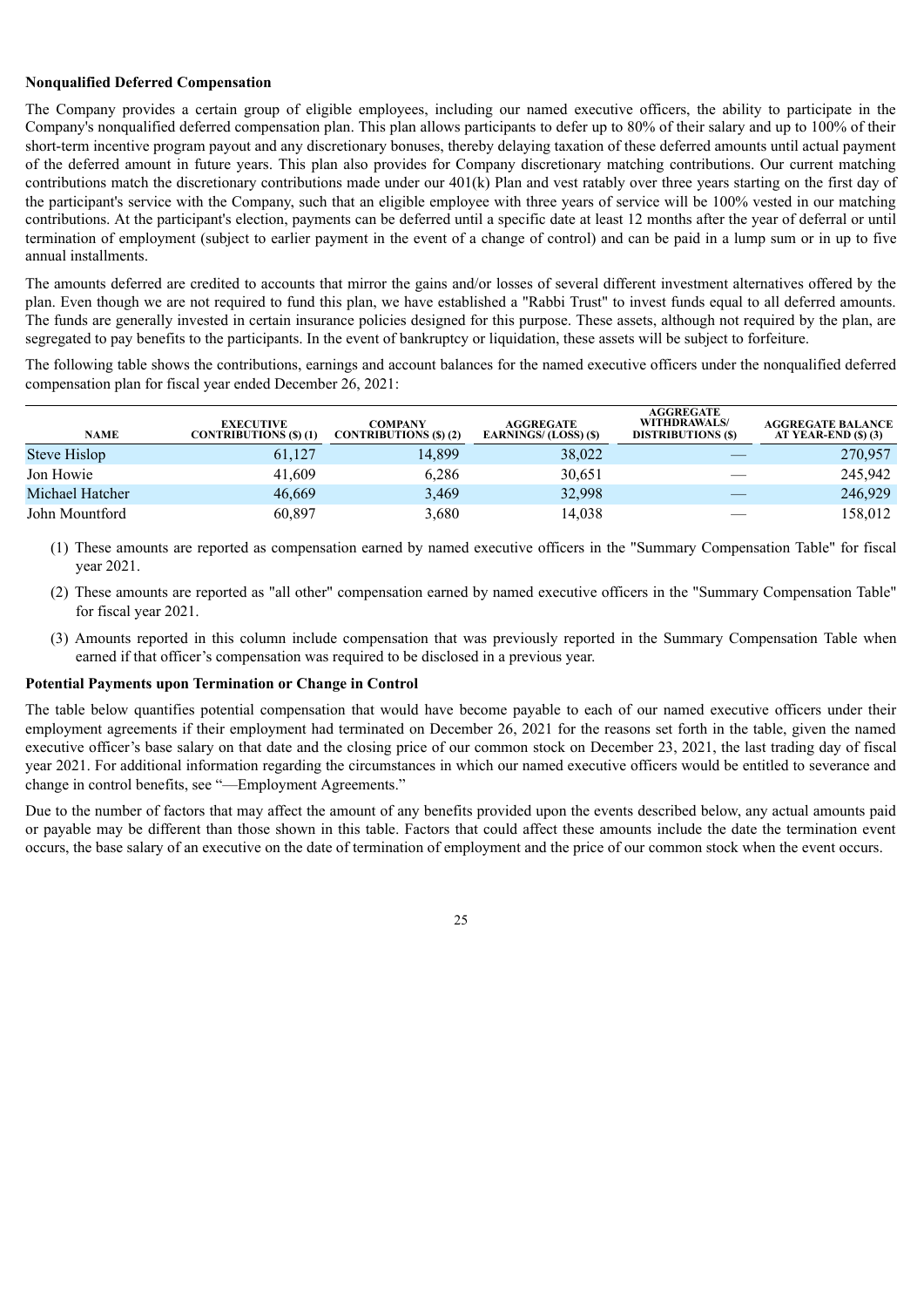|                                                                                                                                               | <b>CASH SEVERANCE</b><br>PAYMENTS (1) | <b>HEALTHCARE</b><br><b>PREMIUMS (2)</b> | <b>ACCELERATION OF</b><br><b>EQUITY AWARDS (3)</b> | <b>TOTAL</b> |
|-----------------------------------------------------------------------------------------------------------------------------------------------|---------------------------------------|------------------------------------------|----------------------------------------------------|--------------|
| <b>Steve Hislop</b>                                                                                                                           |                                       |                                          |                                                    |              |
| Death                                                                                                                                         |                                       |                                          | 1,613,045                                          | 1,613,045    |
| Disability                                                                                                                                    |                                       |                                          | 1,613,045                                          | 1,613,045    |
| Termination by the Company for Cause                                                                                                          |                                       |                                          |                                                    |              |
| Termination by the Company without Cause or by the Executive<br>for Good Reason                                                               | 2,067,766                             | 7,500                                    |                                                    | 2,075,266    |
| Termination by the Executive without Good Reason                                                                                              |                                       |                                          |                                                    |              |
| Termination by the Company without Cause or by the Executive<br>for Good Reason on or during the 24-month period after a Change<br>in Control | 2,067,766                             | 7,500                                    | 1,613,045                                          | 3,688,311    |
| <b>Jon Howie</b>                                                                                                                              |                                       |                                          |                                                    |              |
| Death                                                                                                                                         |                                       |                                          | 1,206,244                                          | 1,206,244    |
| Disability                                                                                                                                    |                                       |                                          | 1,206,244                                          | 1,206,244    |
| Termination by the Company for Cause                                                                                                          |                                       |                                          |                                                    |              |
| Termination by the Company without Cause or by the Executive<br>for Good Reason                                                               | 648,960                               | 6,240                                    |                                                    | 655,200      |
| Termination by the Executive without Good Reason                                                                                              |                                       |                                          |                                                    |              |
| Termination by the Company without Cause or by the Executive<br>for Good Reason on or during the 24-month period after a Change<br>in Control | 648,960                               | 6,240                                    | 1,206,244                                          | 1,861,444    |
| <b>Michael Hatcher</b>                                                                                                                        |                                       |                                          |                                                    |              |
| Death                                                                                                                                         |                                       |                                          | 357,506                                            | 357,506      |
| Disability                                                                                                                                    |                                       |                                          | 357,506                                            | 357,506      |
| Termination by the Company for Cause                                                                                                          |                                       |                                          |                                                    |              |
| Termination by the Company without Cause or by the Executive<br>for Good Reason                                                               | 309,338                               | 5,159                                    |                                                    | 314,497      |
| Termination by the Executive without Good Reason                                                                                              |                                       |                                          |                                                    |              |
| Termination by the Company without Cause or by the Executive<br>for Good Reason on or during the 24-month period after a Change<br>in Control | 309,338                               | 5,159                                    | 357,506                                            | 672,003      |
| <b>John Mountford</b>                                                                                                                         |                                       |                                          |                                                    |              |
| Death                                                                                                                                         |                                       |                                          | 421,320                                            | 421,320      |
| Disability                                                                                                                                    |                                       |                                          | 421,320                                            | 421,320      |
| Termination by the Company for Cause                                                                                                          |                                       |                                          |                                                    |              |
| Termination by the Company without Cause or by the Executive<br>for Good Reason                                                               | 382,548                               | 5,159                                    |                                                    | 387,707      |
| Termination by the Executive without Good Reason                                                                                              |                                       |                                          |                                                    |              |
| Termination by the Company without Cause or by the Executive<br>for Good Reason on or during the 24-month period after a Change<br>in Control | 382.548                               | 5.159                                    | 421.320                                            | 809.027      |

(1) Cash severance is payable in equal installments in accordance with the Company's normal payroll practices over a 12-month period (24 months for Mr. Hislop).

(2) Represents the amount the Company was subsidizing for medical and dental insurance for the named executive officer and his eligible dependents prior to termination.

(3) Represents the value of unvested restricted stock units that would vest based on the closing price of our common stock on December 23, 2021, the last trading day of fiscal year (\$29.75).

## **CEO Pay Ratio**

Pursuant to Section 953(b) of the Dodd-Frank Wall Street Reform and Consumer Protection Act and Item 402(u) of Regulation S-K, the Company is required to provide the ratio of Mr. Hislop's annual total compensation to the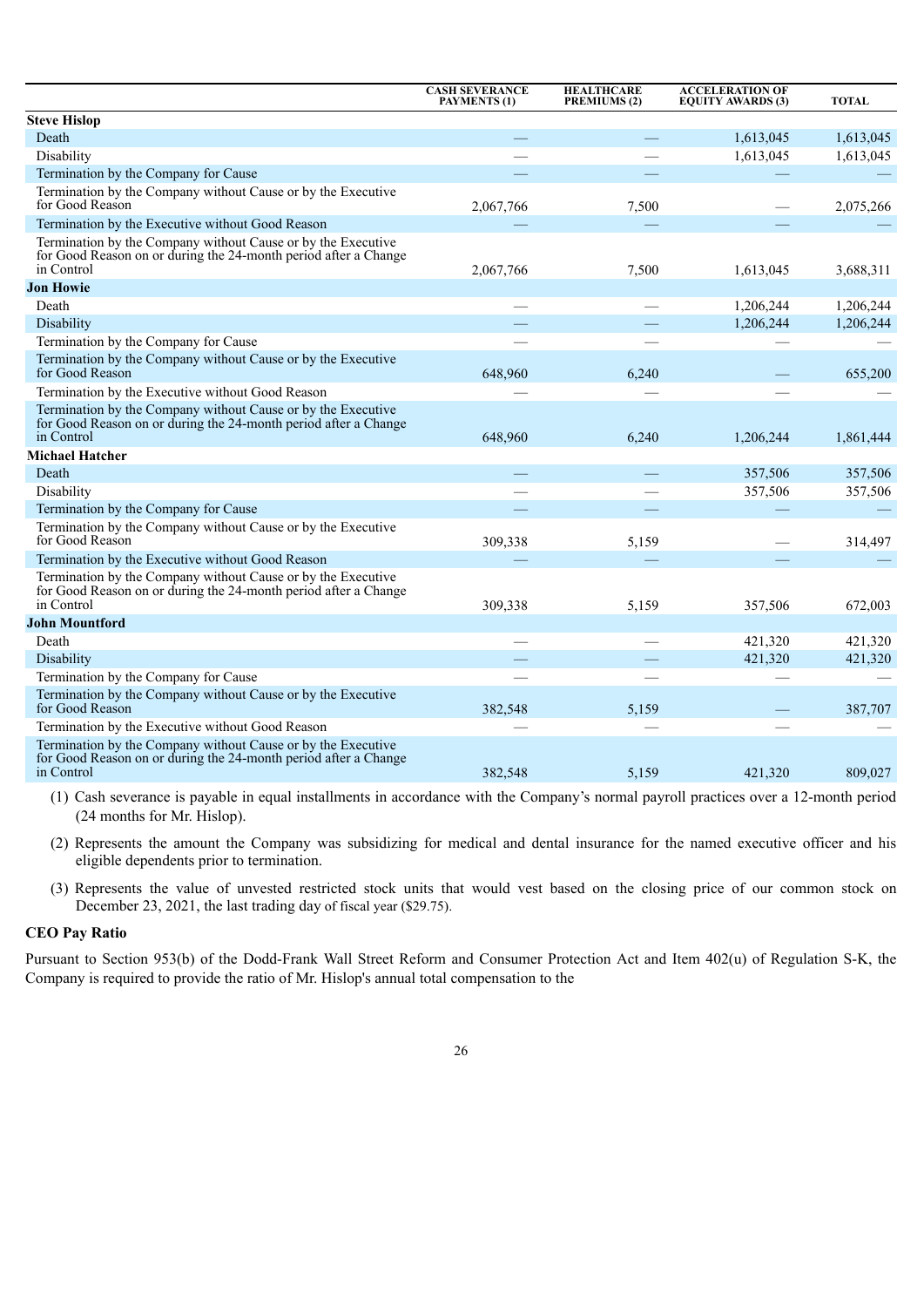compensation of our median employee. Because SEC rules for identifying the median employee and calculating the pay ratio permit companies to use various methodologies and assumptions, apply certain exclusions, and make reasonable estimates that reflect their employee populations and compensation practices, the pay ratio reported by other companies may not be comparable to the pay ratio that the Company has reported below.

To identify the median employee, we utilized total gross wages (including reported tips) of all of our full-time and part-time employees who were employed by the Company on the last day of the fiscal year or December 26, 2021, other than Mr. Hislop. We redetermined our median employee because the population used in this calculation mainly consists of hourly employees and changes frequently. We used the last day of our fiscal year to make the determination. However, because our fiscal year end changes each year, this determination date is different from last year. We excluded from total gross wages certain unusual and non-recurring items not available to all employees, such as stock based compensation, to achieve a consistently applied compensation measure. We also annualized the compensation of our employees who were not employed by the Company for all of fiscal year 2021.

Our median employee was identified as a server who worked an average of 17 hours per week. This total compensation figure reflects employment on a part-time basis, and is not necessarily representative of the compensation of other restaurant employees or of our overall compensation practices.

Based on the above determination, our median employee's total annual compensation (calculated in accordance with Item  $402(c)(2)(x)$  of Regulation S-K) was \$20,931. Our CEO's total annual compensation (calculated in accordance with Item  $402(c)(2)(x)$  of Regulation S-K and as reported in the Summary Compensation Table) was \$1,911,341.

Based on the foregoing, Mr. Hislop's annual total compensation for fiscal year 2021 was approximately 91 times our median employee's annual total compensation. This ratio is a reasonable estimate calculated in a manner consistent with Item 402(u) of Regulation S-K using the data and assumptions summarized above.

<span id="page-30-0"></span>Our CEO pay ratio is not an element that the compensation committee considers in setting the compensation of our CEO, nor is our CEO's compensation a material element that management considers in making compensation decisions for non-officer employees.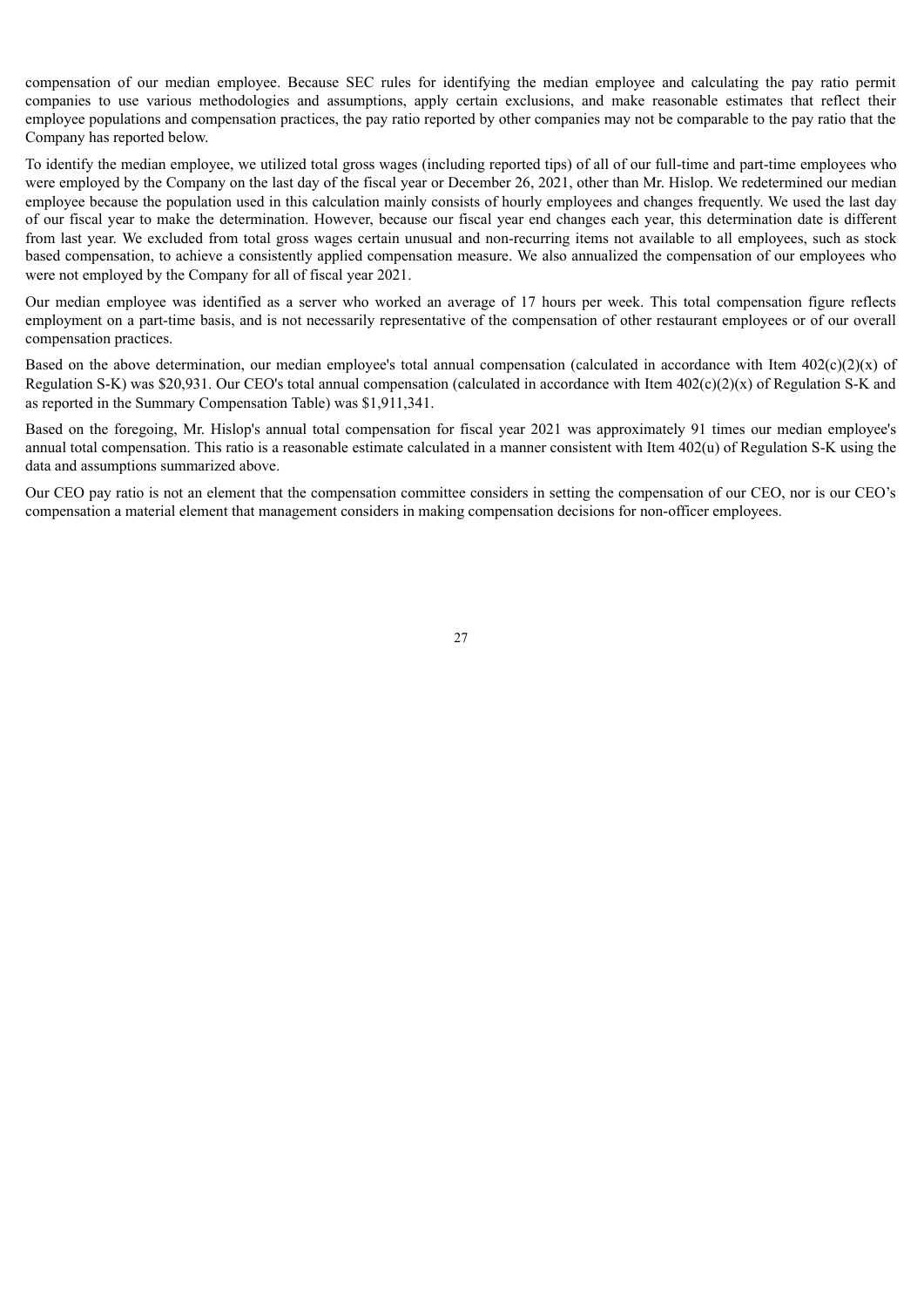#### **Certain Relationships and Related Party Transactions**

#### **Related Party Transactions Policy**

Our audit committee reviews certain financial transactions, arrangements and relationships between us and any of the following related parties to determine whether any such transaction, arrangement or relationship is a related party transaction:

- any of our directors, director nominees or executive officers;
- any beneficial owner of more than 5% of our outstanding stock; and
- any immediate family member of any of the foregoing.

Our audit committee reviews any financial transaction, arrangement or relationship that:

- involves or will involve, directly or indirectly, any related party identified above and is in an amount greater than \$120,000;
- would cast doubt on the independence of a director;
- would present the appearance of a conflict of interest between us and the related party; or
- is otherwise prohibited by law, rule or regulation.

The audit committee reviews each such transaction, arrangement or relationship to determine whether a related party has, has had or expects to have a direct or indirect material interest. Following its review, the audit committee will take such action as it deems necessary and appropriate under the circumstances, including approving, disapproving, ratifying, canceling or recommending to management how to proceed if it determines a related party has a direct or indirect material interest in a transaction, arrangement or relationship with us. Any member of the audit committee who is a related party with respect to a transaction under review will not be permitted to participate in the discussions or evaluations of the transaction; however, the audit committee member will provide all material information concerning the transaction to the audit committee. The audit committee will report its action with respect to any related party transaction to the board of directors.

## **Equity Compensation Plan Information**

<span id="page-31-0"></span>The following table sets forth, in tabular format, as of December 26, 2021 a summary of certain information related to our equity incentive plans under which our equity securities are authorized for issuance:

| <b>PLAN CATEGORY</b>                                      | <b>NUMBER OF SECURITIES TO</b><br><b>BE ISSUED UPON EXERCISE</b><br>OF OUTSTANDING OPTIONS.<br>WARRANTS AND RIGHTS (a) | <b>WEIGHTED-AVERAGE</b><br><b>EXERCISE PRICE OF</b><br><b>OUTSTANDING</b><br><b>OPTIONS, WARRANTS</b><br><b>AND RIGHTS</b><br>(S)(b) | <b>NUMBER OF SECURITIES</b><br><b>REMAINING AVAILABLE FOR</b><br><b>FUTURE ISSUANCE UNDER EQUITY</b><br><b>COMPENSATION PLANS</b><br><b>(EXCLUDING SECURITIES)</b><br><b>REFLECTED IN COLUMN (a))</b> |
|-----------------------------------------------------------|------------------------------------------------------------------------------------------------------------------------|--------------------------------------------------------------------------------------------------------------------------------------|-------------------------------------------------------------------------------------------------------------------------------------------------------------------------------------------------------|
| Equity compensation plans approved by<br>security holders |                                                                                                                        |                                                                                                                                      |                                                                                                                                                                                                       |
| 2020 Omnibus Incentive Plan                               | 98,302 (1)                                                                                                             |                                                                                                                                      | 1,020,081                                                                                                                                                                                             |
| 2012 Omnibus Equity Incentive Plan                        | 331,880 (1)                                                                                                            | 30.07(2)                                                                                                                             |                                                                                                                                                                                                       |
| Total                                                     | 430,182                                                                                                                | 23.54                                                                                                                                | 1,020,081                                                                                                                                                                                             |

(1) Includes 98,302 and 318,715 shares underlying time-based restricted stock units under the 2020 Plan and the 2012 Plan, respectively.

<span id="page-31-1"></span>(2) Weighted average exercise price of outstanding options excludes restricted stock units. The weighted average remaining contractual term of outstanding options was approximately two years as of December 26, 2021.

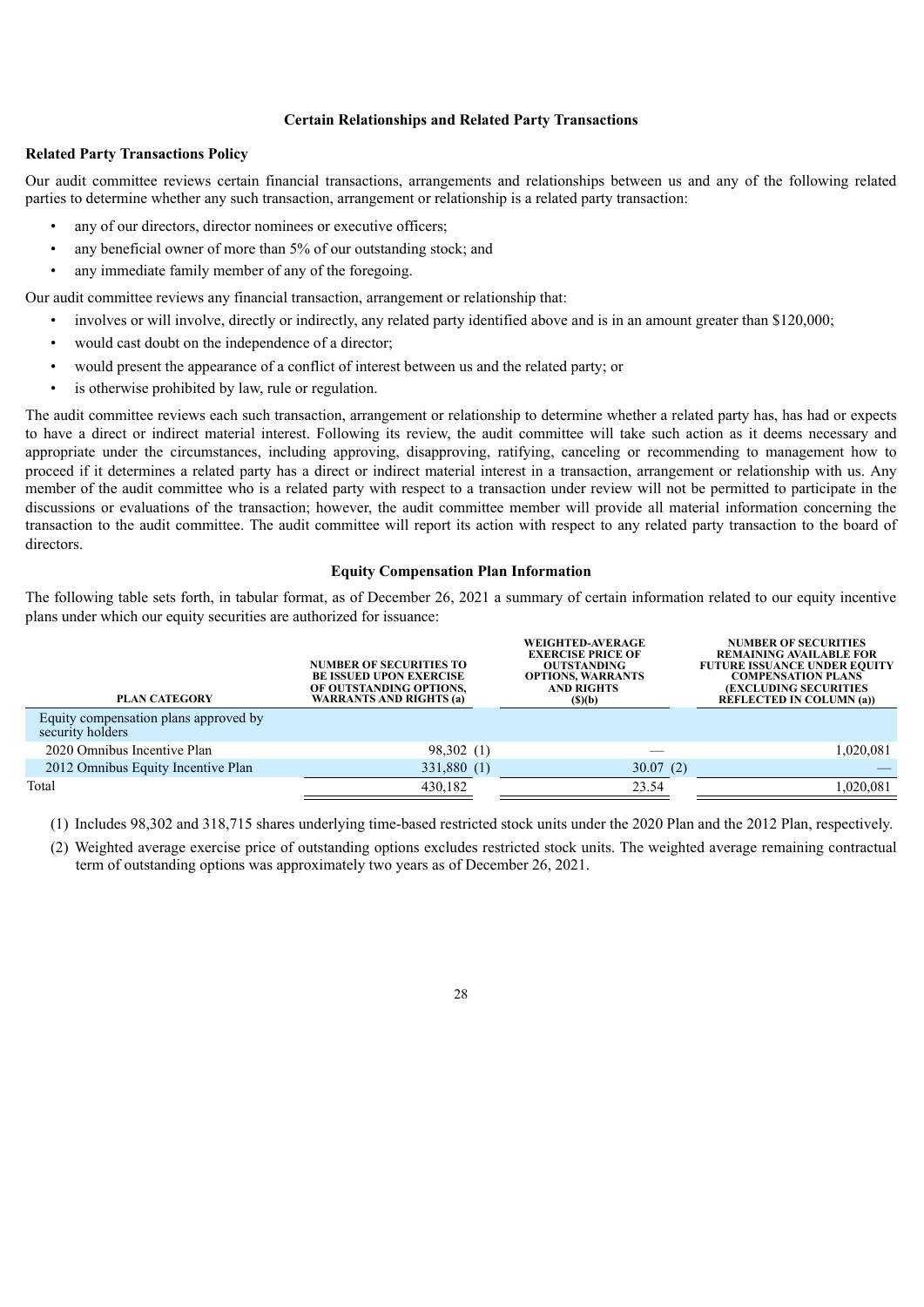#### **Security Ownership of Management and Certain Beneficial Holders**

The tables below set forth the beneficial ownership information of our common stock as of May 31, 2022 for:

- each of our named executive officers;
- each of our directors;
- all of our executive officers and directors as a group; and
- each person known to us to be the beneficial owner of more than 5% of our shares of common stock.

Unless otherwise noted below, the address of the persons and entities listed in the table is c/o Chuy's Holdings, Inc., 1623 Toomey Rd., Austin, Texas 78704. We have determined beneficial ownership in accordance with the rules of the Securities and Exchange Commission ("SEC"). Except as indicated by the footnotes below, we believe, based on the information furnished to us, that the persons and entities named in the table below have sole voting and investment power with respect to all shares of common stock reflected as beneficially owned, subject to applicable community property laws.

Beneficial ownership and percentage of beneficial ownership is based on 18,938,617 shares of our common stock outstanding as of May 31, 2022. Shares of common stock subject to options or restricted stock units that a person has the right to acquire or receive within 60 days of May 31, 2022 are deemed to be outstanding and beneficially owned by the person holding the options or restricted stock units for the purpose of computing the percentage of beneficial ownership of that person and any group of which that person is a member, but are not deemed outstanding for the purpose of computing the percentage of beneficial ownership for any other person.

#### **Directors and Named Executive Officers**

| <b>NAME</b>                                                 | <b>BENEFICIALLY</b><br><b>OWNED</b> (1) | PERCENT OF CLASS |
|-------------------------------------------------------------|-----------------------------------------|------------------|
| Steve Hislop                                                | 99,622                                  | $\ast$           |
| Jon Howie <sup>(2)</sup>                                    | 74,406                                  | $\ast$           |
| Michael Hatcher                                             | 26,378                                  | $\ast$           |
| John Mountford                                              | 8,036                                   | $\ast$           |
| <b>Randall DeWitt</b>                                       | 9,667                                   | $\ast$           |
| Starlette Johnson                                           | 9,667                                   | $\ast$           |
| Saed Mohseni                                                | 6,240                                   | $\ast$           |
| Ira Zecher                                                  | 3,818                                   | $\ast$           |
| Jody Bilney                                                 |                                         | $\ast$           |
|                                                             |                                         |                  |
| All Directors and Executive Officers as a group (9 persons) | 237.834                                 | $1.3\%$          |

- \* Indicates ownership of less than 1%.
- (1) Based on shares of common stock outstanding as of May 31, 2022.
- (2) Shares beneficially owned by Mr. Howie include 3,100 shares owned by his spouse.

## **Five Percent Holders**

The following table sets forth information regarding the number and percentage of shares of common stock held by all persons and entities who are known by the Company to beneficially own five percent or more of the Company's outstanding common stock. The information regarding beneficial ownership of common stock by the entities identified below is included in reliance on a report filed with the SEC by such entity, except that the percentages are based upon the Company's calculations made in reliance upon the number of shares reported to be beneficially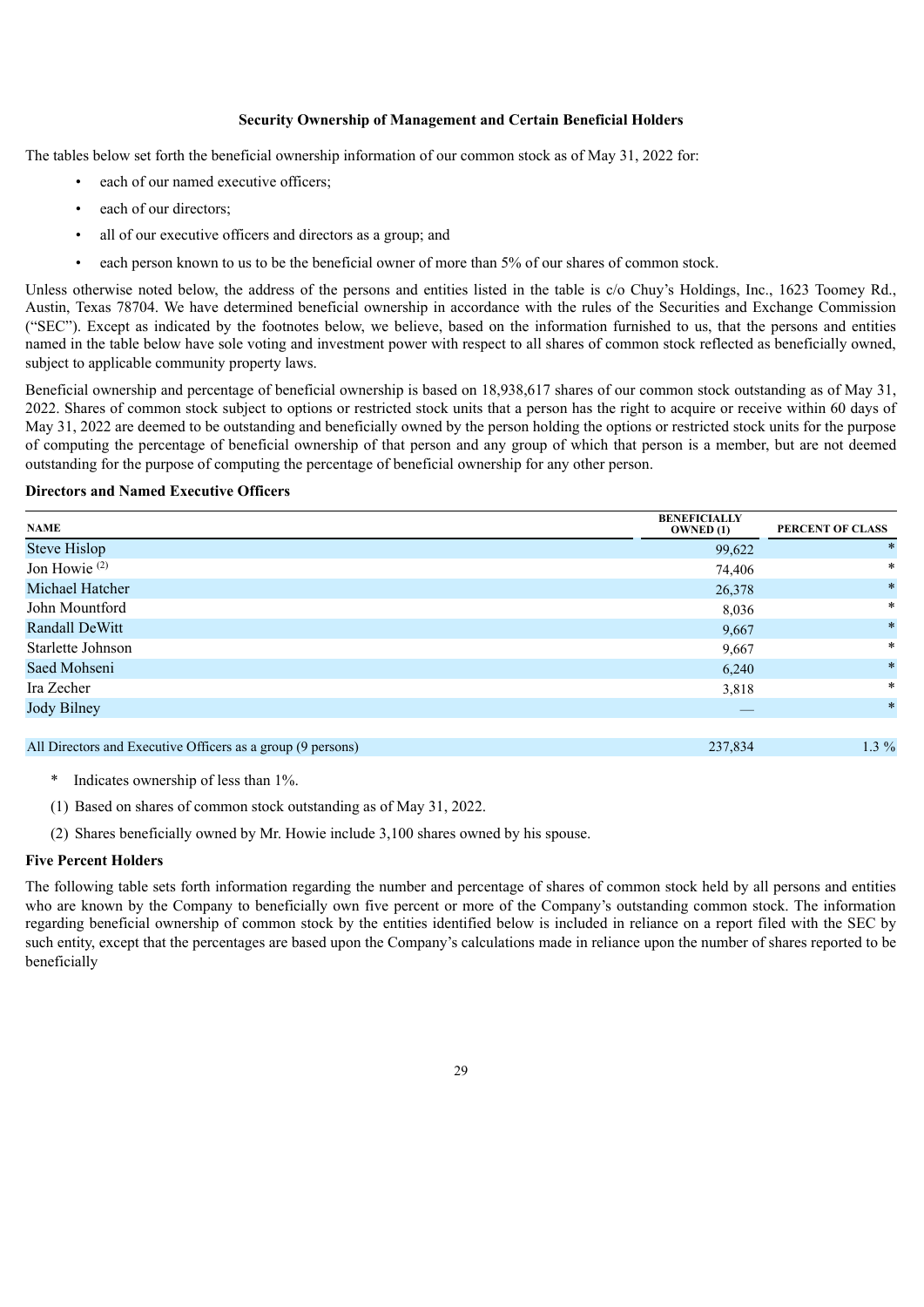owned by such entity in such report and the number of shares of common stock outstanding on May 31, 2022.

| <b>NAME</b>                             | <b>NUMBER OF</b><br><b>SHARES</b> | <b>PERCENTAGE</b><br>ОF<br><b>OUTSTANDING SHARES</b> |
|-----------------------------------------|-----------------------------------|------------------------------------------------------|
| BlackRock, Inc. (1)                     | 3,164,764                         | $16.7\%$                                             |
| T. Rowe Price $(2)$                     | 2,387,881                         | $12.6\%$                                             |
| Wasatch Advisors, Inc. (3)              | 1,608,771                         | $8.5\%$                                              |
| Vanguard Group, Inc. <sup>(4)</sup>     | 1,351,234                         | $7.1\%$                                              |
| Westwood Management Corp <sup>(5)</sup> | 1,040,876                         | 5.5 $%$                                              |

- (1) According to Amendment No. 2 to Schedule 13G filed on January 27, 2022 by BlackRock, Inc., BlackRock, Inc. beneficially owns and has sole dispositive power with respect to 3,164,764 shares of our common stock and has sole voting power with respect to 3,135,731 shares of our common stock. The address of BlackRock, Inc. is 55 East 52nd Street, New York, NY 10055.
- (2) According to Amendment No. 6 to Schedule 13G filed on February 14, 2022 by T. Rowe Price Associates, Inc., T. Rowe Price Associates, Inc. beneficially owns and has sole dispositive power with respect to 2,387,881 shares of our common stock and has sole voting power with respect to 598,402 shares of our common stock. The address of T. Rowe Price Associates, Inc. is 100 East Pratt St., Baltimore, MD 21202.
- (3) According to Amendment No. 8 to Schedule 13G filed on February 10, 2022 by Wasatch Advisors, Inc., Wasatch Advisors, Inc. beneficially owns and has sole voting and dispositive power with respect to 1,608,771 shares of our common stock. The address of Wasatch Advisors, Inc. is 505 Wakara Way, Salt Lake City, UT 84108.
- (4) According to Amendment No. 2 to Schedule 13G filed on February 9, 2022 by Vanguard Group, Inc., Vanguard Group, Inc. beneficially owns 1,351,234 shares of our common stock and has sole dispositive power with respect to 1,310,253 shares of our common stock, and shared voting and dispositive power with respect to 26,058 and 40,981 shares of our common stock, respectively. The address of Vanguard Group, Inc. is 100 Vanguard Blvd, Malvern, PA 19355.
- <span id="page-33-0"></span>(5) According to Schedule 13G filed on February 25, 2022 by Westwood Management Corp., Westwood Management Corp. beneficially owns and has sole dispositive power with respect to 1,040,876 shares of our common stock, sole voting with respect to 1,040,787 shares of our common stock, and shared voting power with respect to 89 shares of our common stock, respectively. The address of Westwood Management Corp. is 200 Crescent Court, Suite 1200, Dallas, Texas 75201.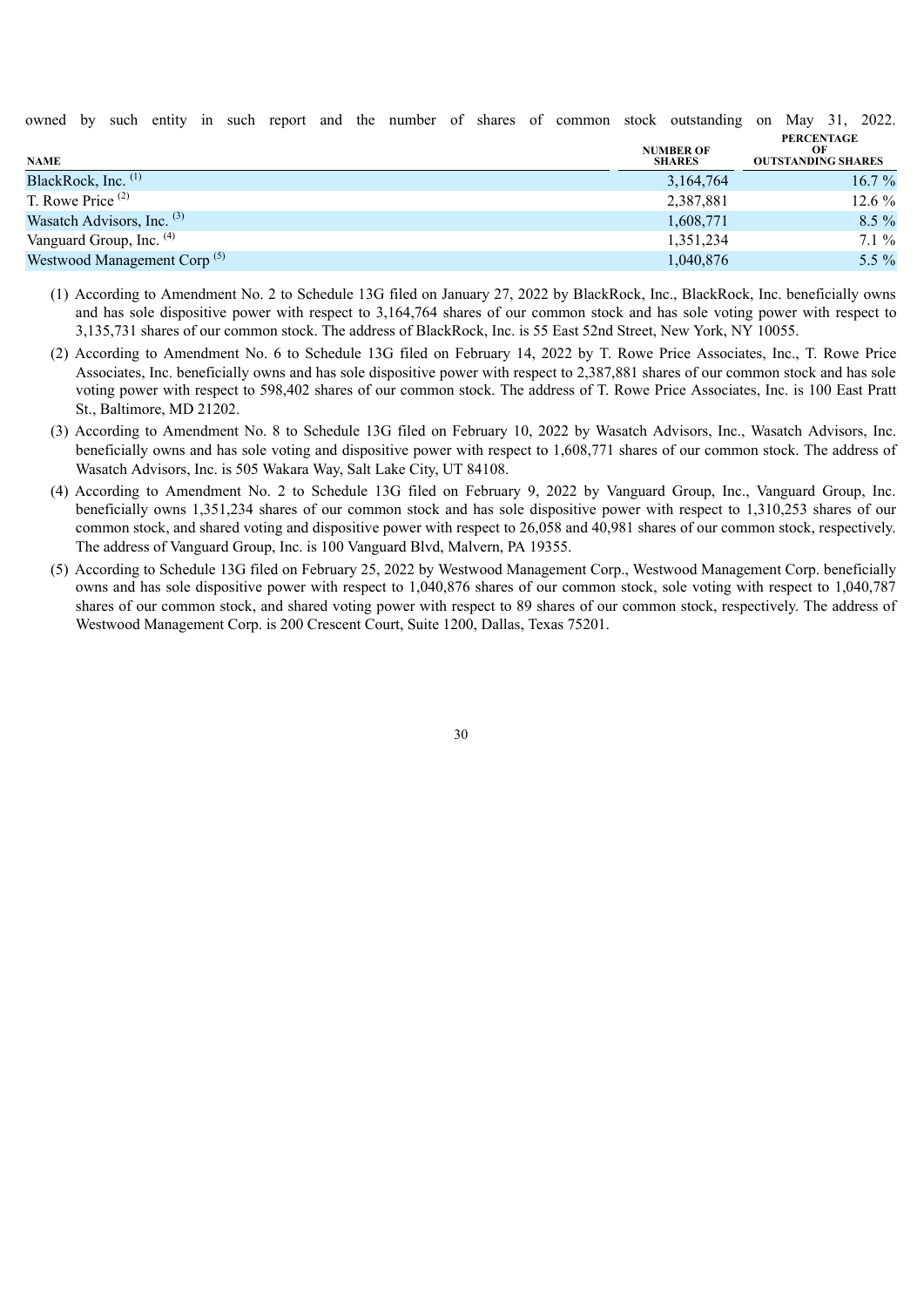#### **Audit Committee Report**

The audit committee reviewed and discussed with both management and the Company's independent registered public accounting firm, RSM US LLP, the audited financial statements of the Company for the year ended December 26, 2021 prior to their issuance. These reviews included discussion with the independent registered public accounting firm of the matters required to be discussed by applicable requirements of the Public Company Accounting Oversight Board ("PCAOB") and the SEC. The audit committee also discussed with its independent registered public accounting firm matters relating to its independence and received the written disclosures and letter from RSM US LLP required by applicable requirements of the PCAOB regarding the independent accountant's communications with the audit committee concerning independence.

Based on the review and discussions referred to above, all of the audit committee members, whose names are listed below, recommended to the board of directors that the Company's audited financial statements be included in the Company's Annual Report on Form 10-K for the year ended December 26, 2021 for filing with the SEC.

#### **Members of the Audit Committee**

<span id="page-34-0"></span>*Ira Zecher (Chair) Starlette Johnson Saed Mohseni*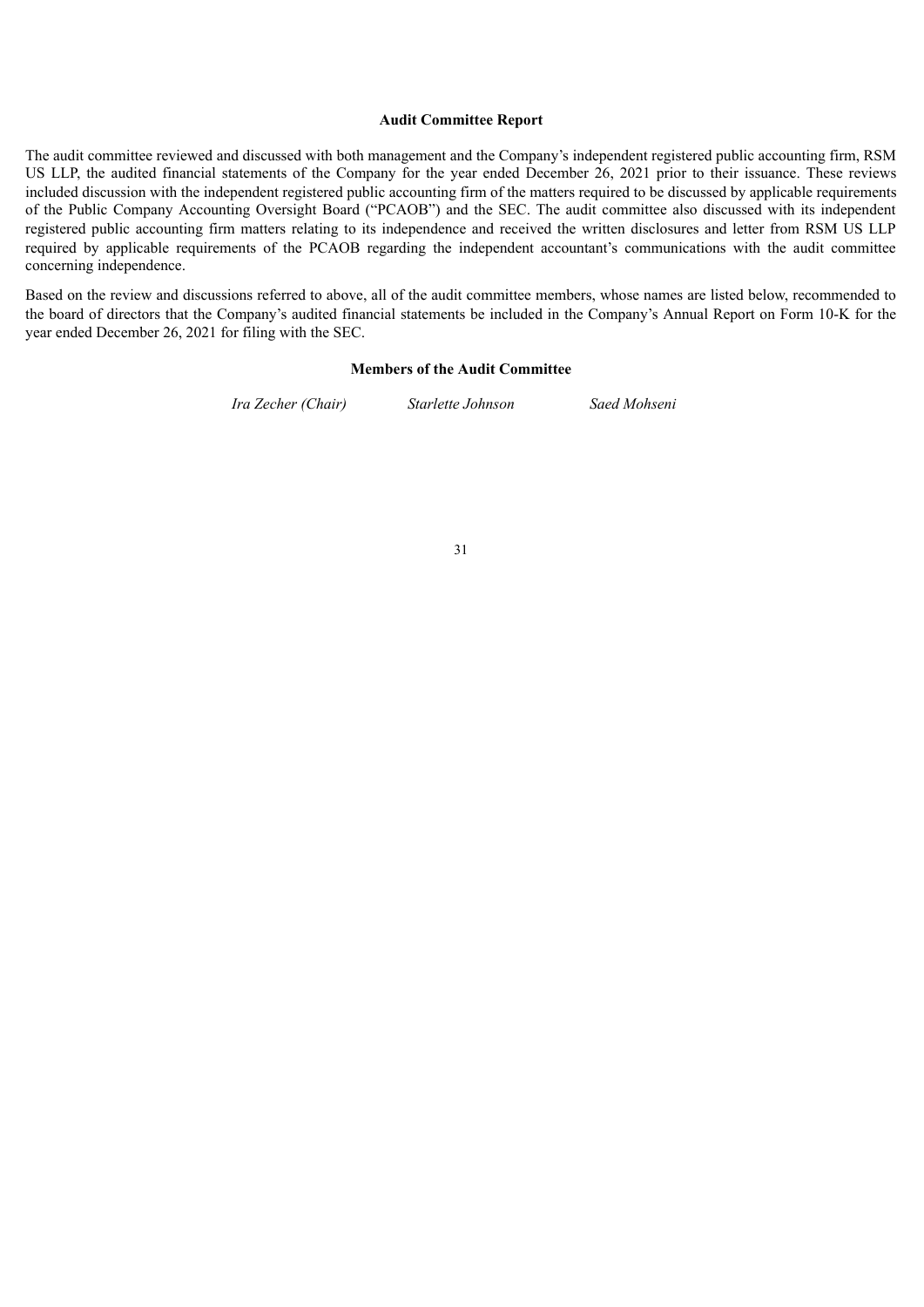#### **Independent Public Accountants**

*Selection*. RSM US LLP served as the Company's independent registered public accounting firm for 2021 and 2020, and has been selected by the audit committee to serve as the Company's independent registered public accounting firm for 2022. Representatives of RSM will attend the Annual Meeting, will have an opportunity to make a statement and will be available to respond to appropriate questions.

*Audit and Non-Audit Fees*. The following table presents fees billed for audit services rendered by RSM for the audit of the Company's annual financial statements for 2021 and 2020, and fees billed for other services rendered by RSM.

|                                   | <b>YEARS ENDED</b>       |                          |
|-----------------------------------|--------------------------|--------------------------|
|                                   | <b>DECEMBER 26, 2021</b> | <b>DECEMBER 27, 2020</b> |
| Audit fees $(1)$                  | \$<br>528,675            | 677,933                  |
| Audit related fees <sup>(2)</sup> |                          | 47,250                   |
| Tax fees $(3)$                    | 16.275                   | _                        |
| Total                             | 544,950                  | 725,183                  |

- (1) Includes fees for audits of our annual financial statements and its internal control over financial reporting, reviews of the related quarterly financial statements, and services that are normally provided by independent registered public accounting firms in connection with statutory and regulatory filings or engagements, including reviews of documents filed with the SEC.
- (2) Includes fees associated with services provided by RSM in connection with the Company's ATM offering completed in the second quarter of 2020.
- (3) Includes tax fees for state and local tax services.

Pursuant to the charter of the audit committee, the audit committee is responsible for the oversight of our accounting, reporting and financial practices. The audit committee has the responsibility to select, appoint, engage, oversee, retain, evaluate and terminate our external auditors; pre-approve all audit and non-audit services to be provided, consistent with all applicable laws, to us by our external auditors; and establish the fees and other compensation to be paid to our external auditors.

The audit committee has adopted a policy to pre-approve all audit and permitted non-audit services provided by our independent registered public accounting firm. All audit and non-audit services for 2021 and 2020 were pre-approved by the audit committee.

## **Shareholder Proposals for the 2023 Annual Meeting of Shareholders**

<span id="page-35-0"></span>In order to be included in the Company's proxy materials for the 2023 Annual Meeting of Stockholders, a stockholder proposal must be received in writing by the Company at 1623 Toomey Road Austin, TX, 78704 by February 10, 2023 and otherwise comply with all requirements of the SEC for stockholder proposals.

In addition, the Company's Bylaws provide that any stockholder who desires to bring a proposal before an Annual Meeting of Stockholders must give timely written notice of the proposal to the Company's Secretary. To be timely, the notice must be delivered to the above address not less than 90 nor more than 120 calendar days prior to the first anniversary of the date on which the Company held the preceding year's Annual Meeting of Stockholders. In the event the Annual Meeting of Stockholders is advanced or delayed by 30 calendar days of the date of the anniversary of the preceding year's Annual Meeting of Stockholders, the notice must be received not later than the close of business on the later of the 90th calendar day prior to such Annual Meeting of Stockholders and the 10th calendar day following the day on which public announcement of the date of the Annual Meeting of Stockholders is first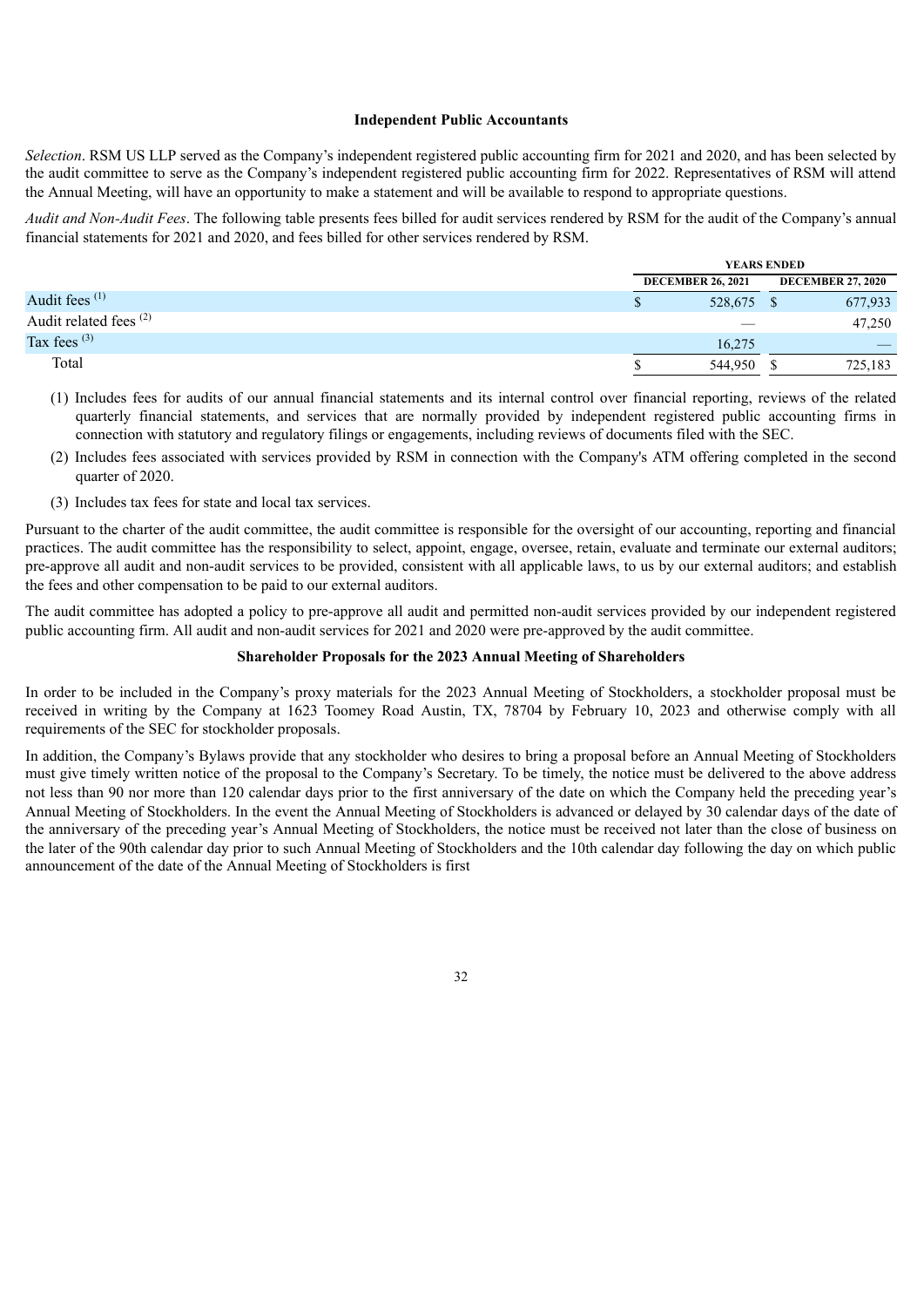made. To be timely, a notice must be received no earlier than March 30, 2023 and no later than April 29, 2023. The notice must also describe the stockholder proposal in reasonable detail and provide certain other information required by the Company's Bylaws. A copy of the Company's Bylaws is available upon request from the Company's Secretary.

To comply with the universal proxy rules (once effective), shareholders who intend to solicit proxies in support of director nominees other than the Company's nominees must provide notice that sets forth the information required by Rule 14a-19 under the Exchange Act to the Company no later than May 29, 2023.

#### **Householding**

<span id="page-36-0"></span>As permitted under the Exchange Act, only one copy of the Notice or this proxy statement and annual report is being delivered to stockholders residing at the same address, who have consented to such delivery and unless such stockholders have notified us of their desire to receive multiple copies of the Notice or this proxy statement and annual report. We will promptly deliver, upon oral or written request, a separate copy of the Notice or this proxy statement and annual report to any stockholder residing at an address to which only one copy was mailed. Requests for additional copies should be directed to Chuy's Holdings, Inc., 1623 Toomey Road, Austin, Texas, 78704, Attention: Secretary, Telephone: (512) 473-2783. Stockholders residing at the same address and currently receiving only one copy of the Notice or this proxy statement and annual report may contact our Secretary at the address above to request multiple copies of the Notice or this proxy statement and annual report in the future. Stockholders residing at the same address and currently receiving multiple copies of the Notice or this proxy statement and annual report may contact the Secretary at the address above to request that only a single copy of the Notice or this proxy statement and annual report be mailed to them in the future.

#### **Availability of Form 10-K**

<span id="page-36-2"></span><span id="page-36-1"></span>Our Annual Report on Form 10-K is available online at www.chuys.com in the Investors section. We will provide to any stockholder, without charge, upon written request, a copy of the Annual Report on Form 10-K for the fiscal year ended December 26, 2021, as filed with the SEC. Such requests should be addressed to Chuy's Holdings, Inc., 1623 Toomey Road, Austin, Texas, 78704, Attention: Secretary.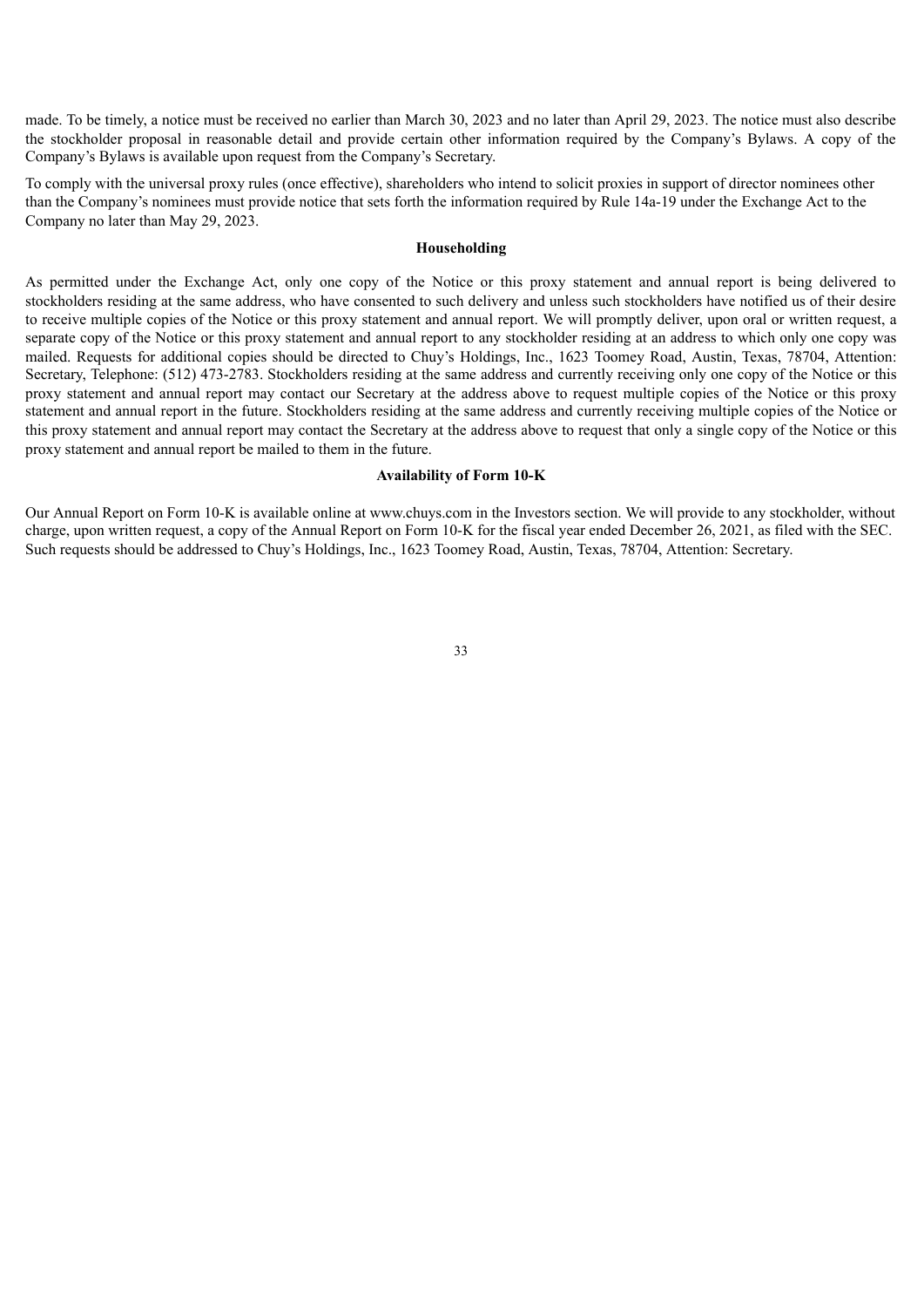#### **Other Matters**

The board of directors does not know of any other matters that are to be presented for action at the Annual Meeting. If any other matters properly come before the Annual Meeting or any adjournment or postponement thereof, it is intended that the enclosed proxy will be voted in accordance with the judgment of the persons voting the proxy.

By Order of the Board of Directors,

Tim Jacon

Tim Larson *Vice President, General Counsel and Secretary*

Austin, Texas June 8, 2022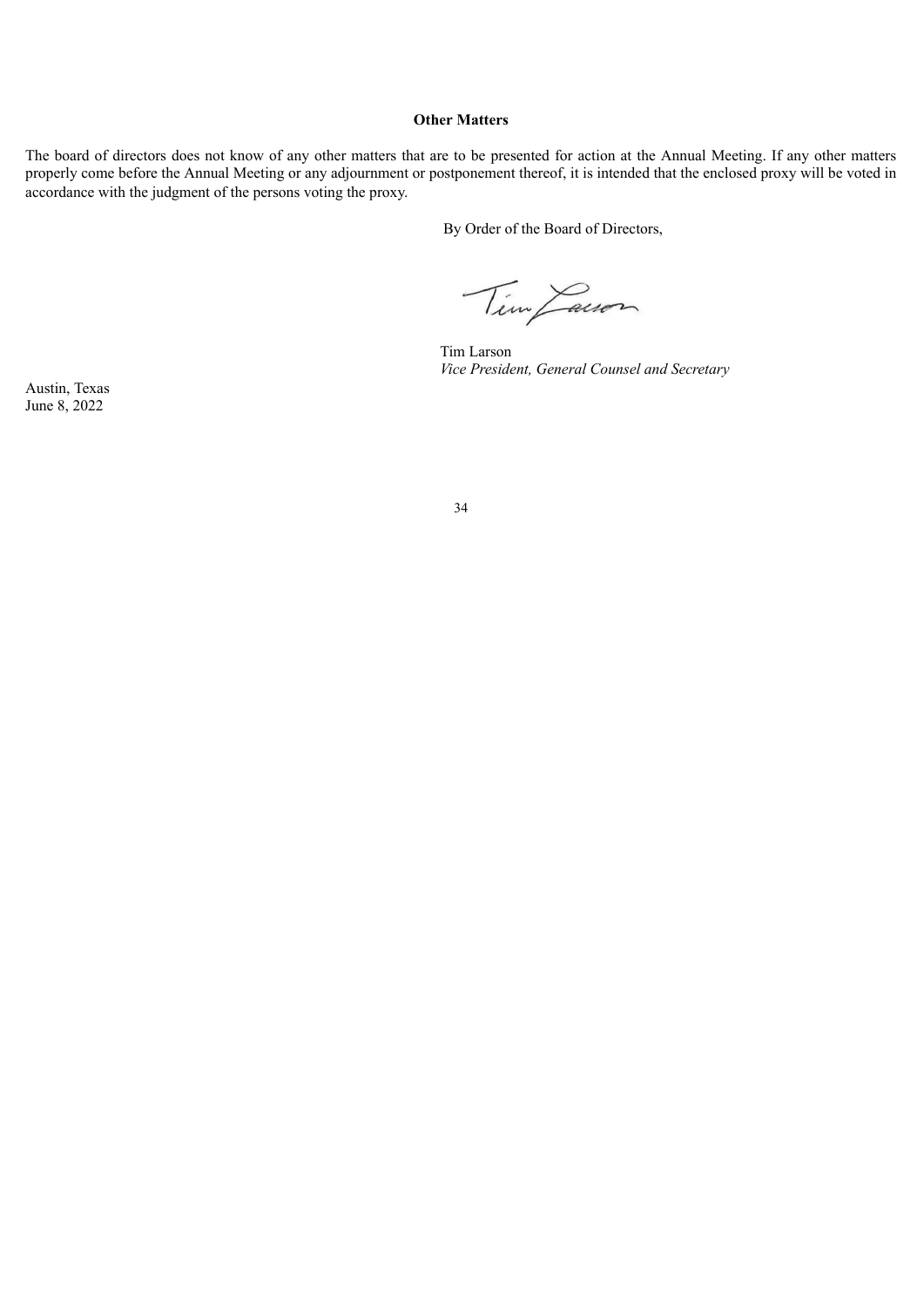

**VOTE BY INTERNET - www.proxyvote.com or scan QR Barcode above**<br>Use the Internet to transmit your voting instructions and for electronic delivery of information. Vote<br>by 11:59 P.M. Eastern Time on July 27, 2022. Have your instruction form.

#### **ELECTRONIC DELIVERY OF FUTURE PROXY MATERIALS**

If you would like to reduce the costs incurred by our company in mailing proxy materials, you can<br>consent to receiving all future proxy statements, proxy cards and annual reports electronically via<br>e-mail or the Internet.

#### **VOTE BY PHONE - 1-800-690-6903**

Use any touch-tone telephone to transmit your voting instructions. Vote by 11:59 p.m. Eastern Time on July 27, 2022. Have your proxy card in hand when you call and then follow the instructions. **VOTE BY MAIL**

Mark, sign and date your proxy card and return it in the postage-paid envelope we have provided or return it to Vote Processing, c/o Broadridge, 51 Mercedes Way, Edgewood, NY 11717.

#### TO VOTE, MARK BLOCKS BELOW IN BLUE OR BLACK INK AS FOLLOWS:  $\boxtimes$

**THIS PROXY CARD IS VALID ONLY WHEN SIGNED AND DATED.**

KEEP THIS PORTION FOR YOUR RECORDS

#### DETACH AND RETURN THIS PORTION ONLY

**The Board of Directors recommends you vote FOR the** *f***or All <b>Withhold** All **For All Except 1.** Election of Directors **o** o o o o o To withhold authority to vote for any individual **Nominees:**<br>**Nominees:** number(s) of the nominee(s) on the line below.<br>**Nominees:** number(s) of the nominee(s) on the line below. 01) Saed Mohseni 02) Ira Zecher **The Board of Directors recommends you vote FOR proposals 2 and 3. For Against Abstain 2.** Approval of the non-binding, advisory vote on executive compensation o o o **3.** The ratification of the appointment of RSM US LLP as the Company's independent registered public accounting firm for 2022 of the counting firm for 2022 of the counting firm for 2022 of the counting firm for 2022 **Note:** Such other business as may properly come before the meeting or any adjournment thereof. **Yes No** Please indicate if you plan to attend this meeting o o Please sign exactly as your name(s) appear(s) hereon. When signing as attorney, executor, administrator, or other fiduciary, please give full title as such. Joint owners should each sign personally. All holders must sign. If a corporation or partnership, please sign in full corporate or partnership name by authorized officer.

| $-$<br><b>BOX</b><br>m<br><b>SIGN</b><br>HIN<br>Signature<br>ASE<br>. | Date | --<br>Owners)<br>signature<br>$(John+)$ | Date |
|-----------------------------------------------------------------------|------|-----------------------------------------|------|



*CHUY'S HOLDINGS, INC. 1623 TOOMEY ROAD*

*AUSTIN, TX 78704*